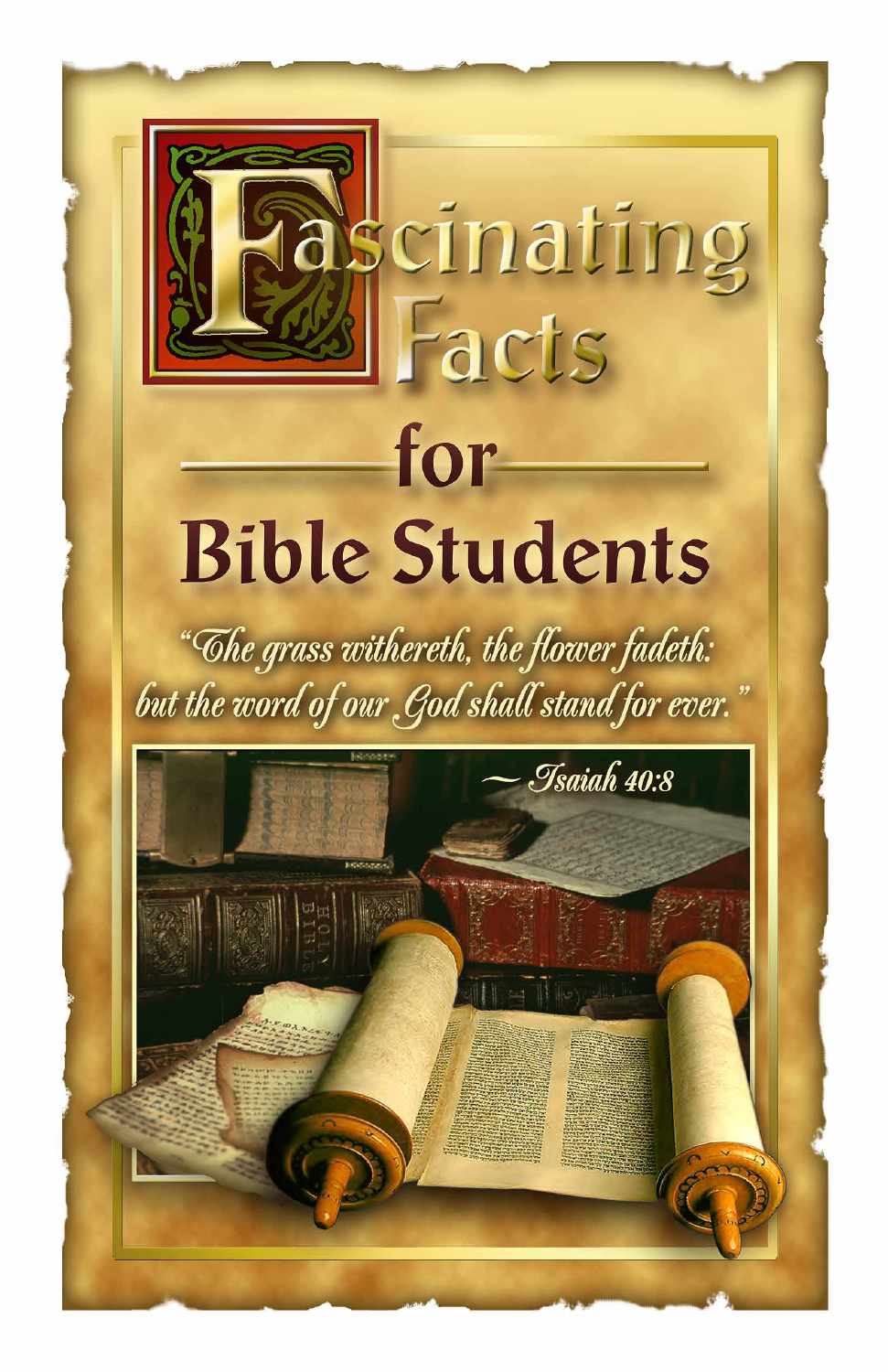**Published by:** The Associated Bible Students of Central Ohio **PO Box 813 Westerville, Ohio 43086-0813** © 2013

## Other Fascinating Bible Subjects

**are available on these helpful web sites: www.biblestudents.com www.biblestudy-resources.com www.endtimes-biblereport.com**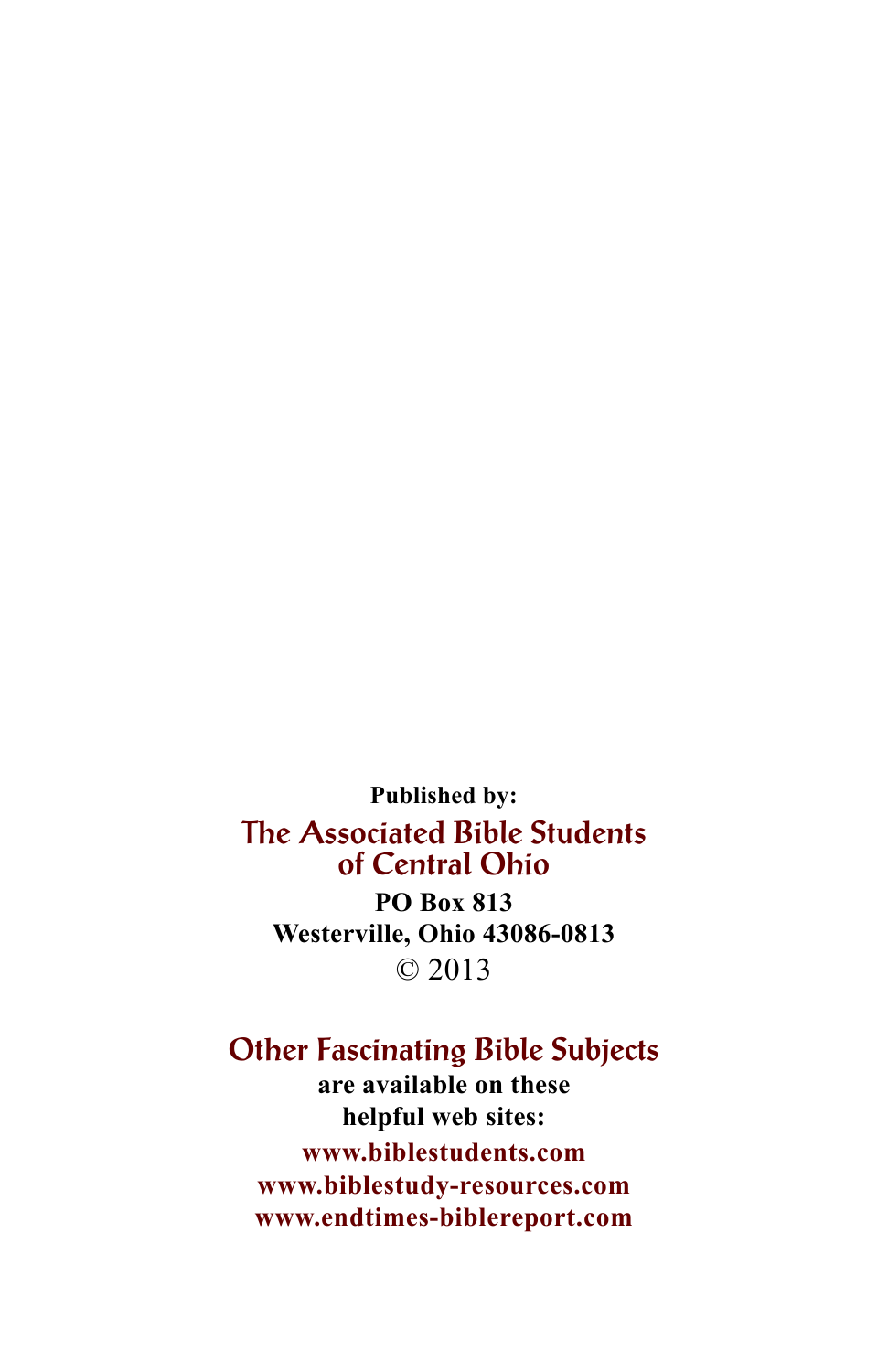## Table of Contents

$$
\mathfrak{S}^{\bullet}
$$

|                     | Chapter One: The Authorship and<br>Credibility of the Bible Page 1                                  |
|---------------------|-----------------------------------------------------------------------------------------------------|
|                     | Chapter Two: Author of the Judeo-Christian<br>Bible is the Author of Science  Page 9                |
|                     | Chapter Three: The Test of Prophecy  Page 13                                                        |
|                     | <b>Chapter Four: The Historic Journey</b><br>of God's Written Word  Page 17                         |
|                     | <b>Chapter Five: Relative Values of Ancient Manuscripts</b><br>by Constantine Tishchendorf  Page 27 |
| <b>Chapter Six:</b> | Professor Constantine Tischendorf's<br>Spurious Passages Page 31                                    |
|                     | Chapter Seven: Importance of Careful Scrutiny Page 35                                               |
|                     | Chapter Eight: The English Bible Translated: A Chronology<br>of Principal Translations  Page 39     |
|                     | <b>Chapter Nine: Other Fascinating Facts</b>                                                        |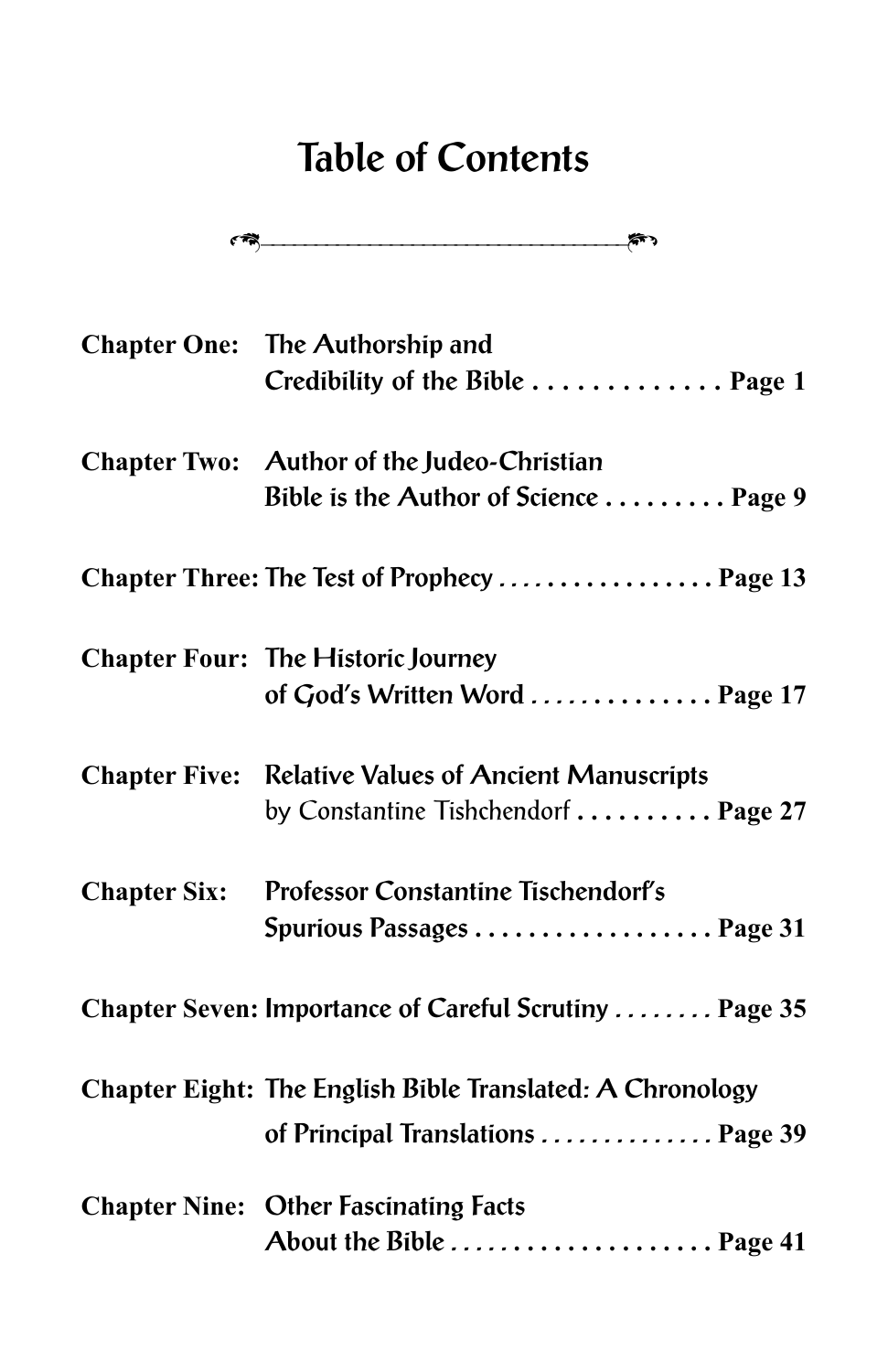*"So shall my word be that goeth forth out of my mouth: it shall not return unto me void, but it shall accomplish that which I please, and it shall prosper in the thing whereto I sent it."*



— Isaiah 55:11 —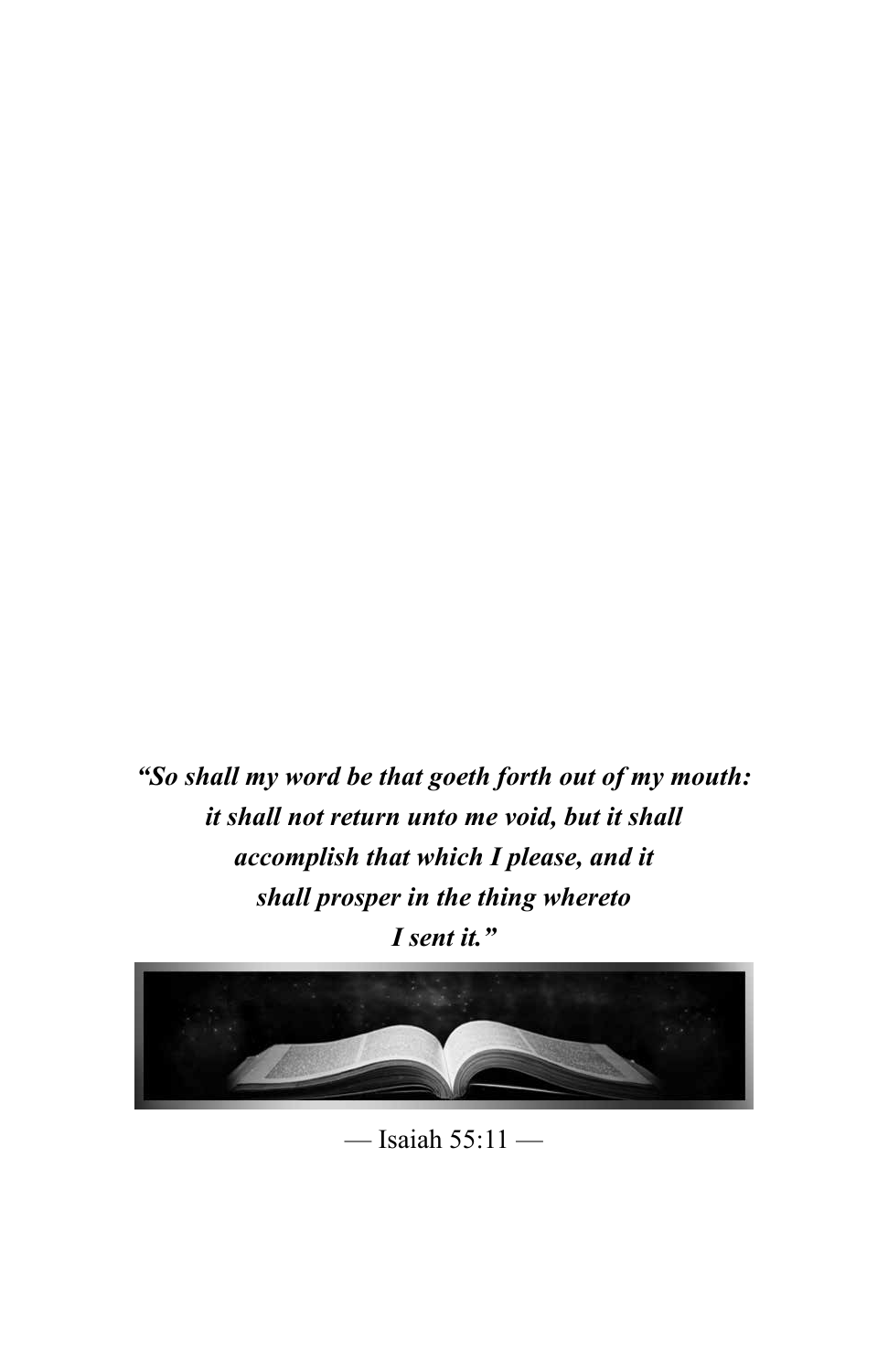## The Authorship and Credibility of the Bible Chapter One -

No other book which the world has ever known has such a history as the Bible. Its origin and authorship, its antiquity, its wonderful preservation in the midst of the unparalleled and continuous opposition which sought to destroy it, as well as its diversity and teaching, make the Bible the most wonderful book in existence. It is a collection composed of sixty-six separate books, written by about forty different writers, living centuries apart, speaking different languages, brought up under different civilizations and subject to different governments. Over 1500 years elapsed between the writings of Moses and of John the Revelator. As no other reliable history dates so far back as the Bible, we are obliged to look mainly to its own internal evidence as to its origin, authorship, and the reason for its existence, and indeed for its credibility in every respect; and further, we should look for such corroboration of its statements as reason, its own harmony with itself, and with other known facts, and subsequent developments furnish.

He who would cast away Bible history as unworthy of credence, must on the same ground reject all history; and to be entirely consistent, must believe nothing which does not come under his own personal observation. If its statements, thoroughly understood, are contradictory, or are colored by prejudice, or are proven untrue by a positive scientific knowledge, or if subsequent developments prove its predictions untrue, and thereby show the ignorance or dishonesty of the authors of the Bible, then we may reasonably conclude that the entire book is unworthy of confidence, and should reject it. But if, on the contrary, we find that a thorough understanding of the Bible, according to its own rules of interpretation, shows its statements to be in harmony with each other; if it bears no evidence of prejudicial coloring; if many of its prophecies have actually come true, and others admit of future fulfillment; if the integrity of its writers is manifested by unvarnished records, then we have reason to believe the book. Its entire testimony, historic, prophetic, and doctrinal, stands or falls together. Science is still in its infancy, yet in so far as positive scientific knowledge has been attained, it should and does corroborate the Bible testimony.

#### Internal Evidences

Our first definite information with reference to the Sacred Writings is afforded by the direction given to Moses to write the Law and history in a book, and put it in the side of the ark of the Tabernacle for preservation. (Exodus 17:14; 34:27; Deuteronomy 31:9-26) This book was left for the guidance of the people. Additions were made to it from time to time by subsequent writers, and in the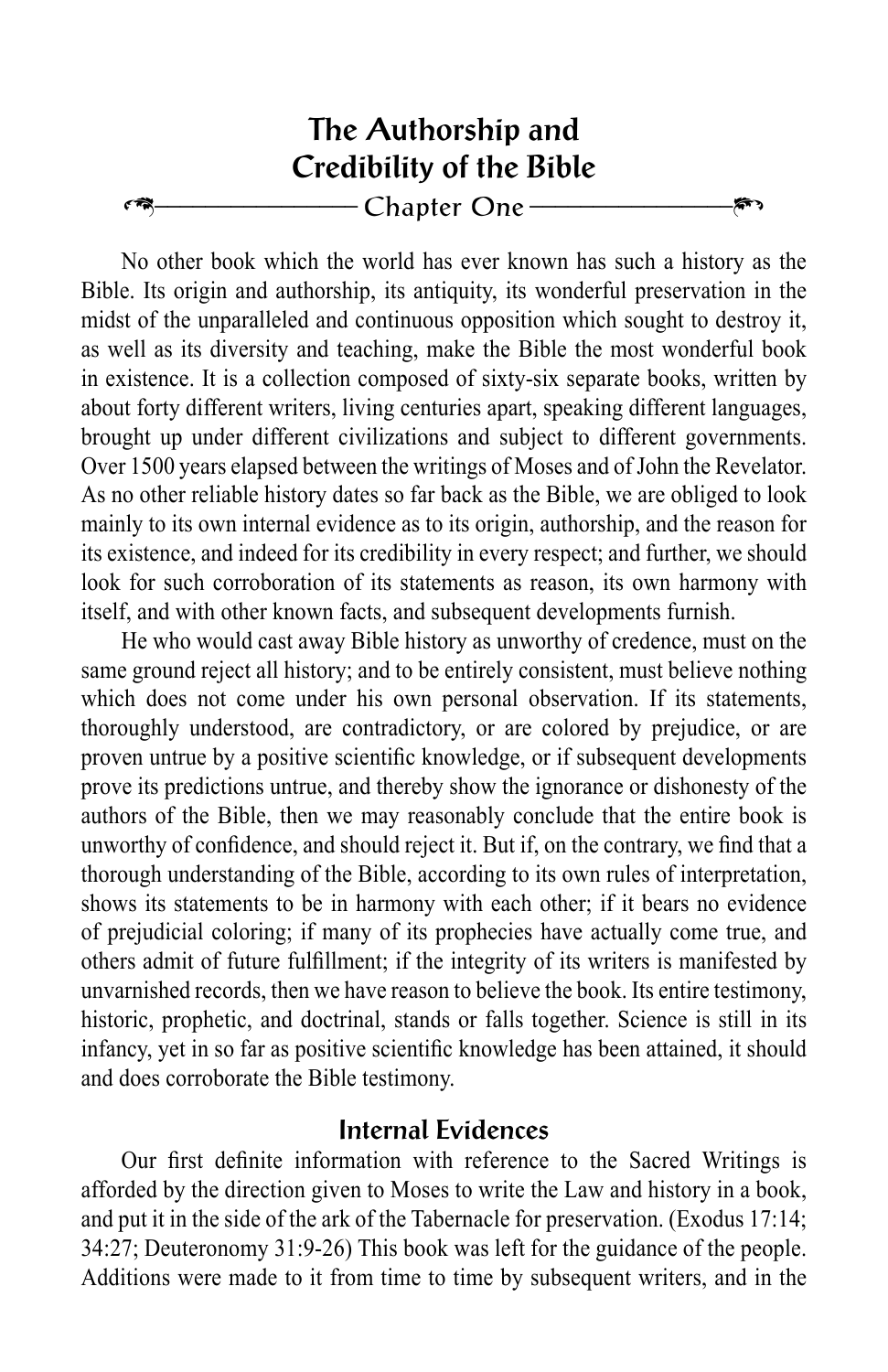days of the kings, scribes appear to have been appointed whose business it was to keep a careful record of the important events occurring in Jewish history, which records—Samuel, Kings, Chronicles—were preserved and subsequently incorporated with the Law. The prophets also did not confine themselves to oral teaching, but wrote and in some cases had scribes to record their teachings. (Joshua 1:8; 24:26; 1 Samuel 10:25; 1 Chronicles 27:32; 29:29,30; 2 Chronicles 33:18,19; Isaiah 30:8; Jeremiah 30:2; 36:2; 45:1; 51:60.) As a result we have the Old Testament Scriptures, composed of history, prophecy and Law, written by divine direction, as these citations and also Paul's testimony prove. (2 Timothy 3:15,16) These writings collectively were termed The Law and The Prophets, and the Hebrews were taught of God to esteem them of Divine authority and authorship, the writers being merely the agents through whom they received them. Exodus 14:30,31; 19:9; 1 Kings 18:21,27,30,36,39

The political interests and the religious veneration of the Israelites, under God's immediate overruling and protection, combined to preserve and protect these writings from contamination. Religiously, they were rightfully regarded with the deepest veneration, while politically they were the only guarantee which the people possessed against despotism. A very slight error in copying often led them to destroy it and begin anew. Josephus says that through all the ages that had passed none had ventured to add to, take away from, or transpose, aught of the Sacred Writings.

In the degeneracy of the Jewish nation, under the idolatrous administration of the successors of Rehoboam, these Sacred Writings fell into disuse and were almost forgotten, though they seem never to have been taken from their place. In the reformation conducted by Josiah, they were again brought to light. Once more, in the Babylonish captivity, this book was lost sight of by the Israelites, though it appears that they were accustomed to meet together in little companies in Babylon to be instructed by the scribes, who either taught the Law from memory or from copies in their possession. On the restoration of the Jews to Jerusalem, the Scriptures were again brought out, and Ezra and his companions read the Law to the people, commenting upon and explaining it. (Nehemiah 8:1-8) This public reading of the Scriptures was the only means of keeping them before the people, as printing was yet unknown and the cost of a manuscript copy was beyond the reach of the people, very few of whom could read.

At the time of our Lord's first advent, these Old Testament Scriptures existed substantially as we have them today, as to matter and arrangement. One of the strongest evidences of the authenticity of the Old Testament Scriptures is found in the fact that the law and the prophets were continually referred to by our Lord and the apostles as authority, and that while the Lord denounced the corruptions of the Jewish Church, and their traditions, by which they made void the Word of God, he did not even intimate any corruption in these Sacred Writings, but commends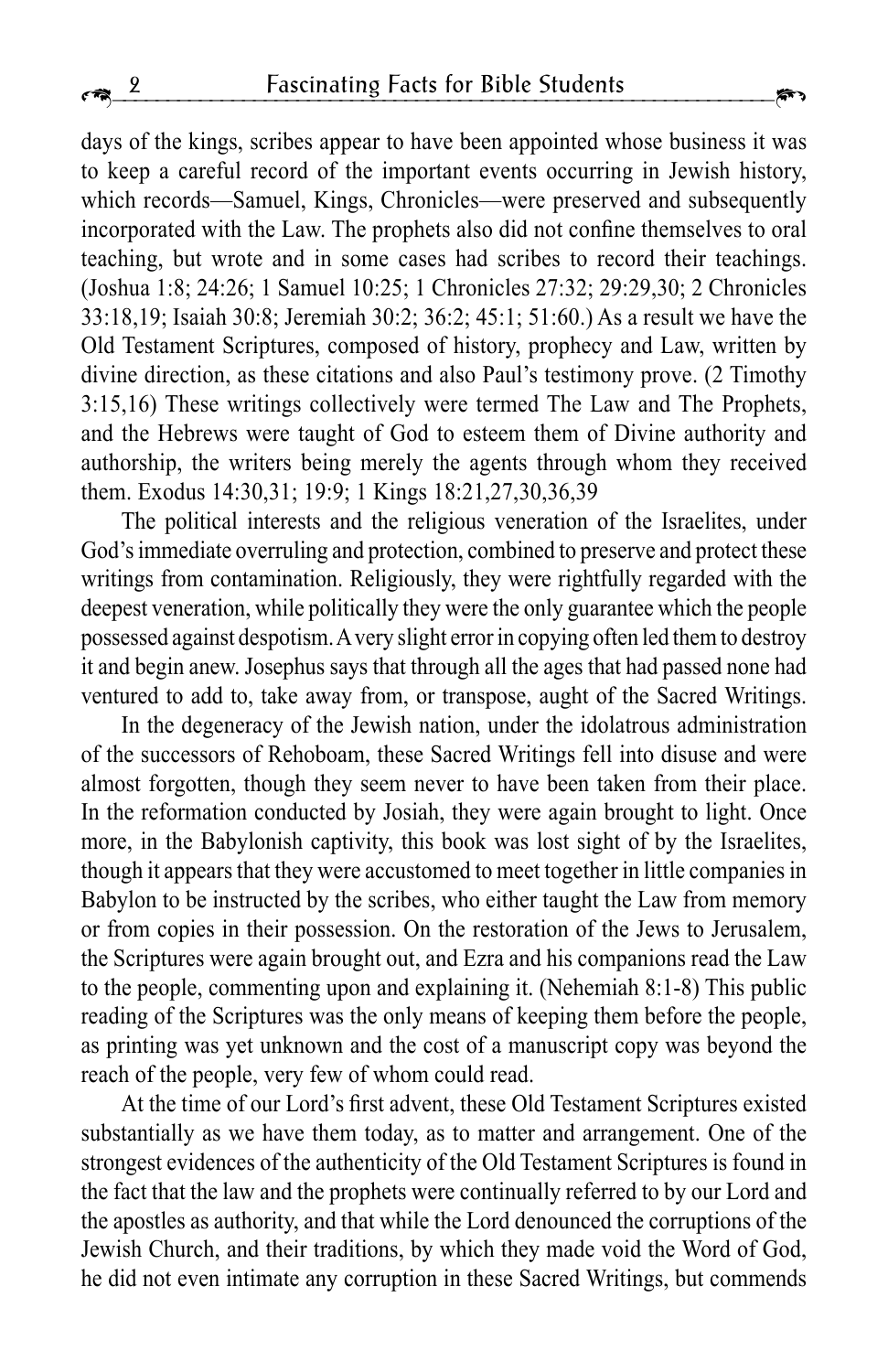them, and refers to and quotes them in proof of his claims. In fact, the various parts of the entire book are bound together by the mutual endorsement of the various writers, so that to reject one is to mar the completeness of the whole. Each book bears its own witness and stands on its own evidence of credibility, and yet each book is linked with all the rest, both by their common spirit and harmony and by their mutual endorsement. Mark, for instance, the endorsement of the account of creation in the commandment of the Law concerning the Sabbath day found in Exodus 20:11. Compare Deuteronomy 23:4,5; Joshua 24:9; Micah 6:5; 2 Peter 2:15; Jude 11-13; Isaiah 28:21; Habakkuk 3:11; Matthew 12:40.

#### The New Testament

The earliest copy of the New Testament known was written in the Syriac language. Its date is estimated to be about the year A.D. 100. And even at that early date it contained the same books as at present with the exception of the Second Epistle of Peter, the Third Epistle of John, Jude and the Book of Revelation. And these omitted books we know were written about the close of the first century, and probably had not been widely circulated among the Christian congregations at that time. All the books of both the Old and New Testaments, as we now have them, appear, however, in the Greek, Sinaitic Manuscript, the oldest known Greek MS., whose date is about A.D. 350.

The first five books of the New Testament are historical, and present a clear and connected account of the life, character, circumstances, teachings and doings of Jesus of Nazareth, who claimed to be the Messiah promised in the Old Testament Scriptures, and who fully substantiated his claim. The four accounts of the Evangelists, though they differ in phraseology, are in harmony in their statements, some important items being recorded by each which seem to have been overlooked by the others. These Evangelists testified to that of which they had positive knowledge. The Apostle John says: *"That which we have seen and heard declare we unto you—that which was from the beginning* [the beginning of the Lord's ministry], *which we have heard, which we have seen with our eyes, which we have looked upon, and our hands have handled of the Word of life; for the life was manifested, and we have seen it, and bear witness."* (1 John 1:1- 3) They also testify that they saw Christ after his resurrection. The fifth book presents a valuable account of the doings of the Apostles after their anointing with the Holy Spirit, of the establishment of the Christian Church, and of the first preaching of the good news to the Gentiles.

The Apostolic Epistles were written to the various local congregations or churches, and were directed to be publicly read, and to be exchanged among the churches; and the same authority was claimed for them by their writers as that which was accorded to the Old Testament Scriptures. (1 Thessalonians 5:27;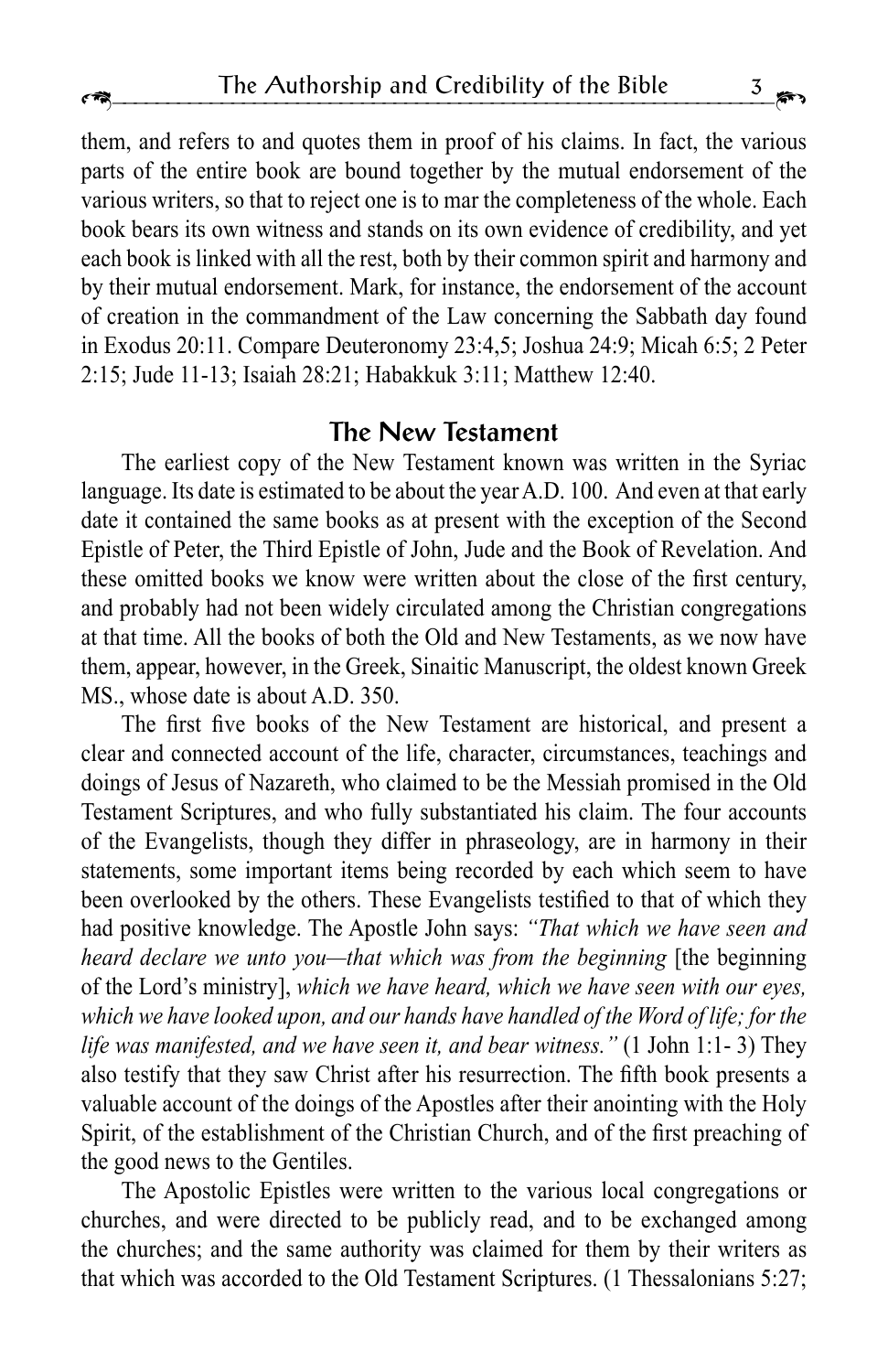Colossians 4:16; 2 Peter 3:2,15,16; Hebrews 1:1,2 and 2:1-4) These letters and the five historical books claiming, as they did, Divine authority equal to that of the Old Testament Scriptures, were treasured and guarded with special care by the various congregations of the early church, and were appealed to as authority in matters of doctrine.

The New Testament was completed by the Revelation of Jesus to the Apostle John about the close of the first century A.D., after which, the holy writings began to be collected for more permanent preservation. The original copies of both the Old and New Testaments have, of course, long since disappeared, and the oldest manuscript (the Sinaitic) is reckoned to have been written about three centuries after the death of Christ. Those of earlier date were either destroyed in the persecutions under which the church suffered, or were worn out by use. These oldest manuscripts are preserved with great care in the Museums and Libraries of Europe.

During the Middle Ages, when ignorance and corruption prevailed and the Bible was hidden in monasteries away from the people, God was still carrying on His work, preserving the Scriptures from destruction even in the midst of Satan's stronghold, the apostate Church of Rome. A favorite occupation of the monks during the Middle Ages was the copying of the manuscripts of the New Testament, which were esteemed as relics more than as God's living authoritative Word. Of these manuscripts there are said to be now more than two thousand, of various dates from the fourth to the fifteenth centuries. The quiet seclusion of those monks gave them special opportunities for careful copying, and years were sometimes spent in the copying of a single manuscript.

#### Reliability of Present Translations

The idea exists in some minds that during the lapse of centuries the Scriptures have become largely corrupted, and therefore a very uncertain foundation for faith. Those, however, who are acquainted with the manner in which the ancient manuscripts of the Scriptures have been preserved for centuries, carefully copied, diligently compared and translated by pious and learned linguists, are prepared to see that such an idea is by no means a correct or reasonable one. Ample means, both internal and external, are now furnished so that the careful student may detect any error which might have crept in either by fraud or accident. While there are some errors in translation and a few interpolations (uninspired inserted words) in our common English translation, on the whole it is acknowledged by scholars to be a remarkably good transcript of the Sacred Word.

Before the invention of printing, the copying of the Scriptures, being very slow and tedious, involved considerable liability to error in transcribing, such as the accidental omission of a word or paragraph, the substitution of one word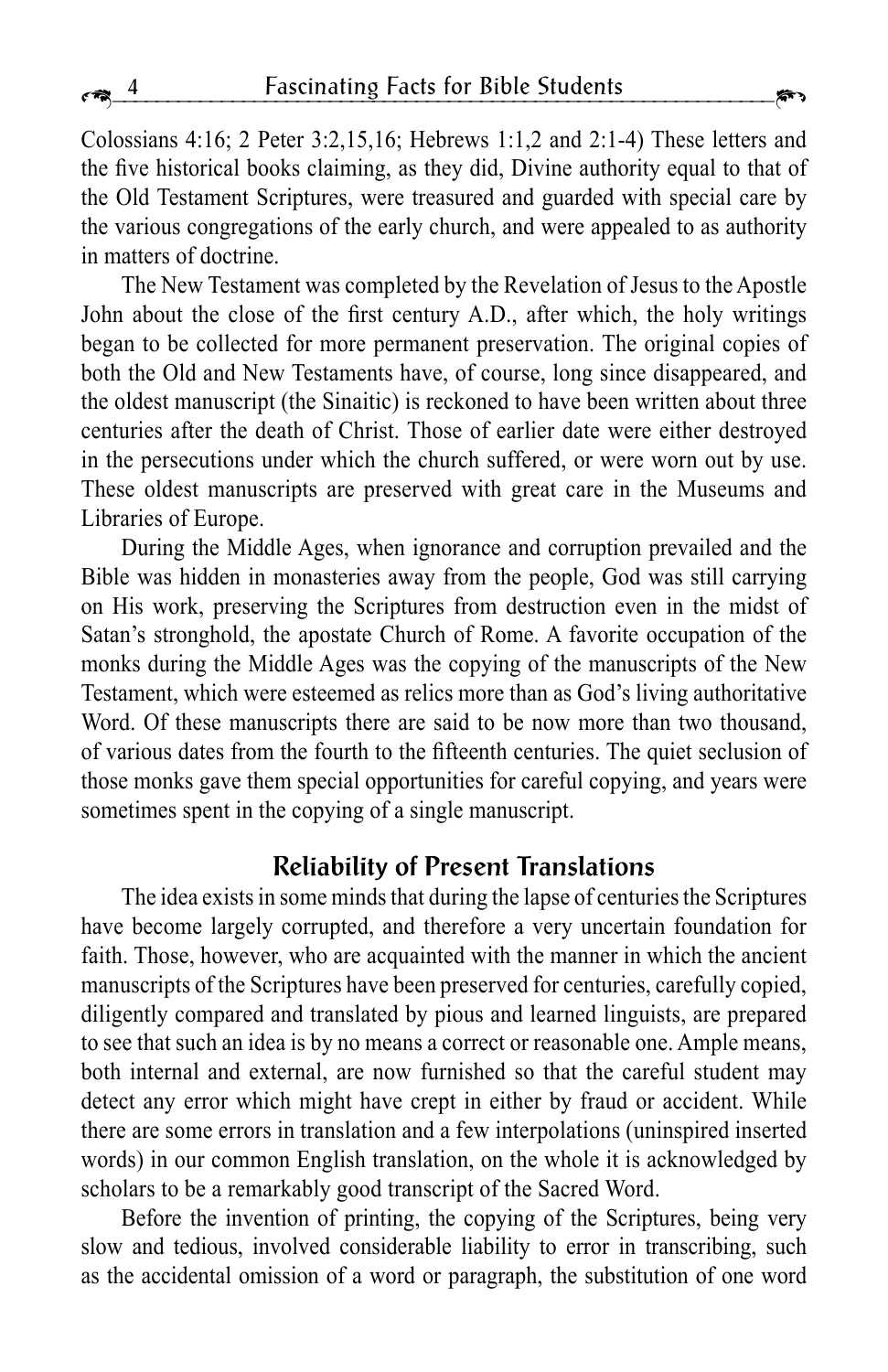for another, or the misunderstanding of a word where the copyist wrote from the dictation of another person. And again, sometimes a marginal note might be mistaken for a part of the text and copied in as such. But while a very few errors have crept in, in such ways, and a few others seem to have been designedly inserted, various circumstances have been at work, both to preserve the integrity of the Sacred Writings, and also to make manifest any errors which have crept into them.

Very early in the Christian Era translations of the New Testament Scriptures were made into several languages, and the different factions that early developed and continued to exist, though they might have been desirous of adding to or taking from the original text in order to give their claims a show of Scriptural support, were watched by each other to see that they did not do so, and had they succeeded in corrupting the text in one language, another translation would make it manifest.

During the dark ages the Scriptures were practically cast aside, being supplanted by the decrees of popes and councils. Scriptural teachings had no influence upon the masses of the people who did not have copies in their possession—nor could they have read them if they had them. Doubtless, this made unnecessary the serious alteration of the text, at a time when bold, bad men had abundant power to do so. Thus the depth of ignorance in the dark ages served to protect and keep pure God's Word, so that its clear light has shone specially at the two ends of the Gospel age. (1 Corinthians 10:11) The few interpolations which were dared, in support of the false claims of papacy, were made just as the gloom of the dark ages was closing in upon mankind, and are now made glaringly manifest, from their lack of harmony with the context, their antagonism with other scriptures and from their absence in the oldest and most complete and reliable manuscripts.

#### The Inspiration of the Bible

The Bible claims to be a book written under Divine inspiration. The word *inspire* signifies *to breathe in, to infuse, to fill, to inhale*—*as to inspire the lungs*  with air. (See Webster's Dictionary) Hence, when it is said that certain scriptures, or writings of godly men, were given by inspiration of God (2 Timothy 3:16), it signifies that those men were in some way, whether through miraculous or natural means, inspired by, or brought under the influence of God; so as to be used by Him in speaking or writing such words as He wished to have expressed. The prophets and apostles all claimed such inspiration. Peter says, *"The prophecy came not in old time by the will of man, but holy men of God spake as they were moved by the holy Spirit."* (2 Peter 1:21) Through Moses we have the Law of God and the only existing credible history of mankind from the creation of Adam down to his own time, covering a period of about 2500 years. While Moses and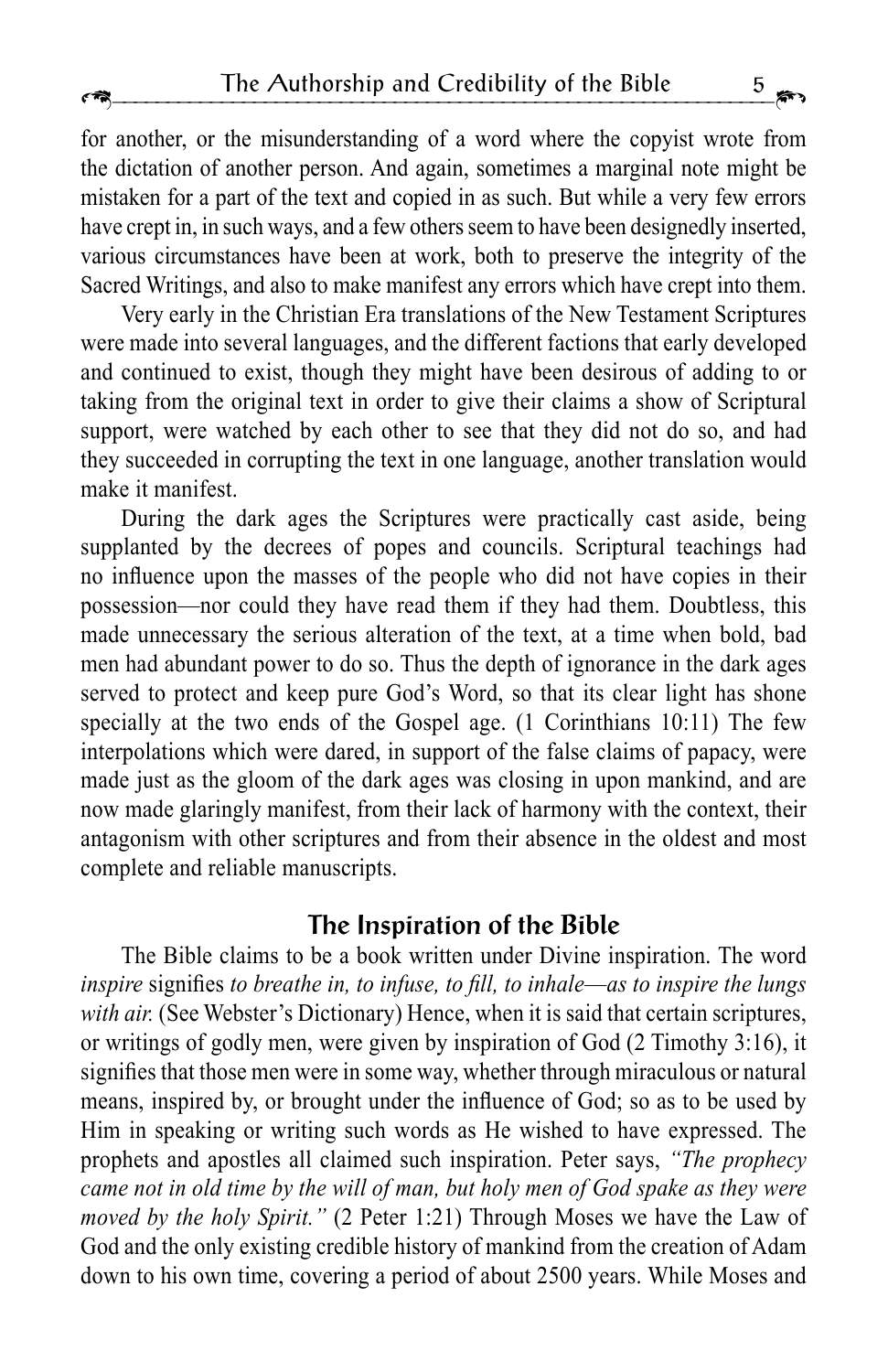the other Bible writers were holy men, inspired with pure motives and holy zeal, and while personal pride, ambition, etc., were no part of their spirit, we learn that Moses was inspired with the knowledge of God's Law, both in its great principles and also in the minutiae of its typical ceremonials, by direct revelation from God at Mount Sinai, and of some points of duty at the burning bush at Horeb, etc. As for his historical writings, Moses was evidently guided of God in the collation and presentation in its present complete and connected form of the history of the world down to his day, which was really in great part the history of his own family back to Adam with an account of the creation doubtless given by God to Adam while he was yet in fellowship in Eden. Nor does a correct handing down of family information, covering a period of over 2300 years, seem impossible, or liable, as it would now be, to have become polluted; for, aside from the fact that it was handed down through the God-fearing family line of Seth, it should be remembered that at that time the bodies, brains and memories of men were not so weak as they are now, and as they have been since the flood; and finally, because the long lives of two men link Adam with the family of Abraham, the family of covenant favor,—with Isaac, the typical seed of promise.

These two men were Methuselah and Shem. Methuselah was over 200 years old when Adam died, and had abundant opportunity, therefore, for firsthand information; and Shem, the son of Noah, lived contemporaneously with Methuselah for 98 years, and with Isaac for 50 years. Thus, these two living, God-fearing men acted as God's historians to communicate His revelations and dealings to the family in whom centered the promises, of which Moses was one of the prospective heirs. In addition to these facts, we have the statement of Josephus that Methuselah, Noah and Shem, the year before the flood, inscribed the history and discoveries of the world on two monuments of stone and brick which were still standing in Moses' time. As for the writings of the prophets, their devoted, godly lives attest their sincerity. Their lives were spent for God and in the defense of righteousness, and not for gain and worldly honor. And, as for proofs that God acted through them and that they merely expressed His messages, as Peter declares, it is to be found in the fulfillment of their predictions.

This brings us to the examination of the inspiration of the New Testament. Of the four gospel narratives and the book of the Acts of the apostles, which are merely historic narratives, it might with considerable force be argued that no inspiration was necessary. But we must remember that since it was God's will that the important doings and teachings of Jesus and his disciples should be handed down, for the information and guidance of his Church throughout the age, it was necessary that God, even while leaving the writers free to record those truths in their own several styles of expression and arrangement, should nevertheless exercise a supervision of His work. To this end it would appear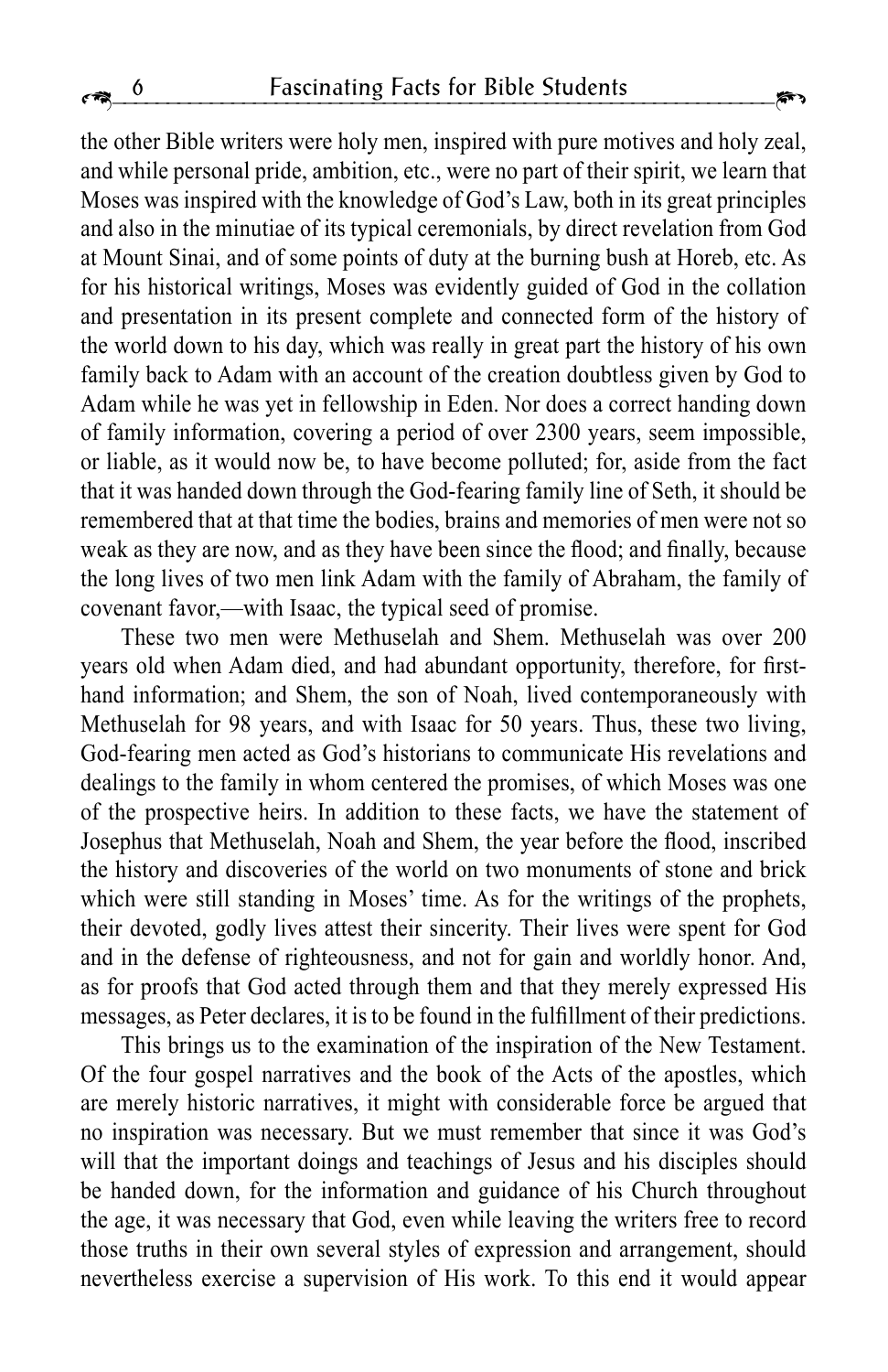reasonable that He would cause circumstances, etc., to call to the memory of one

or another of these men items and details which, otherwise, in so condensed an account of matters so important, would have been overlooked. And this was no less the work of God's spirit, power, or influence than the more noticeable and peculiar manifestations through the prophets.

The Apostle Peter tells us that the prophets of old time often did not understand their own utterances, as they themselves also acknowledge (1 Peter 1:12; Daniel 12:4,8-10); and we should remember that the twelve apostles (Paul taking the place of Judas—Galatians 1:17; 1 Timothy 2:7) not only filled the office of apostles—or specially appointed teachers and expounders of the Gospel of the New Covenant—but they also, especially Peter and Paul and John, filled the office of prophets, and were not only given the spirit of wisdom and understanding by which they were enabled to understand and explain the previously dark prophecies, but in addition to this we believe that they were under the guidance and supervision of the Lord to such an extent that their references to things future from their day, things therefore not then due to be fully understood, were guided, so as to be true to an extent far beyond their comprehension, and such consequently were as really prophetic as the utterances of the old-time prophets. Illustrations of this are to be found in the Revelations of the Apostle John, in Peter's symbolic description of the Day of the Lord (2 Peter 3:10-13), and in numerous references to the same period by Paul also, among which were some things hard to be understood even by Peter  $(2$  Pet. 3:16) and only partially then by Paul himself. The latter, however, was permitted to see future things more clearly than others of his time, and to that end he was given special visions and revelations which he was not allowed to make known to others (2 Corinthians 12:1-4), but which, nevertheless, influenced and colored his subsequent teachings and his epistles. And these very items which Peter thought strange, and called *"hard to be understood,"* are the very items which now, in God's due time, for which they were intended, so grandly illuminate not only Peter's prophecies and John's Revelation, but the entire word and plan of God, *"that the man of God may be thoroughly furnished."* 2 Timothy 3:16,17

That the early church considered the writings and teachings of the apostles different from all others in authority, is manifest from the early arrangement of these writings together and the keeping separate from these other good writings of other good men, as they were apocryphal (not inspired). And yet there were, even in the days of the apostles, ambitious men who taught another gospel and claimed for themselves the honors of special authority as teachers of no less authority than the twelve apostles. And ambitious men of the same sort have from time to time since arisen. These would-be apostles—*boastful, heady, high-minded*—have *"another gospel,"* a perversion of the gospel of Christ; and above all they despise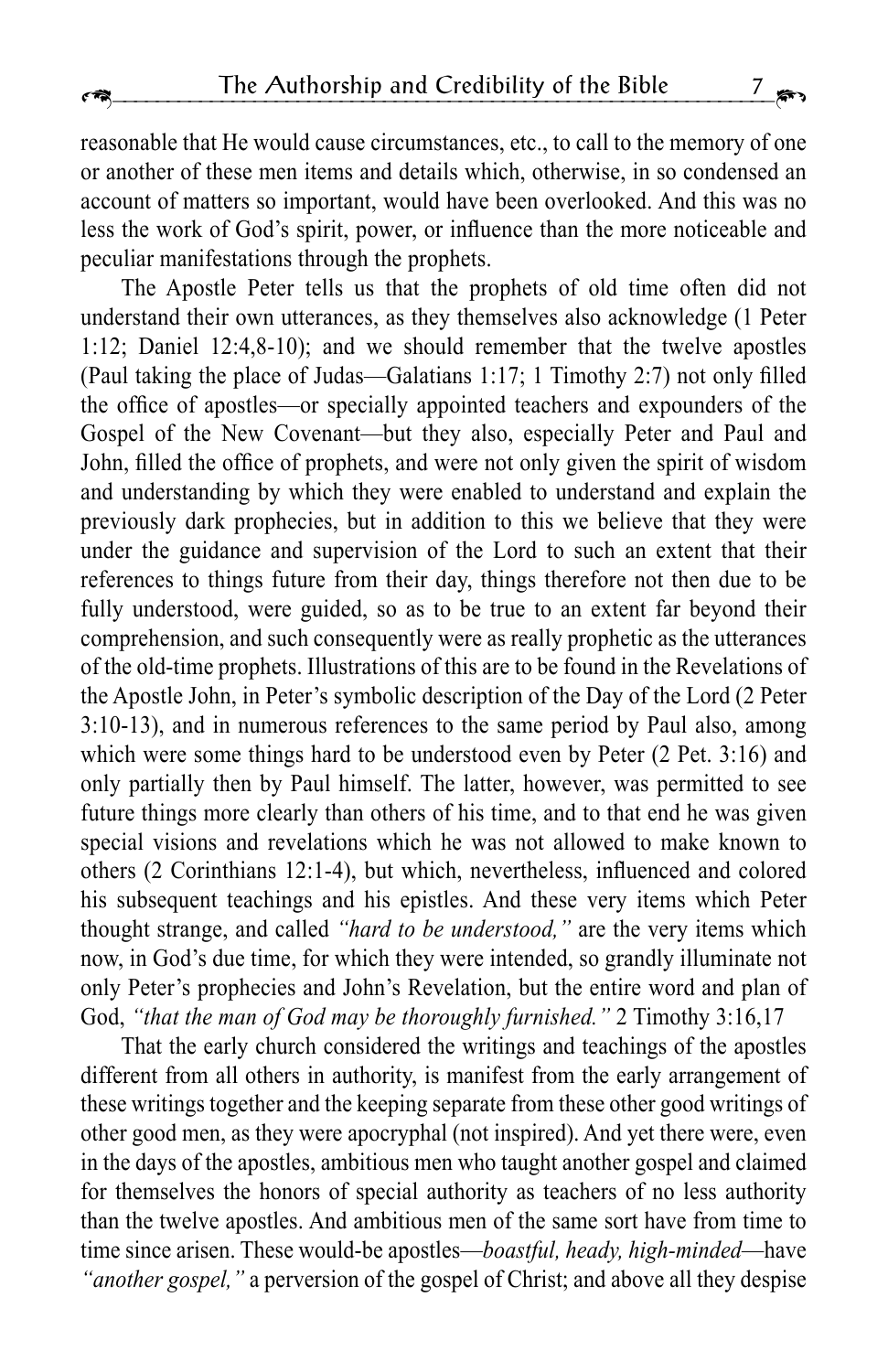and seek to cast discredit upon the words of the Apostle Paul who so clearly, forcibly and logically lifts up the standard of faith and points to the cross—*the ransom*—as the sure foundation, and who so clearly showed that false apostles would arise and deceive many. 1 Timothy 2:3-6; Matthew 24:11

It not only required an inspiration to write God's plan, but it also requires an inspiration of the Almighty to give an understanding of that revelation; yet this inspiration is of a different sort. When any one has realized himself a sinner, weak, imperfect and condemned, and has accepted of Christ as his Redeemer, and full of love and appreciation has consecrated his heart (his mind, his will) to the Lord, God has arranged that such a consecration of the natural mind brings a new mind. It opens the way for the holy mind or will of God, expressed through His written word, to be received. And as it is received into such a good, honest, consecrated heart, it informs that heart and opens the eyes of the understanding, so that from the new standpoint (God's standpoint) many things wear a very different aspect, and among other things the Scripture teachings, which gradually open up as item after item of the Divine plan is fulfilled, and new features of the unfolding plan become due to be understood, and from the new standpoint appreciated and accepted. Just as with astronomers, the close observation of facts and influences already recognized often leads them to look in certain directions for hitherto undiscovered planets, and they find them, so with the seekers after spiritual truths; the clear appreciation and close study of the known plan lead gradually, step by step, to the discovery of other particulars, hitherto unnoticed, each of which only adds to the beauty and harmony of the truths previously seen. Thus it is that *"The path of the just is a shining light which shineth more and more unto the perfect day."* Proverbs 4:18

Yet such an inspiration, common to all the consecrated children of God, in proportion to their development, should be critically distinguished from the special guidance and guarded inspiration of the twelve apostles, whom God specially appointed to be the teachers of the church, and who have no successors in this office. Only twelve were *"chosen"* and with the death of the Apostles the canon of Scripture closed, because God had there given a full and complete revelation of His plan for man's salvation. Paul expresses this thought clearly when he declares that the Holy Scriptures are able to make wise unto salvation, and that they are sufficient. As we consider, then, the completeness, harmony, purity and grandeur of the Bible, its age and wonderful preservation through the wreck and storms of over six thousand years, it must be admitted to be a most wonderful book; and those who have learned to read it with understanding, who see in it the great plan of the ages, cannot doubt that God was its inspiring Author, as well as its Preserver. Its only parallel is the book of nature by the same great Author.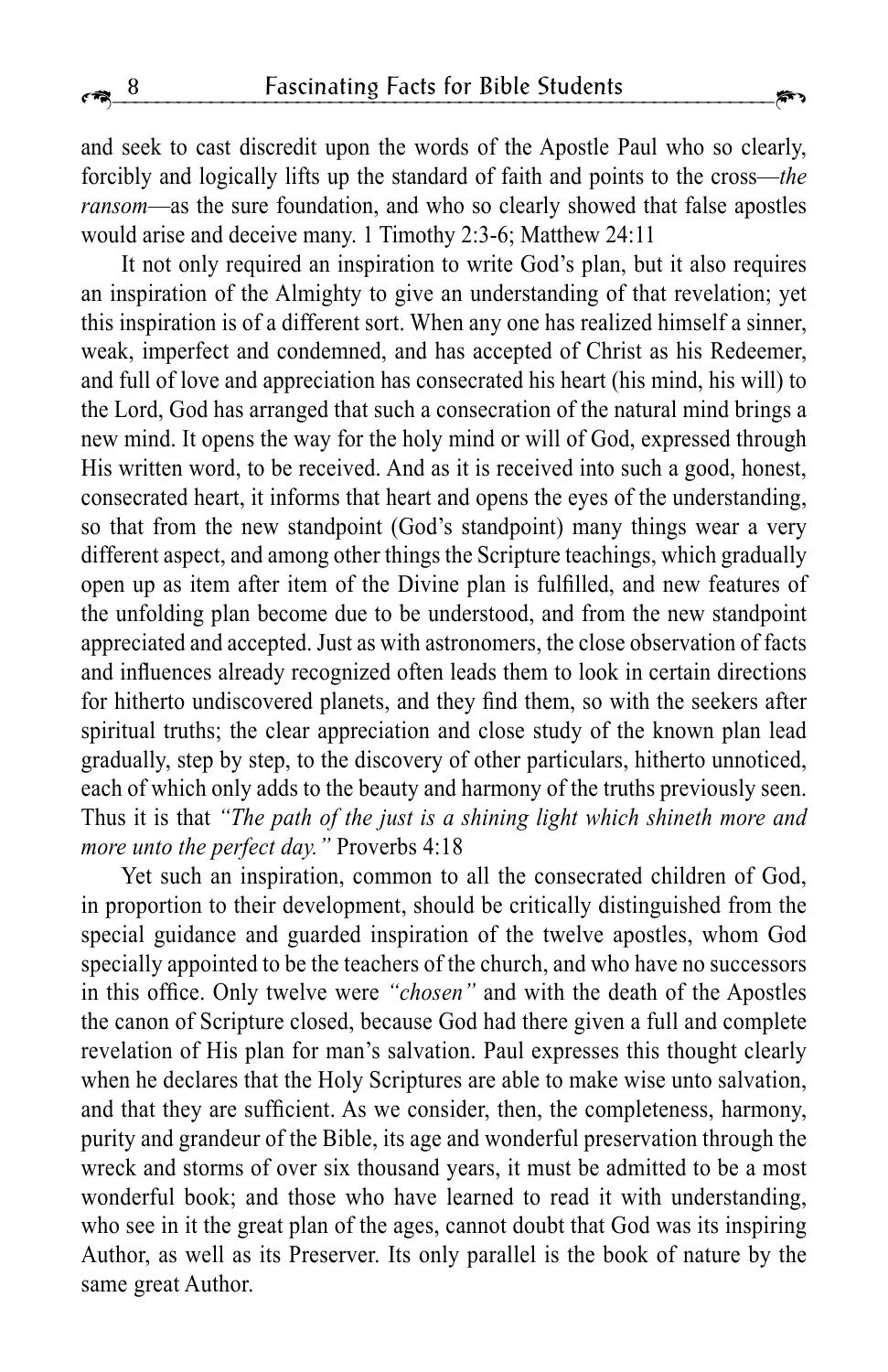### Author of the Judeo-Christian Bible is the Author of Science =–––––––––––––––– Chapter Two ––––––––––––––––'

Science is a systematic knowledge of the physical or material universe gained by observable facts. Sacred writings of all religions contain a system of faith, yet each do make statements that provide a uniquely valid test to prove their authenticity. If their scientific observations are, in reality, superstitions reflective of the culture in which they were written, these so called sacred books are disqualified as the inspired Word of God. If, indeed, the scientific observations of any of these purported Holy Scripture agree with the facts of science today, then that Bible is the inspired Word of a true and living God. Why? The Creator and God of the universe is the author of the scientific laws that govern His universe. Only the God of science could cause scientific facts to be recorded in a book—the Bible—hundreds in some cases thousands of years before scientists discover them. The following are examples of remarkable scientific observations found in the Judeo-Christian Bible.

What Holds Up the Earth: Three thousand years ago the Hindu scriptures recorded the earth was resting on the backs of several huge elephants. The elephants were resting on the back of a very large turtle that was swimming in a sea. Greek mythology claims that the god Atlas was holding the earth on his shoulders. But our Bible says in Job 26:7 that God *"hangeth the earth on nothing."* What a remarkable statement of fact. The earth is suspended in space. Nothing is holding it up. How did Job know this scientific fact? Only God could have revealed this to Job.

Flat Versus Round Earth: For thousands of years people believed the earth was flat. This was taught in both Hindu and Buddhist scripture. In the 1500s AD, the first ship sailed around the world. This proved the earth was round. But the round earth was recorded in the Judeo-Christian Bible long before man discovered it. The prophet Isaiah (40:22) spoke of the *"circle of the earth."* Solomon wrote, *"He* [God] *set a compass* [circle] *upon the face of the deep."* (Proverbs 8:27) In the 1900s, Arabs spoke of infidels being pushed over the edge into space. About 3,000 years ago, our Bible said the earth was round. This was not discovered until 500 years ago.

Sun, Moon and Stars: Ancient people were afraid of the sun, moon and stars. They thought they were living gods. But over 5,000 years ago, the Judeo-Christian Bible in the first chapter of Genesis pointed out that the sun, moon and stars were material objects created by God. Remember, our God states that He is the one and only God. This proves the sun, moon and stars that He created are not gods.

Eclipses are an example of what people feared. An eclipse happens when the sun's light is blocked by the earth or moon. The moon is bright because it reflects the sun's light. But when the earth blocks that light, the moon looks like it is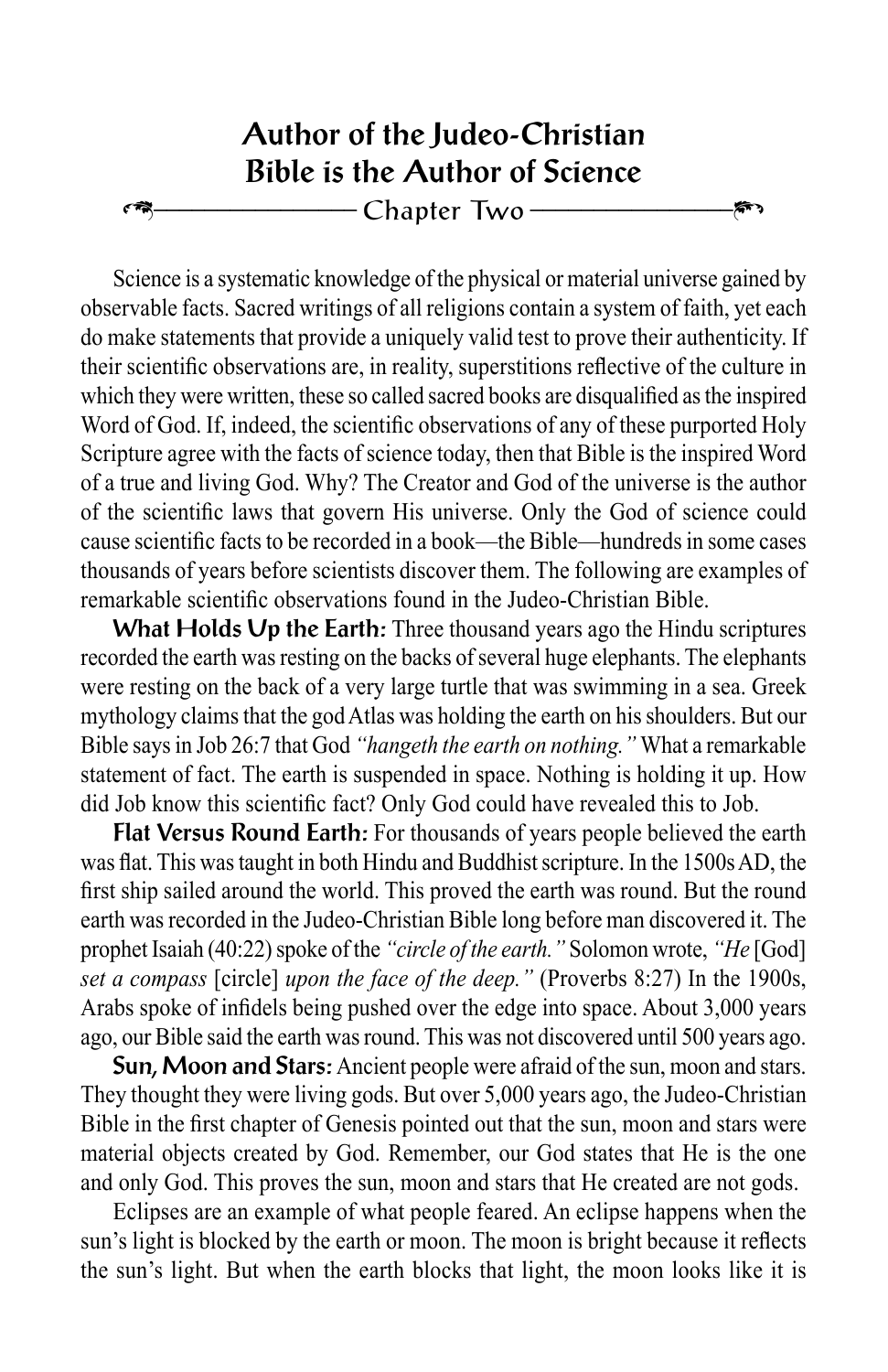disappearing. Some religions taught that eclipses happened when the moon was mad at the earth and turned its face away. The Chinese believed that an eclipse was caused by a demon beast that ate the sun. God told Jeremiah (10:2): *"Thus saith the Lord, Learn not the way of the heathen, and be not dismayed at the signs of heaven; for the heathen are dismayed at them."* God went on to reassure Jeremiah that the universe is under His control. (Jeremiah 10:2) Later scientists learned that heavenly bodies were not alive and that man need not fear them. Thousands of years before scientists discovered that the planetary bodies were inanimate, the Judeo-Christian Bible contained this scientific fact.

The Bottom of the Ocean: Until modern times, people thought the ocean floor was sandy like the desert and saucer shaped. This was even true of the pre-1900 geologists. But in the 1900s, oceanographers found the sea had many deep valleys or canyons—the deepest were called trenches. The Marianas Trench in the Pacific is so deep that if Mt. Everest (29,000 feet high) was dropped into it, the peak would still be a mile below the water's surface. The Atlantic Ocean contains an undersea range of mountains 10,000 miles long. Nearly 3,000 years ago the Judeo-Christian Bible spoke of the valleys and mountains of the sea. In Psalm 18:15 (NIV) David wrote of God being the Creator of *"the valleys of the sea."* God asked Job (38:16 NIV): *"Have you walked in the recesses* [valleys] *of the sea?"* The prophet Jonah was thrown off a ship and spoke of falling to the bottom of the mountains in the sea. Jonah 2:6

The Paths of the Sea: In the 1800s, Matthew Maury, an officer in the United States Navy loved to read his Bible. One day Maury was reading about the dominion man was given over the animals in Psalm 8. He was amazed that verse spoke of the fish and all creatures that swim in the *"paths of the sea."* Paths of the sea?— he never knew there was such a thing. Determined to find these paths, Maury discovered that the oceans have many currents, like river paths flowing through the sea. Maury wrote the first book on oceanography and became known as the pathfinder of the seas—the father of modern navigation. He received his idea about ocean currents from reading Psalm 8:8 which was written about 3,000 years ago by King David who wrote as he was moved by the Spirit of God and probably never actually saw an ocean.

Lightning, Thunder and Rain: In ancient times, most religious scripture taught that lightning bolts were missiles thrown in anger by their gods. In China, Taoist scripture regarded the rainbow as a deadly rain dragon. In Confucius scripture, the goddess of lightning flashed light on intended victims to enable the god of thunder to launch his deadly bolts accurately. Some tried to stab holes in the clouds with spears to cause it to rain. Hindu scripture advised to tie a frog with its mouth open to the right tree and say the right words and rain would fall. Our Bible also talks about rain, lightning and storms. But it contains none of these superstitious ideas found in the other so-called scriptures.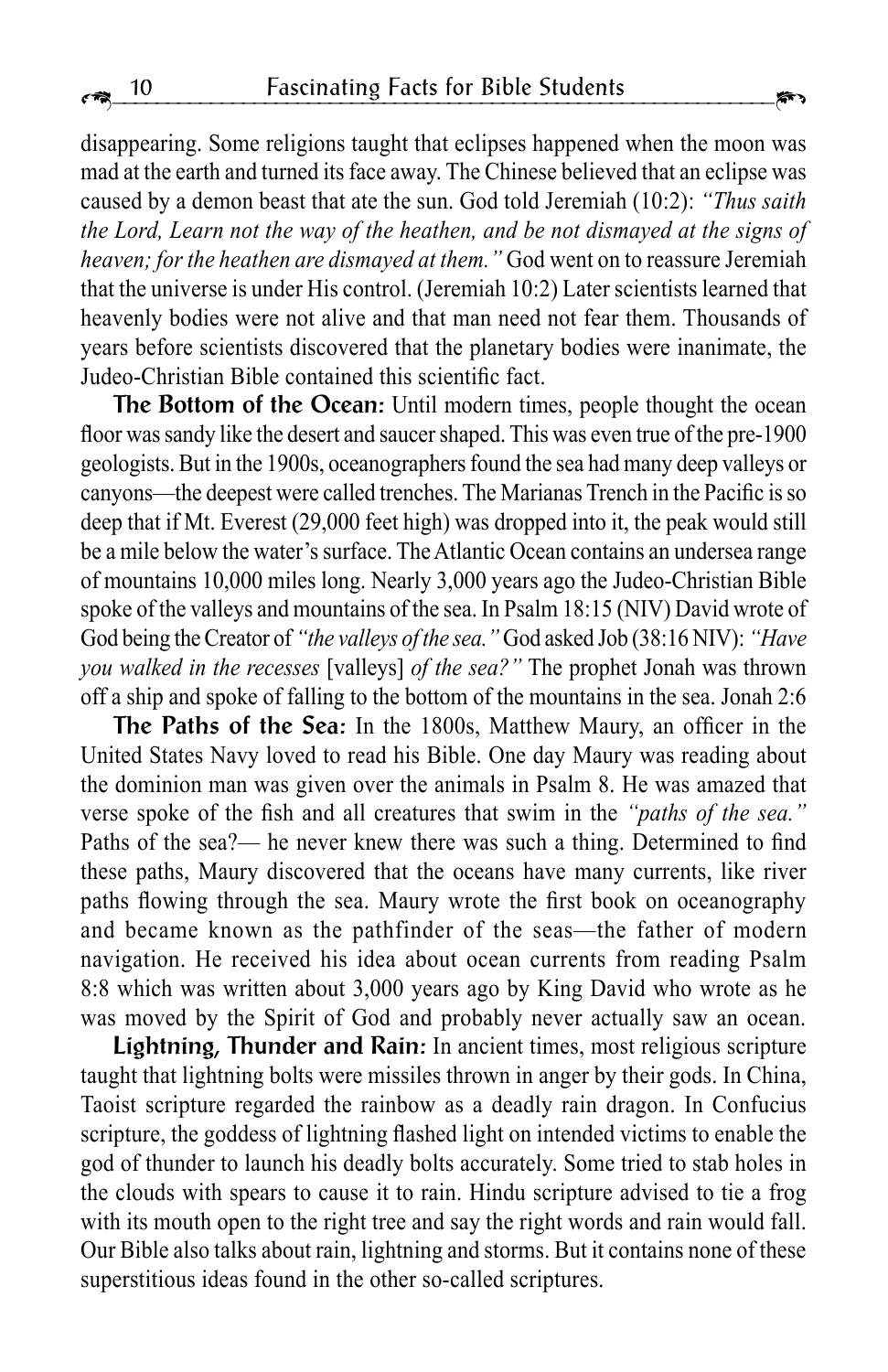The Judeo-Christian Bible taught that earth's weather followed rules and cycles. Genesis 8:22. *"While the earth remaineth, seed time and harvest, and cold and heat, and summer and winter, and day and night shall not cease."* Job stated (28:26): *"God made decrees* [rules] *for the rain. And He set a way for the lightning of the thunder."*  Centuries later, scientists began to discern these rules for the rain. Rainfall is part of a process called the water cycle: the sun evaporates water from the ocean; this vapor rises to become clouds; these fall back to earth as rain, collects in streams and rivers and makes its way back to the ocean. About 300 years ago, Galileo discovered this cycle, but amazingly the Scriptures described this cycle centuries before. The prophet Amos (9:6) wrote that God *"calls for the water of the sea. He pours them out on the land."* Actually, scientists are just beginning to fully understand God's *"decrees or rules for the rain."* Since BC 68 it was thought that somehow thunder triggered the rainfall. Now scientists are beginning to realize that as stated in Job 28:26, it is lightning that triggers the rain to fall. Job knew this 3,000 years ago.

The Stars of Heaven: Remember the story of Job's sorrows? Job was extremely wealthy—enjoying a wonderful family. Then tragedy struck. He lost his wealth, his children were killed and his wife deserted him. Then Job lay in excruciating pain, covered with sores from head to toe. All this was too much for Job, and he accused God of being unjust. In response, God merely raised questions concerning the wonders of His creation. Three of these questions found in Job 38:31, 32, illustrate the dynamic logic conveyed by the Author of science:

Orion: *"Canst thou . . . loose the bands of Orion?"* Garrett P. Serviss, the noted astronomer, wrote about Orion's band in his book *Curiosities of the Sky: "At the present time this band consists of an almost perfect straight line, a row of secondmagnitude stars about equally spaced and of the most striking beauty. In the course of time, however, the two right-hand stars, Mintaka and Alnilam, will approach each other and form a naked-eye double; but the third, Alnitak, will drift away eastward so that the band will no longer exist."* These stars that we see forming one of the bands of Orion are like three ships out on the high seas that happen to be in line at the present moment, but in the future will be separated by thousands of miles of ocean. They are bound for different ports—journeying to different corners of the universe. Thus, *the bands of Orion* are being *loosed* and shall be dissolved in time.

Pleiades: *"Canst thou bind the sweet influence of the Pleiades . . . ?"* The seven stars of the Pleiades are in reality a grouping of 250 blazing suns all traveling together in one common direction. From Lick Observatory came this statement of Dr. Robert J. Trumpler: *"The Pleiades stars may thus be compared to a swarm of birds, flying together to a distant goal. This leaves no doubt that the Pleiades are not a temporary or accidental agglomeration of stars, but a system in which the stars are bound together by a close kinship."* Without any reference whatsoever to the Book of Job, Dr. Trumpler announced that these discoveries prove exactly what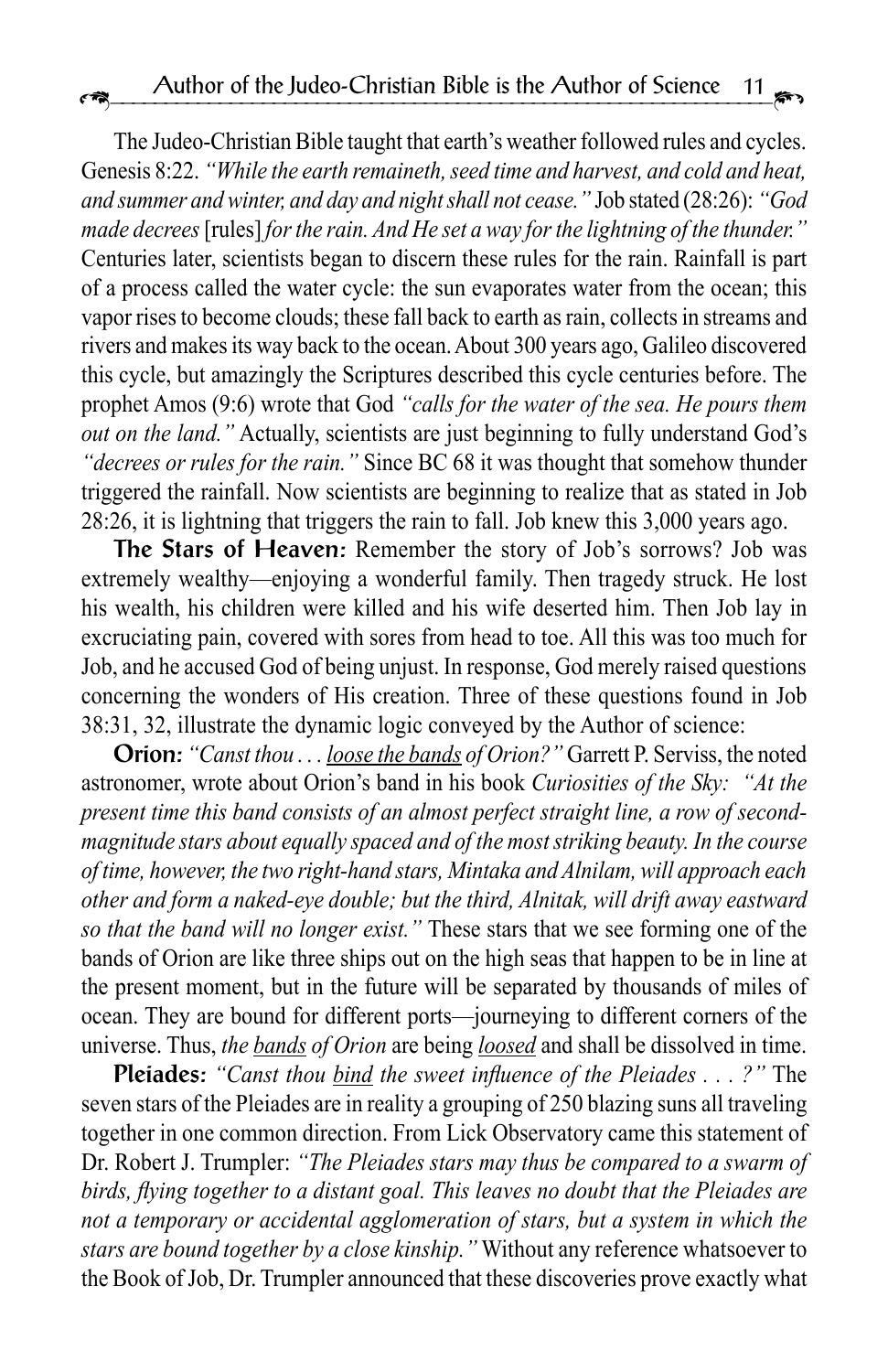God said: *"Canst thou bind the sweet influences of Pleiades?"* In other words, can you keep them bound together so that they remain as a family of suns?

Arcturus: *"Canst thou guide Arcturus with his sons?"* Garrett P. Serviss wrote: *"Arcturus, one of the greatest suns in the universe, is a runaway whose speed of flight is 257 miles per second. Arcturus, we have every reason to believe, possesses thousands of times the mass of our sun."* Our sun is traveling only 12.5 miles a second, but Arcturus is traveling 257 miles a second! A further observation of Arcturus by Serviss reveals: *"It could be turned into a new course by a close approach to a great sun, but it could only be stopped by collision head on with a body of enormous mass. Barring such accidents, it must, as far as we can see, keep on until it has traversed our stellar system, whence it may escape and pass out into space beyond to join perhaps one of those other island universes..."*

Charles Burckhalter, of the Chabot Observatory, added an interesting note regarding this great sun: *"This high velocity places Arcturus in that very small class of stars that apparently are a law unto themselves... Arcturus is a runaway. Newton gives the velocity of a star under control as not more than 25 miles a second, and Arcturus is going 257 miles a second. Therefore, combined attraction of all the stars we know cannot stop him or even turn him in his path."*

When Mr. Burckhalter had his attention called to this text in the book of Job, he studied it in the light of modern discovery and made a statement that has attracted worldwide attention: *"The study of the Book of Job and its comparison with the latest scientific discoveries has brought me to the matured conviction that the Bible is an inspired book and was written by the One who made the stars."* Indeed, Arcturus and his sons are not runaways. They will not crash. Why? God is guiding them.

These scientific facts recorded in the book of Job concerning the Pleiades, Orion and Arcturus anticipated scientific discovery by nearly 3,000 years. Scientists only discovered these startling facts in the Twentieth Century, yet they were recorded in the book of Job nearly 3000 years ago. Some write off the history of Job as Old Testament folklore. However, the account of Job cannot be gainsaid. In Job's distress, God was telling him that I am caring for the details of the universe, do you doubt that I not only care for the details of your life, but I have the ability to solve your problems? Trust that there is a good reason I am permitting these tragedies. Remember Job, I work from the perspective of your eternal welfare.

Judeo-Christian Scripture made scientific observations that were confirmed centuries later by modern science, while the writings of other religions merely reflected the superstitions of their culture. How could the Judeo-Christian Scripture anticipate scientific discovery by 3,000 years? The Holy Bible was written by men inspired by the Creator of the Universe — the God of science. *"Holy men of God spake as they were moved by the Holy Spirit."* (2 Peter 1:21) Only the Judeo-Christian Bible is the Divine Revelation provided by our infinite Creator to direct us in the path to eternity.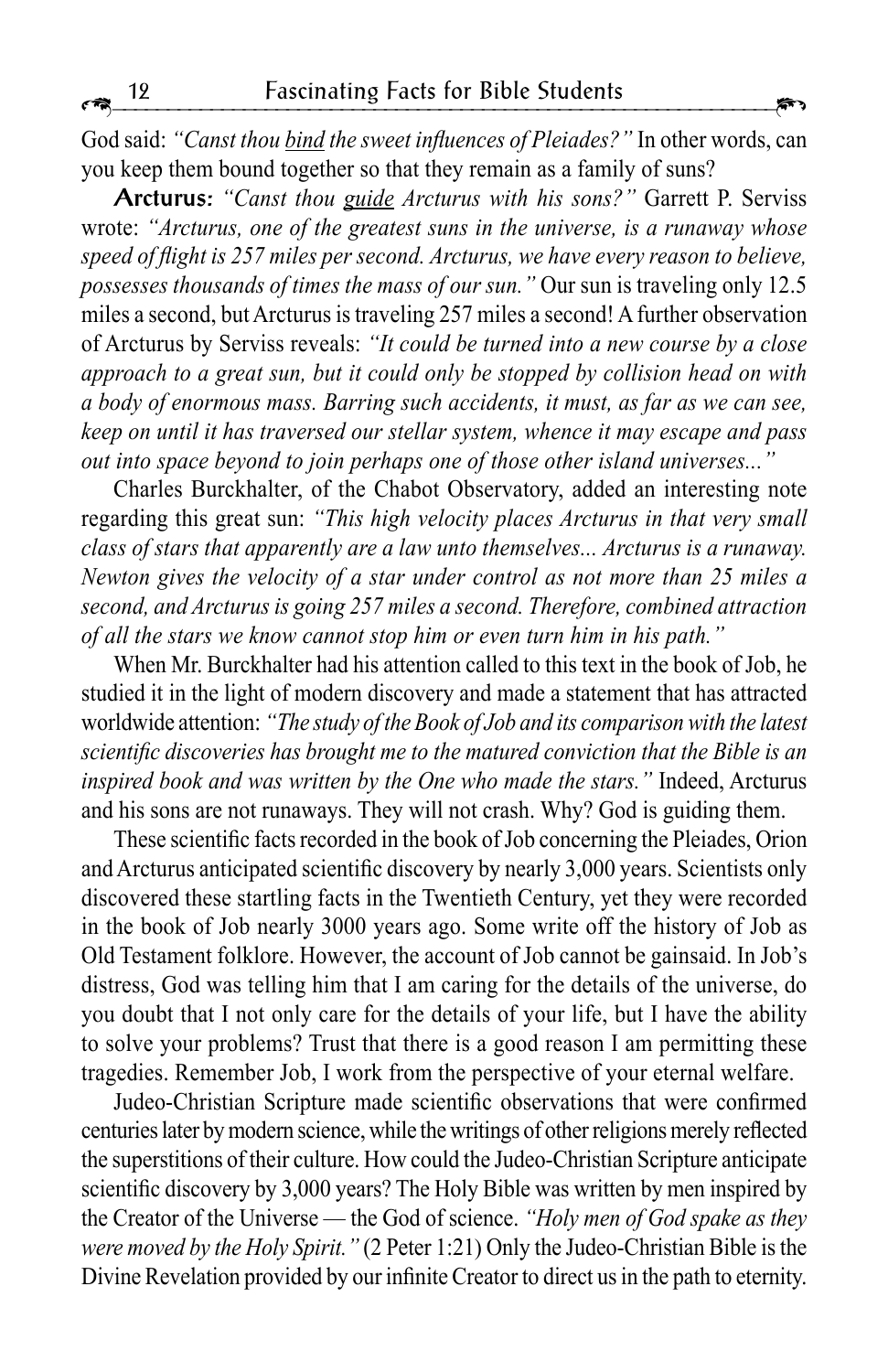

Contrary to popular Christian thought, the Christian religion is not a majority world religion. Less than one third of the world's population is rated as Christian. Actually, this is an overrating. Islam is the largest and fastest growing world religion. Each world religion has its Holy Scripture describing its God or Gods. How do we know which is right? Each of these Bibles contains a system of faith by which the believer supposedly establishes a relationship with his God(s).

The God of the Judeo-Christian Bible is quite exclusive. He declares (Isaiah 44:6), *"I am the first, and I am the last; and besides me there is no other God."*  And the Judeo-Christian God can prove it. Although the Judeo-Christian Bible is also a system of faith, it contains a built-in touchstone to prove its God is the only true God. In fact, the Judeo-Christian God in Isaiah 43:9-12; 44:11-20, challenges all the other claims to deity and identifies all other gods for what they are—the creation and imagination of the people who worship them.

What is this challenge of the One who claims to be the only true God? *"I am God, and there is no one like Me, declaring the end from the beginning and from ancient times which have not been done..."* (Isaiah 46:10) *"I declared the former things long ago and they went forth from My mouth, and I proclaimed them. Suddenly I acted, and they came to pass. Therefore I declared them to you long ago, before they took place I proclaimed them to you. Lest you should say, 'My idol has done them, and my graven image and my molten image have commanded them.'"* Isaiah 48:3,5

Only an omnipotent and omniscient God, the Creator and Architect of man's destiny, could foretell the events of human history. Outside of a few vague statements, no other bible of world religions contains prophecy. Over a third of our Bible is prophetic. The test is simple—if the words of the prophecies come to pass, then the Bible is the inspired Word of the Creator and Ruler of the universe.

#### Hundreds of Prophecies Fulfilled

Hundreds of events prophesied in the Judeo-Christian Bible have already happened. Before Jesus entered this world, over three hundred prophecies in the Old Testament spelled out the events and circumstances that would detail his life. Over 700 years before his birth the prophet Micah foretold the actual town where Jesus would be born: *"But as for you, Bethlehem Ephrathah, too little to be among the clans of Judah, from you One will go forth for Me to be ruler in Israel."* (Micah 5:2) About 1,000 years before the death of Jesus, David foretold his triumphant resurrection: *"...you will not abandon me to the grave, nor will you let your Holy One see decay."* Psalm 16:10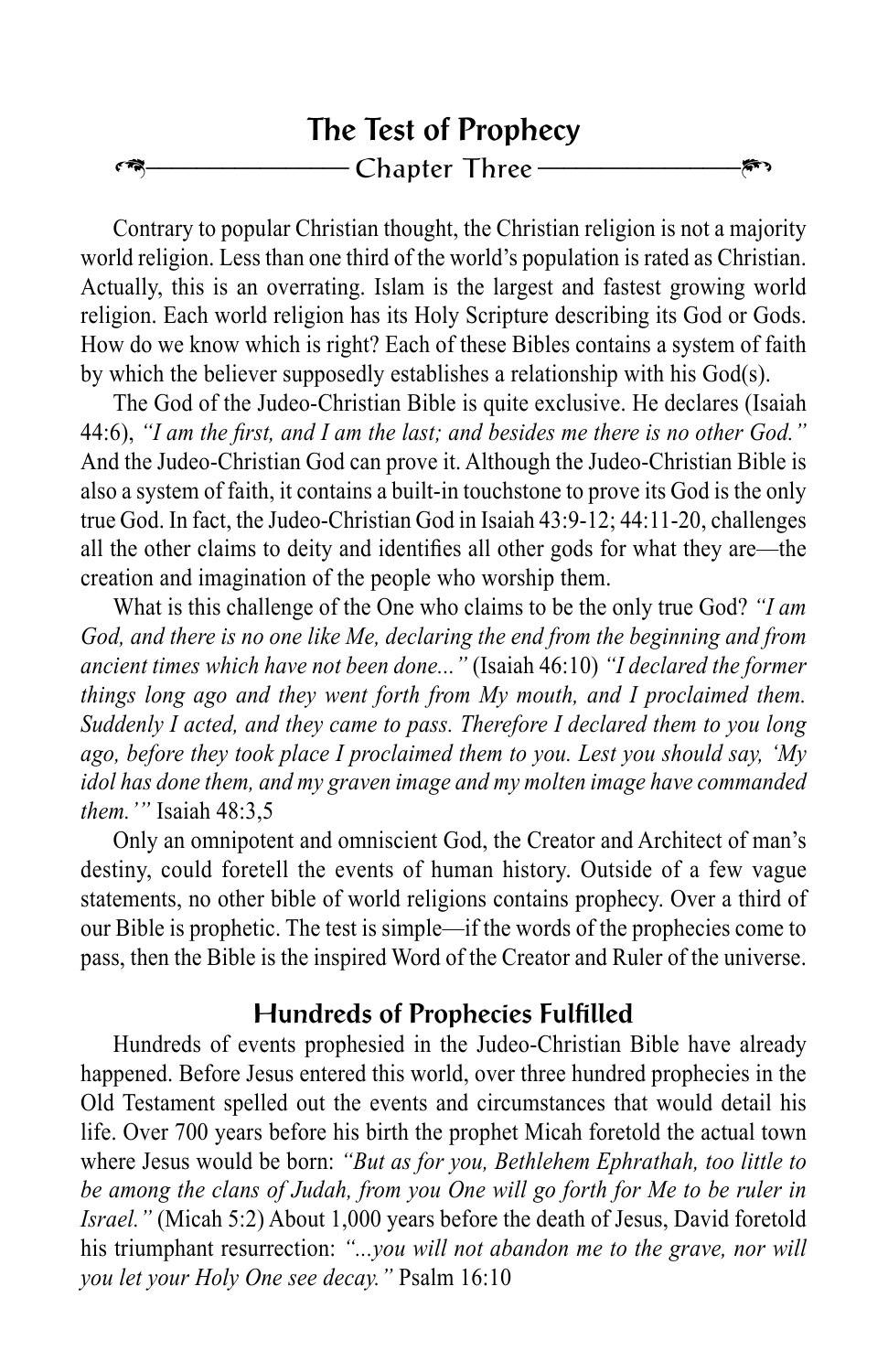Between these two events, especially the three and a half years of Jesus' ministry, are the dynamics of the greatest life ever lived. Over 300 prophecies focus in on the extraordinary events of his life:

- Born of a virgin—Isaiah 7:4 (fulfilled—Matthew 1:18, 24, 25)
- The seed of Abraham—Genesis 22:18 (fulfilled—Luke 3:34)
- A teacher of parables—Psalm 78:2 (fulfilled—Matthew 13:34)
- Betrayed by a friend—Psalm 41:9 (fulfilled—Matthew 10:4)
- Silent before his accusers—Psalm 35:11 (fulfilled—Matthew 27:12)
- Wounded and bruised—Isaiah 53:5 fulfilled—Matthew 27:26)
- Smitten and spit upon—Isaiah 50:6 (fulfilled—Matthew 26:67)
- Crucified with thieves—Isaiah 53:12 (fulfilled—Matthew 27:38)
- Hated without a cause—Psalm 69:4 (fulfilled—John 15:25)
- People shook their heads—Psalm 109:25 (fulfilled—Matthew 27:39)
- Garments parted and lots cast—Psalm 22:18 (fulfilled—John 19:23, 24)
- To suffer thirst—Psalm 22:15 (fulfilled—John 19:28)
- Offered gall and vinegar—Psalm 69:21 (fulfilled—Matthew 27:34)
- Side was pierced—Zechariah 12:10 (fulfilled—John 19:34)
- Committed himself to God—Psalm 31:5 (fulfilled—Luke 23:46)
- Bones not broken—Psalm 34:20 (fulfilled—John 19:33)
- Buried in a rich man's tomb—Isaiah 53:9 (fulfilled—Matthew 27:57-60)
- There was darkness over the land—Amos 8:9 (fulfilled—Matthew 27:45).

This is only a partial list of some 300 prophecies fulfilled in Jesus' life on earth. How could all of these prophecies be so accurate? The Apostle Peter informs us that the writers of the Old Testament spoke as they were moved by the power of God.

The Old Testament abounds with other prophecies. God through His prophets precisely described the future of many ancient cities and people.

Tyre: Ezekiel 26:1-14 contains a remarkable prediction concerning the city of Tyre, the commercial hub of the world for centuries. The metropolis of Tyre occupied the coast while some of its people lived on an island a half mile out into the sea. Seven main points stand out in this prophecy of Ezekiel. Many nations would attack Tyre (26:3). Nebuchadnezzar would destroy the mainland metropolis (26:8). The debris of the city would be cast into the water (26:12). The dirt or dust of Tyre would be scraped down to the bare rock then thrown into the sea (26:4,12). Fishermen would spread their nets over the site (26:5). Tyre would never be built again (26:14). As predicted, Nebuchadnezzar captured the mainline city in fulfillment of verses 7-11. But many of the people escaped to the island city. Without a navy, Nebuchadnezzar left. Over 200 hundred years passed and Alexander the Great called on the Phoenician cities to surrender. Tyre refused and found itself in siege by Alexander. He demolished the old mainland city and with the debris, built a causeway 200 feet wide out to the island city of Tyre. To complete the causeway, Alexander's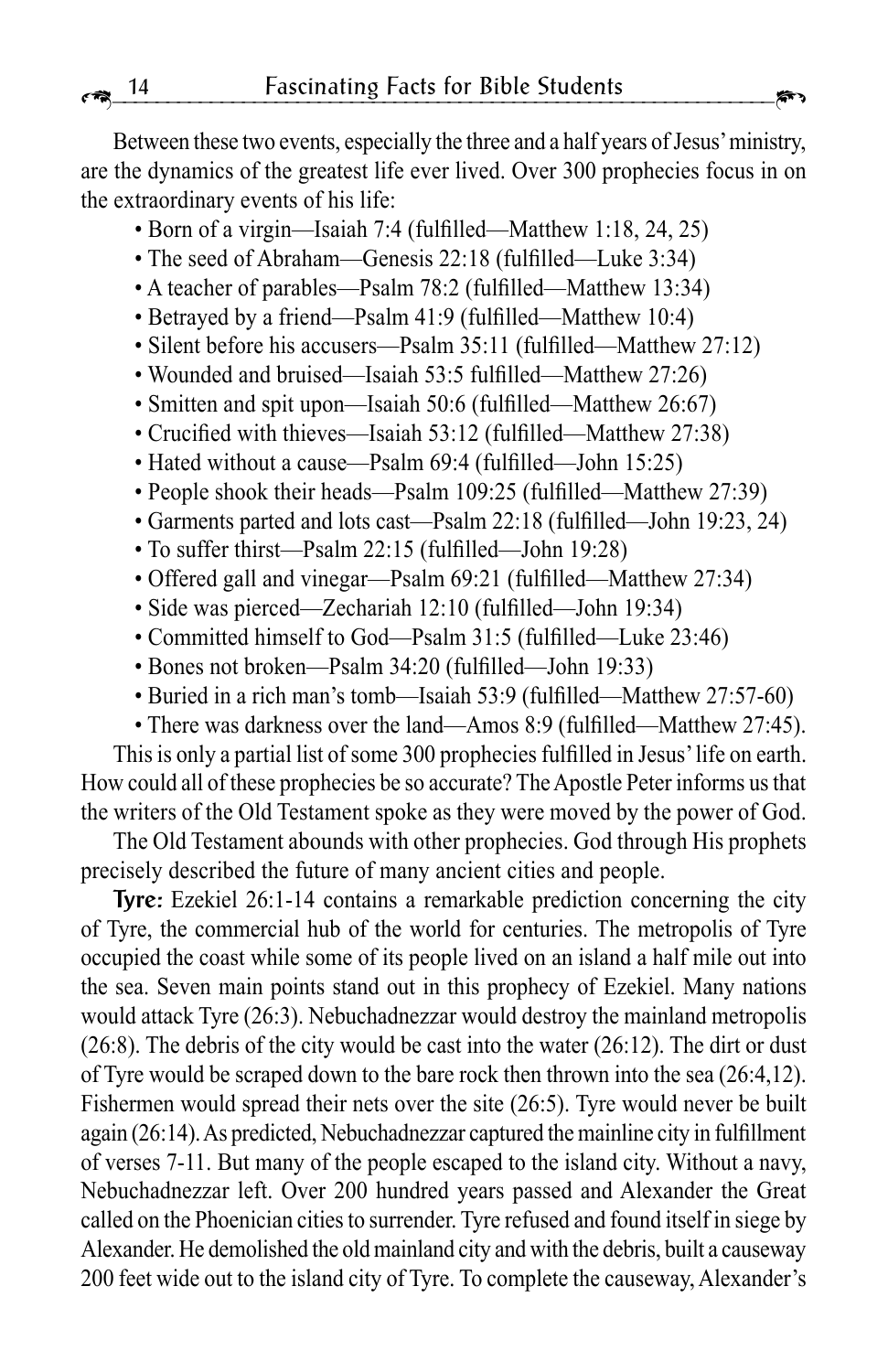army literally scraped the dirt off the old city down to bare rock to smooth out the causeway surface. Finally, he erected towers and war engines and conquered the island fortress of Tyre. What a remarkable fulfillment of verses 4 and 12.

After eighteen years, Tyre recovered rapidly. From 314 BC to AD 1291, Tyre, in fulfillment of verse 3, was sacked and restored numerous times by many nations until its final destruction in 1291. In fulfillment of verse 14, never again was there an attempt to rebuild the Tyre of old. Since then, even today, Tyre is the *"place for the spreading of nets in the midst of the sea."* The six predictions from God's word concerning Tyre in Ezekiel 26 have been remarkably fulfilled.

Sidon: The prophet Ezekiel also prophesied (28: 22, 23) concerning Tyre's sister city Sidon. The prophecy against Sidon is very different from that concerning Tyre. It was foretold that Tyre would be destroyed, made bare like a rock and built no more. The prediction against Sidon was that blood would be in her streets, her wounded should fall in the midst of her and the sword was to be on her every side. But there was no doom of extinction pronounced against her as was the case with Tyre. George Davis observed that *"not once but many times blood has been in her* (Sidon's) *streets, her wounded have fallen in the midst of her and the sword has been 'upon her every side.'"* The city was demolished time after time and had always been rebuilt and is still in existence today.

Israel: The fate of many other cities and nations, such as Babylon and Nineveh, are detailed in the Old Testament. The most striking are the numerous prophecies relating to Israel's final restoration that are being dramatized on the current stage of history. The rebirth of the state of Israel in 1948 was a miracle of history. (Ezekiel 37:1-11; Luke 21:29,30) Never before has a nation been destroyed, its people dispersed to the ends of the earth, and then nearly two thousand years later, regathered to their homeland and reestablished as a nation. The Scriptures speak of this final regathering with a permanency. Israel *"shall not be plucked up"* or *"pulled up" "any more forever.*" (Jeremiah 31: 38-40; Amos 9: 14,15) The latter rain would once again fall in the land, then both the early and latter rains would increase in precipitation. (Joel 2: 21-24) *"The land that was desolate is become like the garden of Eden."*  (Ezekiel 36: 35) *"They shall plant grapevines upon the mountains of Samaria."*  (Jeremiah 31: 4,5) The Bible Jerusalem would be liberated by Israel in a war with the Arabs. (Zechariah 12: 2,5,6) Prophecies concerning Israel's final restoration are myriad. Prophecies being fulfilled by the Jewish people are the strongest proof that the Judeo-Christian Bible is inspired by the only true and living God. Isaiah 44: 6-9

New Testament Prophecies: There are numerous prophecies in the New Testament. We will just mention several contained in *The Lord's Great Prophecy.*  Jesus predicted that the magnificent edifice, Herod's Temple, would be completely destroyed. (Luke 21: 5,6) History well documents this destruction in AD 70 by the armies of Rome.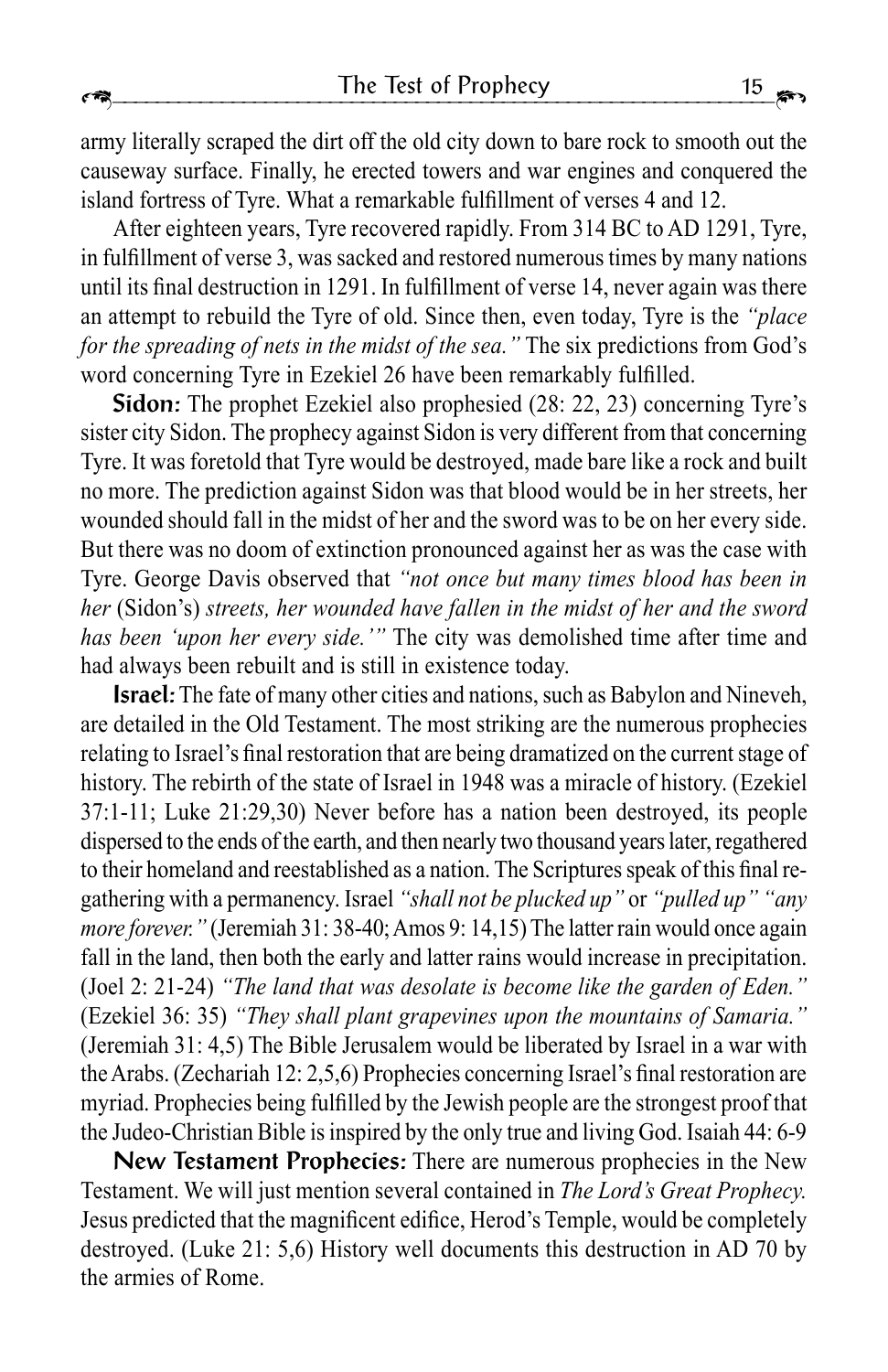Then, in Luke 21:20, 21, Jesus made a remarkable prediction concerning Jerusalem's destruction and the church on the scene at that time. Actually, these verses had a literal fulfillment at that time and have a symbolic fulfillment at the second advent. *"And when ye shall see Jerusalem compassed with armies, then know that the desolation thereof is nigh. Then let them which are in Judea flee to the mountains."* After Vespasian with his Roman legions overthrew all the fortified places in Israel except the capital, he began the siege of Jerusalem. Then a strange thing happened. Political instability broke out in Rome at the death of the Emperor. Vespasian withdrew his armies and rushed back to Rome. The Christians in Jerusalem recalled Jesus' words recorded in Luke 21: 20, 21, and fled to the mountains of Petra to hide. Titus, son of the new Emperor Vespasian, returned and destroyed Jerusalem in AD 70. History records that the Christians escaped this carnage, just as the prophecies foretold.

In Luke 21:22-24, Jesus predicted the fate of the Jewish People during and after the destruction of Jerusalem: *"For these be the days of vengeance, that all things which are written may be fulfilled. But woe unto them that are with child, and to them that give suck, in those days! for there shall be great distress in the*  land, and wrath upon this people. And they shall fall by the edge of the sword, and *shall be led away captive into all nations: and Jerusalem shall be trodden down of the Gentiles, until the times of the Gentiles be fulfilled."* The *days of vengeance*  covered the period of the destruction of the Jewish nation by the armies of Rome. This began the dispersion of the Jewish People and the treading down of Jerusalem by the Gentiles for over nineteen-hundred years, as history confirms. Josephus recorded that 97,000 were taken captive in Jerusalem, while 1,100,000 were killed during four years that ravaged the whole nation of Israel.

The Judeo-Christian God, the only true God, the Creator and Ruler of the universe, knew His human race would devise gods that were the figment of their own imaginations (Romans 1: 21-23; Isaiah 44: 8-20). The Judeo-Christian God, the God of prophecy, challenges the false gods of the various cultures to declare the end from the beginning. The gods of the other world religions cannot meet this challenge of prophecy. They are silent. Why? They do not exist!

–––––––––––––––='–––––––––––––––

*"What profiteth the graven image that the maker thereof hath graven it; the molten image, and a teacher of lies, that the maker of his work trusteth therein, to make dumb idols? Woe unto him that saith to the wood, Awake; to the dumb stone, Arise, it shall teach! Behold, it is laid over with gold and silver, and there is no breath at all in the midst of it. But the LORD is in his holy temple: let all the earth keep silence before him."* — Habakuk 2:18-20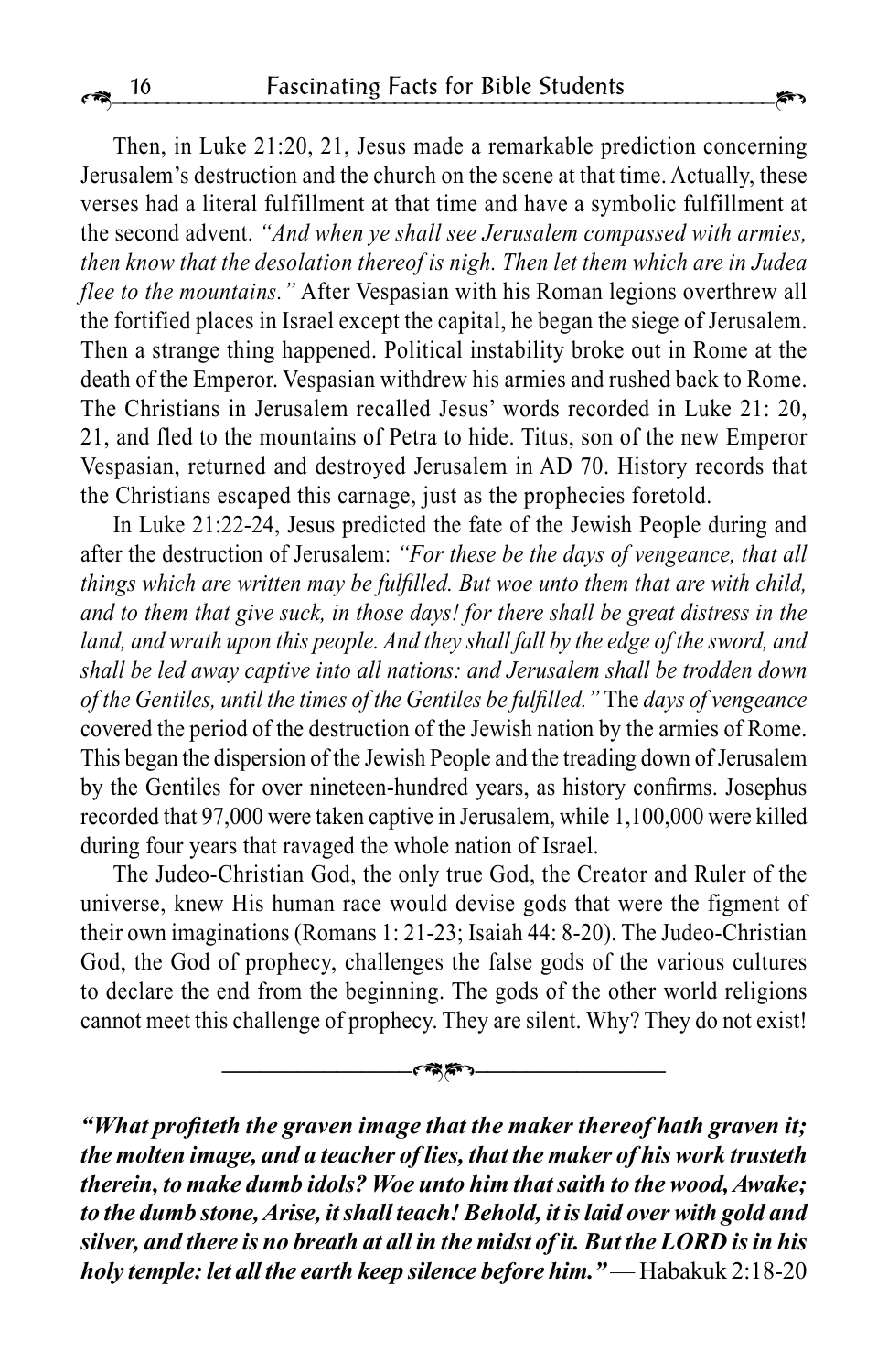#### The historic journey of the Word of God reads like a dramatic mystery novel, complete with political intrigue, hush money, treachery, murder and a few brave heroes.

To the Christian, the Bible is not just a compilation of wise proverbs and interesting stories, but it is a priceless treasure—the words and thoughts of the Divine Creator Himself, and written by holy men of old who were moved by His Divine influence. (2 Peter 1:21) Christians should not only reverence the words of this incredible book, but they should also appreciate the journey that it took to arrive at this *end time* destination.

#### Ancient Path of Old Testament Manuscripts

The journey of the Bible begins with the ancient patriarchs and prophets of the Old Testament. When the Hebrew captives returned to Palestine from Babylon, Jewish tradition holds that Ezra collected together all of the writings of Moses, the prophets and other faithful ancients. These had been miraculously preserved throughout the turmoil of the nation's exile.

None of the books that were written between Ezra's time and the time of Christ known as the *Apocrypha*—were considered by the Jews to be inspired. The books of the *Apocrypha*, included in Catholic Bibles, are not considered inspired even by Catholic scholars; and, unlike the inspired books of the Old Testament, they were not originally written in Hebrew. In addition, the Jews rejected the *Apocrypha* because of many magical claims found there, such as in the book of Tobit 6:5-8: *"If the Devil, or an evil spirit troubles anyone, they can be driven away by making a smoke of the heart, liver, and gall of a fish...and the Devil will smell it, and flee away, and never come again anymore."* This and many other passages throughout the *Apocrypha* contradict the inspired Word of God to the Hebrews.

The original manuscripts of the Old Testament, written between B.C. 1200 and B.C. 500, have all been lost for thousands of years. Manuscripts now available are merely copies many times removed from the originals. However, these Old Testament copies are considered faithful to the original words of the writers, due to the great reverence the Jewish scribes held for the Word of God and their consequent carefulness in transcribing. In fact, Jewish transcribers were so meticulous that if an error was found, that manuscript would be destroyed.

The *Masoretes* were Jewish scribes who worked diligently around the seventh through eleventh centuries A.D. Their carefulness in transcribing was aided by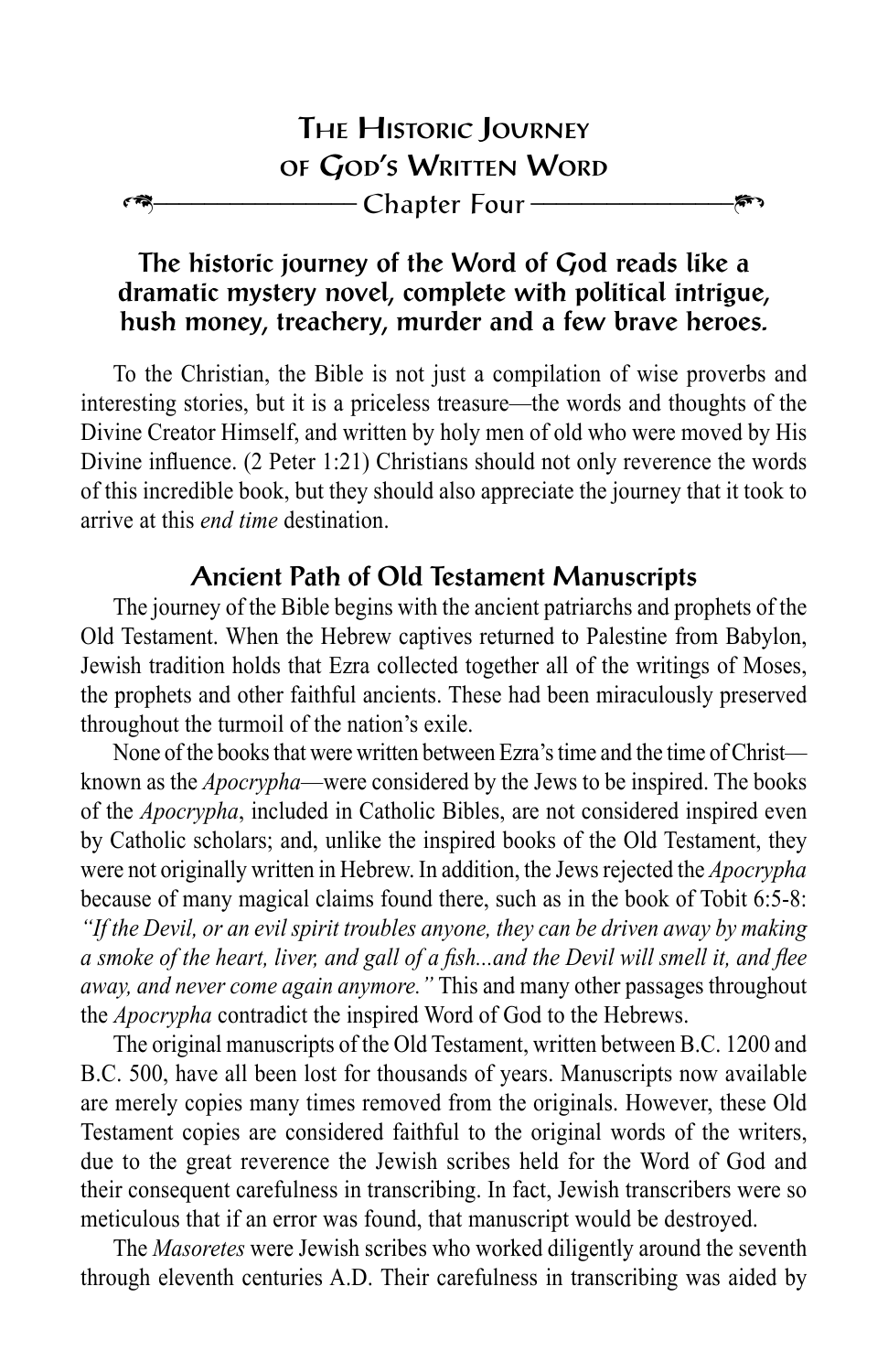a process called *gematria* wherein each Hebrew letter was assigned a number, and each line of text totaled a numeric value. Confirmation of the accuracy of the Masoretic transcriptions was found after World War II when ancient manuscripts written circa B.C. 100, known as the Dead Sea Scrolls, were discovered in caves near the Dead Sea in Israel. Scrolls found there of the Book of Isaiah confirm that the *Masoretic* transcriptions retain remarkable fidelity to the most ancient of Hebrew manuscripts.

Between the third and first centuries B.C., seventy Hebrew scholars translated the Hebrew manuscripts of the Old Testament into the Greek language which was common to the world at that time. This translation has been known as the *Septuagint Version.* Copies of this version were rare and were later treasured by early Christian congregations. Also rare were the few Hebrew copies of the Old Testament manuscripts available only to larger Christian congregations.

#### Journey of the New Testament Begins

While Jesus lived, his words were the voice of authority to his followers and were compiled in the four Gospels. After his death, the Apostles became the voice of authority, and their words were primarily conveyed to the faithful by letters (*epistles*). The only other books of the New Testament considered to be inspired are the recorded Acts of the Apostles and the Revelation of Jesus to John. (John 17:20) It was not until the year A.D. 120, about 20 years after the death of the Apostle John, that these books and letters, all written in Greek, were compiled as the New Testament. These were very scarce and considered most precious. It was not until the fourth century that these books and letters were regarded as *canon*—God's finished Word to the church—although there were many other epistles written by faithful Christians after that time. Three primary factors were taken into consideration when qualifying a manuscript as *canon*: first, the text had to have been written or authorized by an apostle; second, its teaching had to be consistent with the teachings of Christ and the apostles; and third, it had to have been acknowledged and used by Christians since the earliest days of the church.

From the time of Christ to the fourth century, Satan used pagan Rome in an attempt to blot out the Word of God. But, God's Word and children survived Satan's demonic plot. Then, in the fourth century, Christianity became popular when Emperor Constantine made it the religion of state. Because Rome was the dominating world government, Latin became the unifying language throughout the Roman Empire. In the mid-fourth century, Jerome, a religious scholar was commissioned by the bishop of Rome to compile all of the various attempts at Latin translations into one more consistent Latin translation of the Bible—termed the *Latin Vulgate* (the *vulgar* or common language of the people). Jerome translated, not from the Hebrew, but primarily from the Greek *Septuagint* of the Old Testament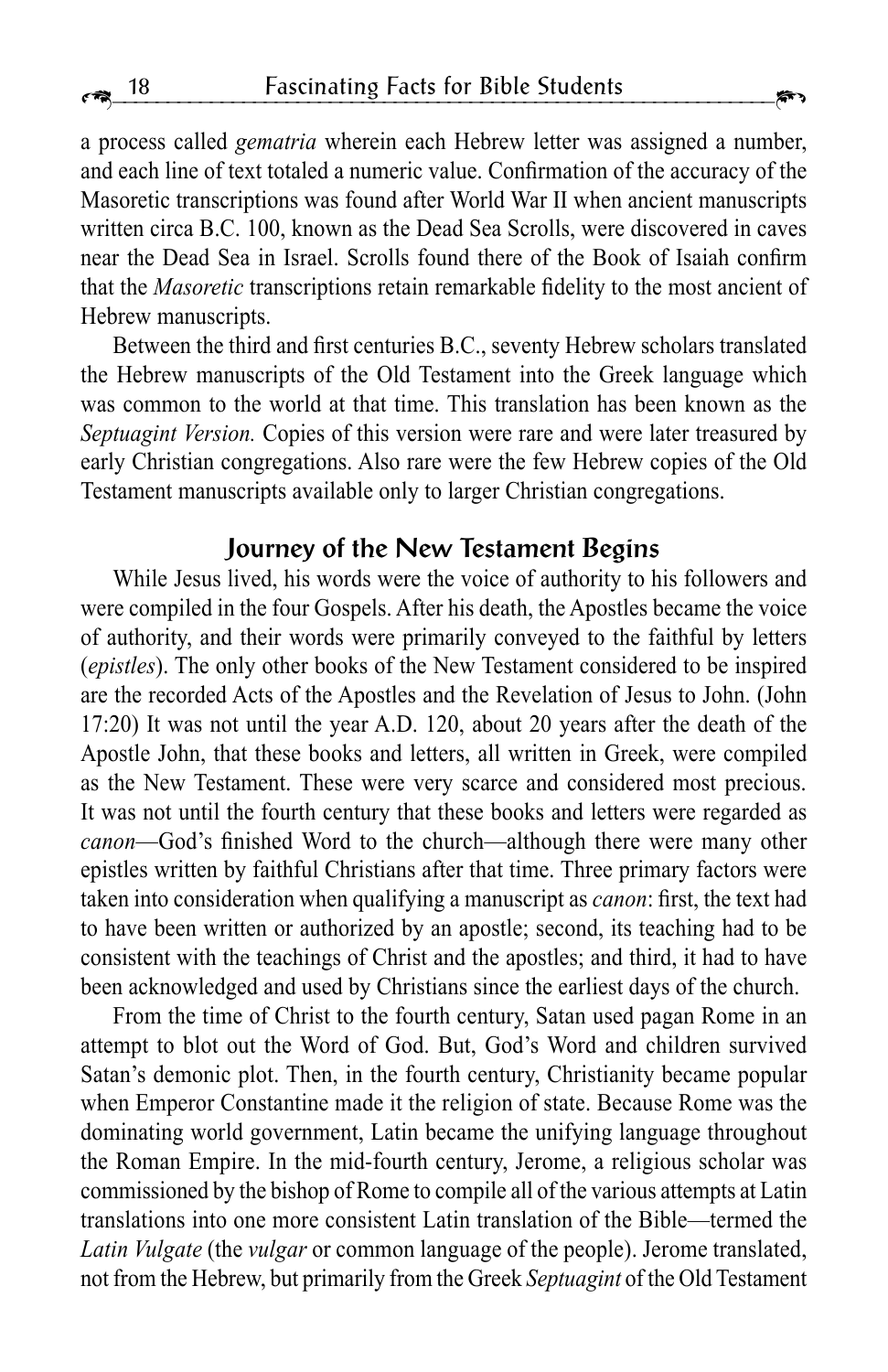and the Greek New Testament, finishing his work in A.D. 405. Although Latin was the language of the common people at the time, most were illiterate, and so this Latin translation was only useful to the church hierarchy and a few from the privileged classes.

Within 500 years after the death of Jerome, Latin became a dead language. As a consequence of this, the Scriptures were kept from the congregations, cloaked in a language only understood by the clergy. This became the time of darkness prophesied in Revelation 11:3 *"And I will give power unto my two witnesses*  [the Old and New Testaments], *and they shall prophesy a thousand two hundred and threescore days* [1260 prophetic years], *clothed in sackcloth* [clothing worn by those who mourn—the dead language of Latin]." It became expedient for the Church of Rome to keep the Scriptures from the people to maintain papal domination and church tradition. This cover-up was thought to be so vital that many of the precious ancient Hebrew manuscripts of the Old Testament were commanded to be destroyed during the Crusades and other anti-Jewish persecutions.

#### The Treacherous Journey through the Centuries

Because of this systematic effort to ban the Word of God, the Scriptures have traveled a path paved with intrigue and the blood, toil and tears of many faithful martyrs. Early in the second millennium A.D., those attempting to translate into common languages had to work in secret. The Church of Rome—in union with the kings of Europe—hunted down and persecuted these heroes of faith who were thought to be seditious traitors. It is a disturbing fact of history that these persecutions came at the hand of those who claimed to be God's honored representatives on earth. The attitude of those in religious authority was that *"ignorance is holiness."* This was quite a contrast to the words of the Apostle Paul who admonished the faithful: *"Study to shew* [present] *thyself approved unto God, a workman that needeth not to be ashamed, rightly dividing the word of truth."* (2 Timothy 2:15) Without the Word of God, the apostasy of the clergy went unchecked, while the common people were fed superstition and fear.

In spite of the persistent opposition by the Church of Rome, God overruled that the translating work into the common language of the people continued. One of the first complete English versions of the Bible was translated in A.D. 1384 by John Wycliffe—*the morning star of the Reformation.* Wycliffe produced dozens of handwritten English copies of the Scriptures. The only source text available to Wycliffe from which to translate was Jerome's Latin Vulgate. It was, therefore, a translation from a translation, and yet, for the most part, still God's Word.

At this time in history, the Roman church ruled all of England and Europe with an iron fist. This power, however, was threatened because Wycliffe was making the Word of God available to the people—exposing the numerous erroneous creeds and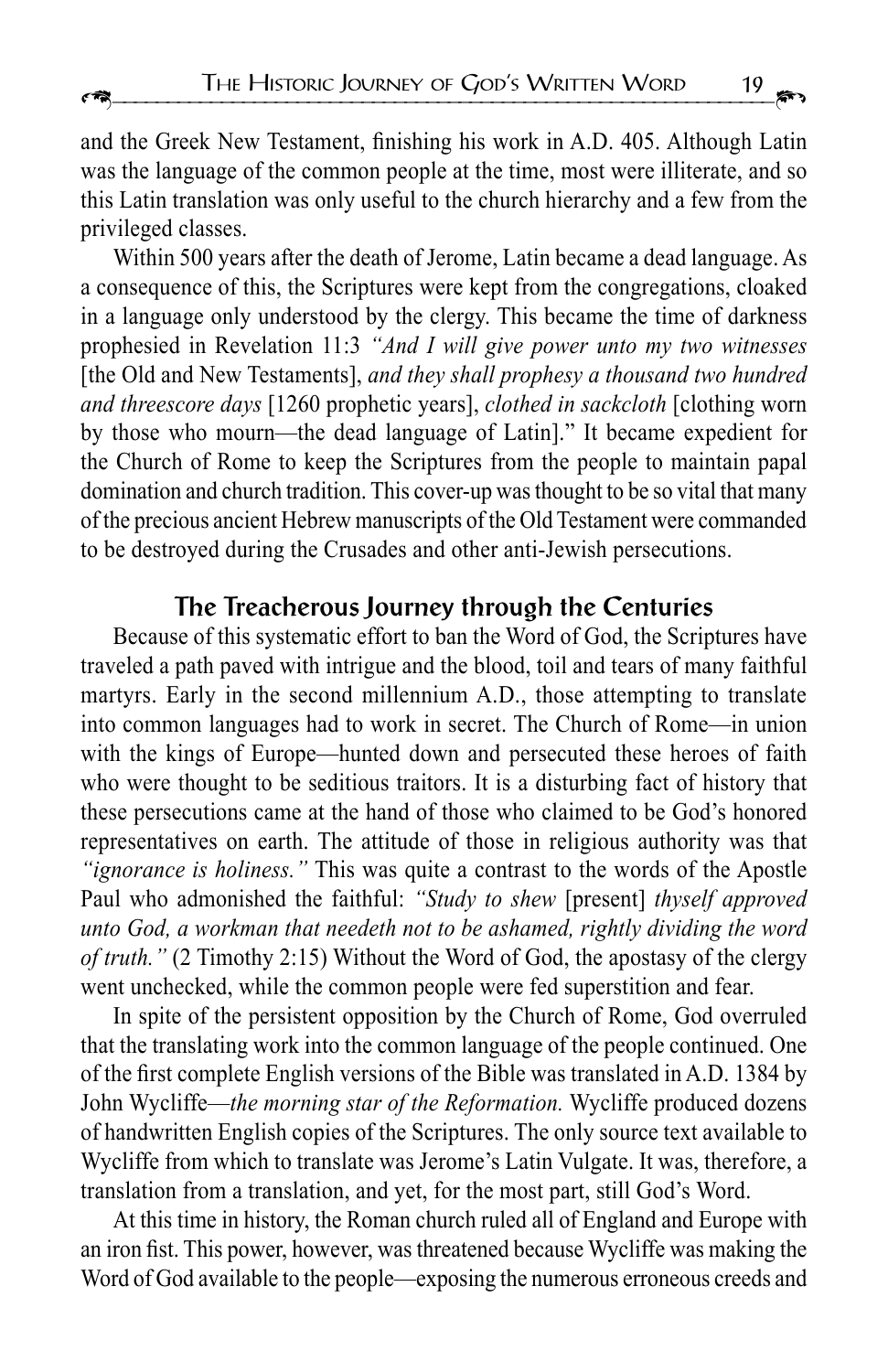practices which held the congregations in bondage. Disdain for Wycliffe was so severe that, forty years after he died, his bones were exhumed from the grave and burned for heresy. Even though hated by the corrupt church in power, Wycliffe was beloved by the faithful *little flock* for his steadfast preaching that *"believers should ascertain for themselves what are the true matters of their faith, by having the Scriptures in a language which all may understand."* Many of Wycliffe's followers, such as Jan Hus, actively promoted Wycliffe's mission and spoke out against the tyranny of the corrupt Roman Church which was threatening execution of anyone possessing even a small portion of a Bible. Hus was burned alive at the stake in 1415 with Wycliffe's manuscripts used as kindling for the fire. Thousands of other heroes of faith joined Wycliffe and Hus in putting the following words of Jesus above their own lives: *"Ye shall know the truth and the truth shall make you free."* John 8:32

God continued to direct the path of His Divinely inspired Word when, in 1455, the first book ever to be printed by a printing press was the Bible. Printed in Latin, it was published by Johannes Gutenberg, the inventor of movable type for the printing press. By His providence, God was preparing for the spread of His Word into the hands of those who longed to know His truth.

In 1534, the great English translator, William Tyndale completed his work of translating the Bible into the English language from certain Greek and Hebrew manuscripts—texts which Wycliffe was not privileged to secure. At this time in England's history, King Henry VIII was still a strong defender of the Roman Catholic Church, and, therefore, saw Tyndale's work as a threat. In order for Tyndale to complete his task of translating he was forced to leave England, becoming an exile in Germany. While in Germany he befriended Martin Luther who had translated the Bible into German. Both were strongly united by the motto *"sola scriptura"*—the Scriptures alone.

This seeming misfortune of exile in Germany was actually by providence of God to put Tyndale in contact with a printer brave enough to print his manuscripts. Large quantities of Tyndale's English Version of the Bible were then secretly smuggled into England, contrary to the decree of King Henry and the corrupt church. To complicate matters, King Henry became angry with the Pope for not granting him a divorce. He then broke from the Church of Rome and formed the Anglican Church of England—a sect which was neither Catholic nor Protestant. All of this political wrangling culminated in Tyndale being hated and hunted by both the Roman and Anglican churches.

The Anglican Bishop hit upon what he thought was an excellent plan to put a stop to what he called a plague of Bibles coming into England. He contacted Augustine Pakington, a merchant trading between England and Antwerp, and suggested that Pakington buy up all of Tyndale's copies of the Bible and bring them to England where the Bishop could burn them. Providentially, Pakington was a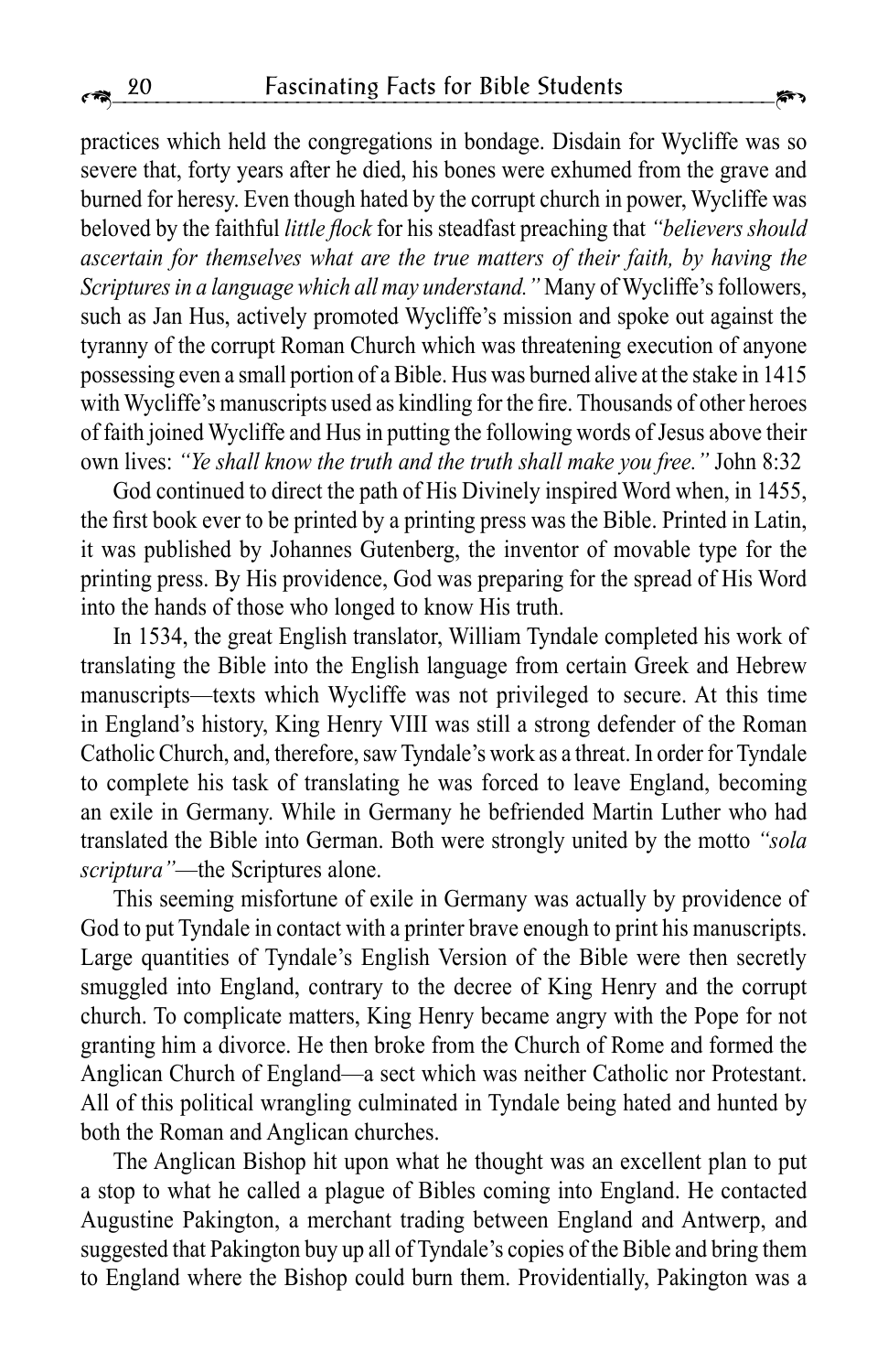friend of Tyndale's and sympathetic with his mission, so he only pretended to enter

into the Bishop's plot, purposefully purchasing every book at four times the usual price. With the money he received, Tyndale published a better, much larger edition, and for every Bible burned, Henry paid for three more to be published. Hence, the Bishop's plan failed, and Tyndale's Bible continued to pour into England. Finally, in October 1536, King Henry and his Anglican Bishop forcibly brought Tyndale back to England, and had him strangled and then burned to ashes at the stake. His last prayer was heard, *"LORD, open the King of England's eyes."*

Two years after his death, Tyndale's prayer was answered, for the first major act as head of his new Anglican church, King Henry sanctioned the printing of the first legal English Bible. Known as *The Great Bible,* Henry commanded that it be placed in the pulpit of every church in England. Henry's motivation was not exactly noble, but fueled by vanity and a desire to defy the Pope for not allowing his divorce from Queen Catherine to marry Anne Boleyn.

This intriguing turn of events that led to the royal embrace of the Bible again took a deadly path when, in 1553 Queen Mary I (Bloody Mary) took the throne six years after the death of her Father, King Henry VIII. Queen Mary was raised as Catholic by her mother, Henry's first wife Catherine, and she felt a strong contempt for her father after he abandoned her mother for Anne Boleyn. Mary was determined to put down the Anglican Church of her despised father and restore England to its Roman Catholic roots. The Bible was again considered a threat to this Roman Catholic revival, and so began another persecution of the Puritans and other Protestants in England.

Escaping this persecution, many Protestants fled to Geneva, Switzerland and there began the work of yet another important English translation known as *The Geneva Bible*—the first Bible completely translated from Hebrew and Greek manuscripts. Completed in 1560, it stands as the translation with the greatest impact upon the Protestant Reformation in England. *The Geneva Bible,*  known as the first study Bible, provided excellent study tools such as modern chapter and verse divisions, maps, a dictionary of proper names, an alphabetical concordance of principle subjects, a chronology chart from Adam to Christ, and Scripture cross references—in total about forty pages of study tools. Its use of italics for the interpolated (uninspired inserted) words is a testimony to the integrity of the translators. The most controversial study tools of *The Geneva Bible* were the marginal notes. These notes presented the distinctive doctrinal stance held by the Reformers in opposition to the Church of Rome united to the kings of Europe. They pointed out the hope of salvation without the need of the priest-craft and the erroneous system of the sacraments. They boldly identified the papacy as the Antichrist and the Church of Rome as the scarlet woman riding the beast in Revelation 17:4. While the *Geneva Bible* served to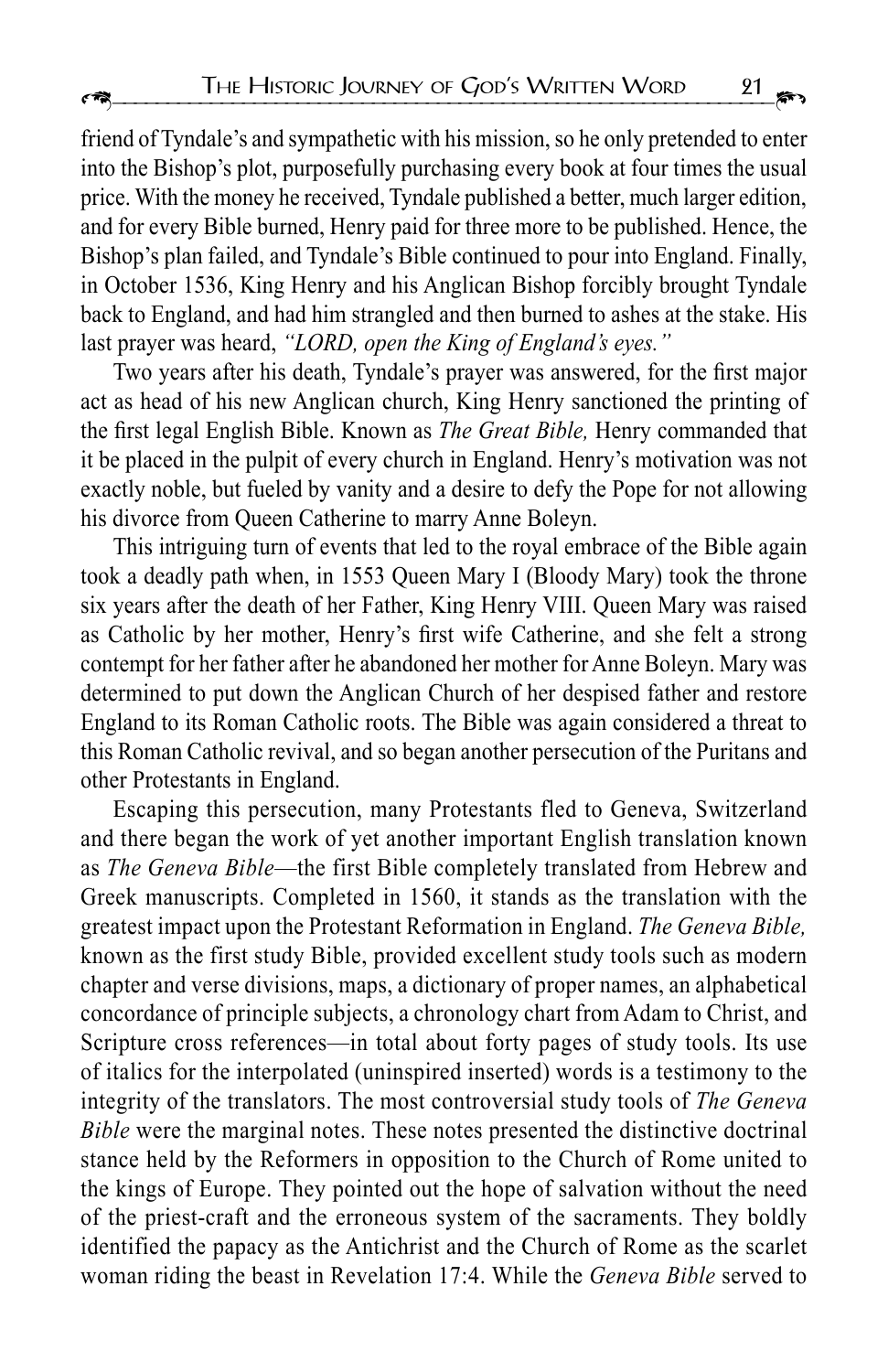edify the Reformation Movement, it infuriated the religious hierarchy in power.

When Rome's great supporter, Queen Mary, died in 1558, another twist of religious history occurred. Mary was succeeded by her half-sister Elizabeth I, who, much like her mother Anne Boleyn, but unlike Queen Mary, strongly embraced the Protestant Reformation. Now feeling safe, many of the exiles in Geneva returned to England, bringing with them their beloved *Geneva Bible.*

Not long after this advancing popularity of the *Geneva Bible*, the Roman Catholic Church, in 1582, saw that it could no longer continue to hide the Word of God in Latin, and concluded that, if the Bible was to be available in English, it would provide its own official translation complete with its own marginal notes. Using the *Latin Vulgate* as the only source text, the Pope sanctioned what became known as the *Douay Old Testament* and *Rheims New Testament*. Still the translation of choice for Catholics today, it has been rejected by Protestants, for the *Douay Old Testament* includes the uninspired books of the *Apocrypha*.

Elizabeth reigned forty-five years, providing relative peace for the Protestants. After Elizabeth died, in 1603 King James I took the throne, and the *Geneva Bible*, which did so much to encourage Protestants, and especially Puritans, soon became a thorn in his side. James had declared himself head of the Church of England by *"divine right of kings,"* and ruled with a heavy hand over the Puritans who refused to honor him as head of the church. Many were either banished or escaped from religious tyranny to America. They took with them the *Geneva Bible* which had been exclusively known as the *Protestant Bible.*  King James not only saw the Puritans as a threat to his sovereignty, but also saw the marginal notes of the *Geneva Bible* as *"seditious"* and *"savouring too much of dangerous and traitorous conceits."* One of the notes in the *Geneva Bible* on Exodus 1:17, for example, states that Hebrew midwives were right to disobey the Pharaoh's command to kill all of the male babies. In Kings James' mind, this marginal note encouraged civil disobedience to a king's command.

King James, with the encouragement of a conference of Anglican clergy, then began the quest to establish a new Bible for his kingdom and to replace every *Geneva Bible*. A committee of scholars was enlisted to translate this new version, removing any marginal notes which would disrespect the church/state crown. The translators took into consideration the *Tyndale New Testament, The Great Bible* of Henry VIII, the *Geneva Bible,* and even the *Catholic Rheims New Testament*. In 1611 the *Authorized King James Version* of the Bible was completed and dedicated to the King.

#### Light Shining More and More Upon the Bible Path

From 1611 to 1881 the King James Version of the Bible has been a wonderful source of spiritual strength to God's children. However, not withstanding the Lord's overruling which brought His Word to this point in history, the journey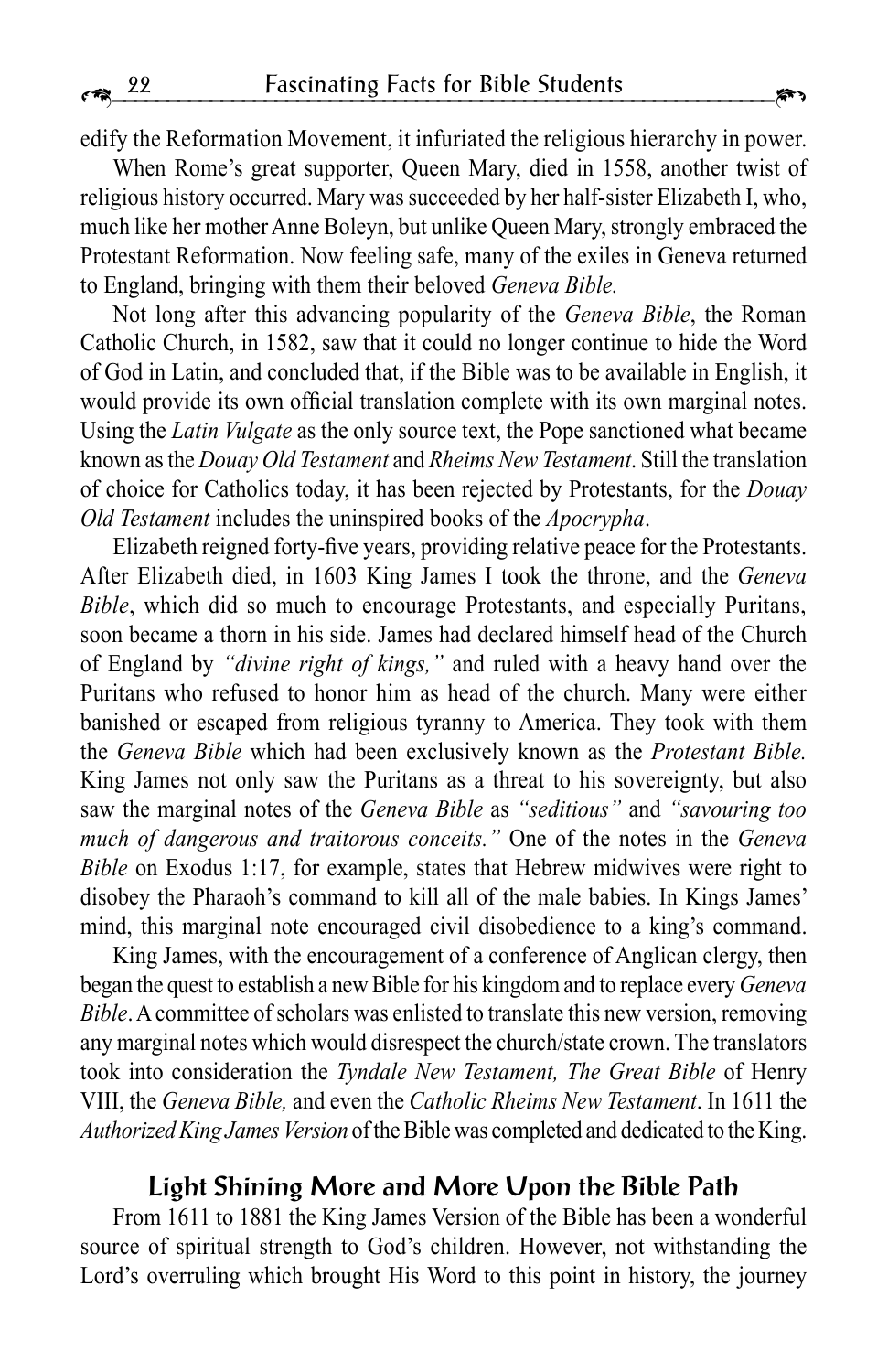did not stop there. Many important discoveries have revealed serious flaws in the *King James Version* which modern translations have sought to address. Still, some Protestant denominations claim that the *King James Version* of the Bible is the only *authorized* version by God. These claim that *"The Authorized Version was translated under a God-ordained English King."* This assertion promotes the idea of the *"divine right of kings,"* a creed which contradicts a very important foundation doctrine of Protestants—that Christ alone is head of the true church. Because of the push by Puritans to reform the church from the state, an infuriated James declared, *"I shall make them conform themselves, or I will harry them out of the land."* This disappointment to the Puritans was God's appointment, for as was stated, many Puritans were either banished or escaped England to settle in America.

Strict advocates of the 1611 *King James Version* should also consider another important fact of Bible history. Until 1666—forty-one years after the death of King James—the *Apocrypha* was included in the *Authorized King James Version.*  This is the version which James commanded replace every other Protestant Bible in his kingdom. Most Protestants agree that the books of the *Apocrypha* are to be rejected as uninspired and promoting magic. God would not have *authorized* such a translation. It should be noted that the term *authorized* does not refer to the authority of God, but to the authority of the King of England who only authorized the translation work to begin. To discredit other versions translated since the *King James Version* is to ignore the Word of prophecy which states: *"The path of the just is as the shining light which shineth more and more unto the perfect day."*  (Proverbs 4:18) As careful as King James' committee of scholars were, it is more important to put the Word of God before the work of translators.

It is also important to note that when the *King James Version* was translated, only eight Bible manuscripts were available for reference—the oldest one dating back to the tenth century. After *The King James Version* was translated, hundreds of much older manuscripts have come to light, some of them dating back as early as the fourth century, and a few even date back to the second century. It is only logical to presume that the earlier the manuscript, the more nearly correct it is likely to be.

The three oldest known, nearly-complete manuscripts of the New Testament available for use today are those designated the *Sinaitic Codex* (A.D. 331), the *Vatican Codex* (A.D. 325), and the *Alexandrian Codex* (Fifth Century A.D.). The *Vatican Codex* has a number of omissions, including the entire Book of Revelation. The *Alexandrian* manuscript has a good text from Acts to Revelation, but is also incomplete. Discovery of the *Sinaitic Codex* has been the most valuable to translators, since it is a complete manuscript of the Bible. It was discovered in a convent at the foot of Mt. Sinai in 1859 by the great German scholar, Dr. Tischendorf. Dr. Tischendorf made a careful comparison of the *Sinaitic* manuscript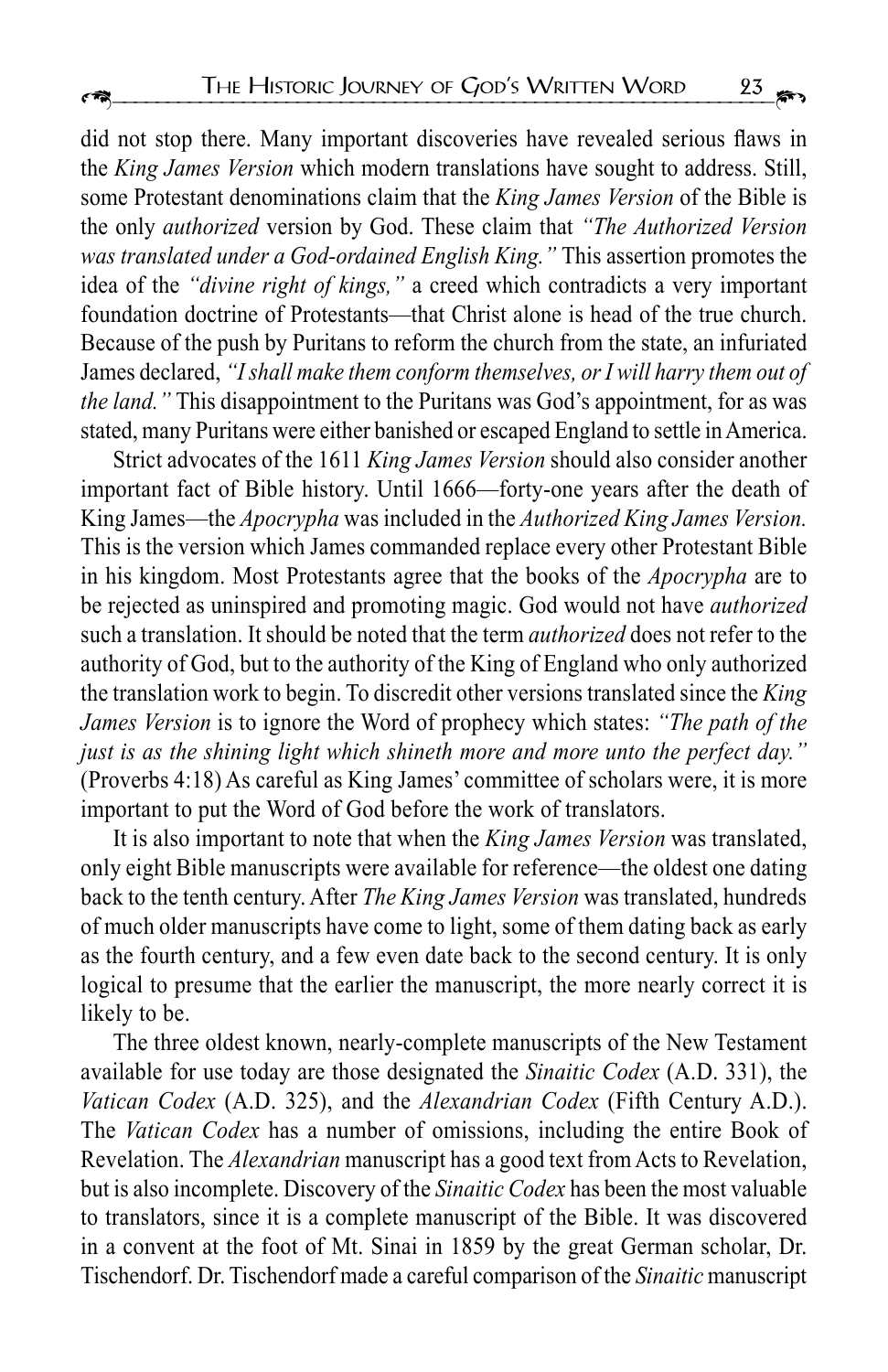with the *King James Version* and compiled a long list of additions and alterations appearing in the *King James Version* translation which do not appear in the older manuscripts. These are known as *interpolations* or *spurious passages*. Careful students of the Bible should note these *uninspired* additions and should be suspect of any teachings based on these. The following passage is an example of added *interpolations* or *spurious passages* and how these can influence interpretation: *"They shall take up serpents; and if they drink any deadly thing, it shall not hurt them."* (Mark 16:18) Even though this passage is *spurious*, there is a small sect of Christians who insist that it is true because they refuse to believe that there is any other proper translation than that of the *King James Version.* In view of the fact that God has provided for the discovery of the older manuscripts, it is quite reasonable that God provided for corrections to be made to the *King James Version.* 

With Tischendorf's discovery of the *Sinaitic* manuscript, a flood of Bible translations has benefited the student of the Bible. The *Revised Version,* published in 1881, was an attempt to correct errors found in the *King James Version.* It was followed by numerous other translations such as *Weymouth, Moffatt, Wilson's Emphatic Diaglott, The New American Standard, The Good News Bible, Scofield's,*  and *The Thompson Chain Reference Bible.* Benefiting from the discovery of the older Hebrew and Greek manuscripts, these, and many other newer translations have corrected many errors and state the thought more clearly than does the *King James Version.* It must be noted, however, that the newer translations are not entirely accurate either, for they may also reflect the theological viewpoints of their translators, however, they are clearly more accurate and trustworthy.

#### How the Meaning of Words Changed Over Centuries

The Word of God changes not from generation to generation, but language is a dynamic and ever-changing form of communication, and, as has been pointed out, the Bible was not originally written in the English language. The ancient Hebrew language, in which the Old Testament was written, is now the official language of Israel, and thus, it is easier to verify word meaning. However, the language used in Greece today compares only to a degree with that which was used by the original writers of the New Testament. Thus, ancient Greek is less understood, and requires scholarly investigation to determine the meaning of New Testament words. By God's providence, Greek scholars have supplied many helpful reference guides to determine what specific words mean such as *Strong's Exhaustive Concordance* and *Thayer's Greek Lexicon*, to name a few.

Since the translation of the *King James Version*, many of the 17<sup>th</sup> century English words used in it have taken on different meanings from those commonly understood at that time. Consider, for example, how the *King James Version* (KJV) translates Psalm 119:147: *"I prevented the dawning of the morning, and cried:*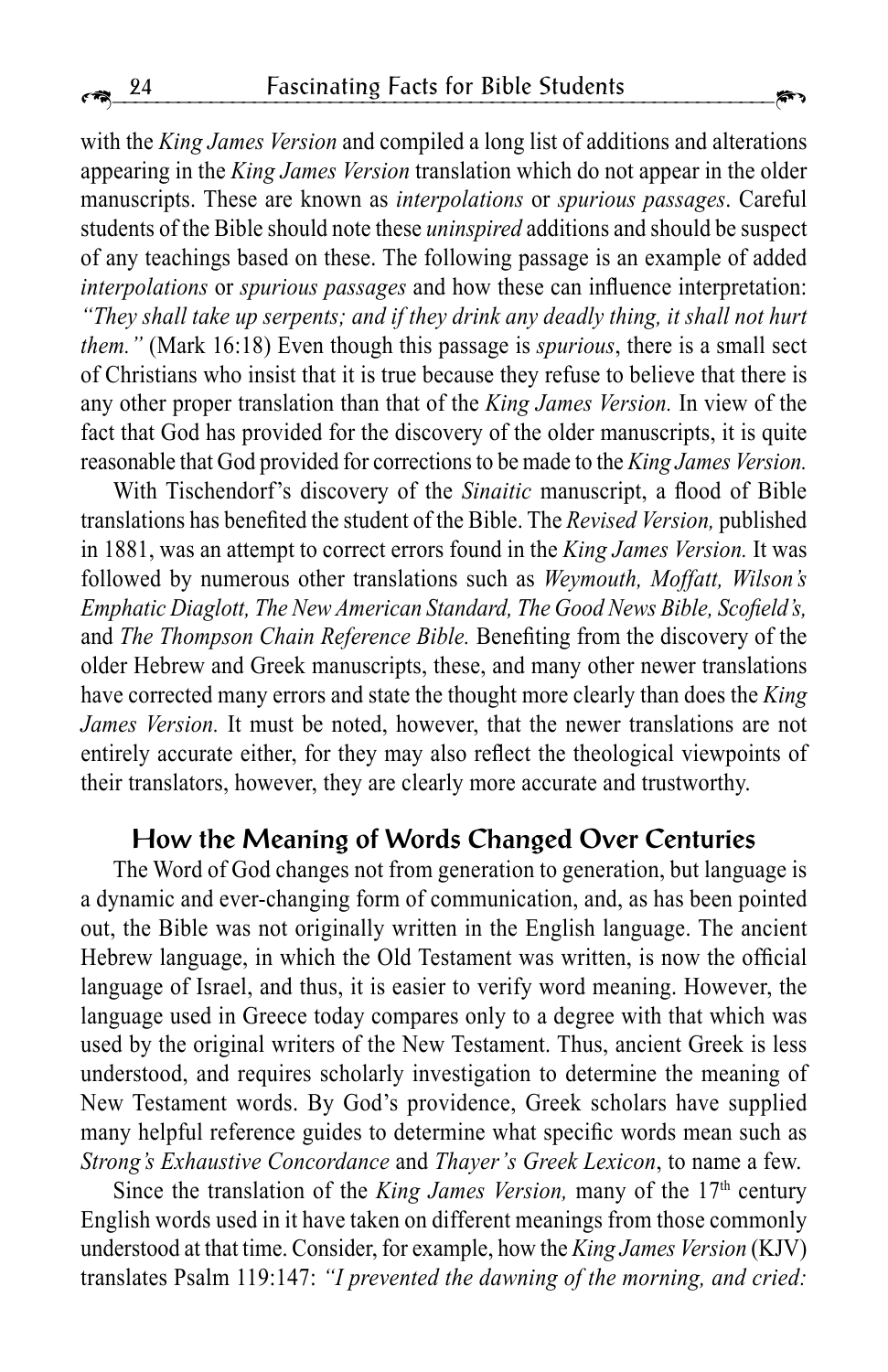*I hoped in thy Word."* The 1885 *Revised Version* (RV) of this text reads: *"I rise before dawn and cry for help; I hope in thy words.* " In 17<sup>th</sup> century English the word *prevent* meant to *precede*, so it was a correct translation when first used, but it has taken on a different meaning in the English of our day. Obviously, the RV is more correct, for David could not very well *prevent the dawning of the morning.* 2 Corinthians 8:1 KJV reads, *"We do you to wit of the grace of God bestowed..."* The 1971 *New American Standard* (NAS) reads, *"We wish to make known to you the grace of God..."* Joshua 9:5 KJV reads, *"clouted upon their feet."* NAS reads, *"and worn-out and patched sandals on their feet ..."* Exodus 19:18 KJV reads, *"Mount Sinai was altogether on a smoke."* NAS reads, *"Mount Sinai was all in smoke..."* Thus, more modern translations take the confusion out of many outdated words, without detracting from the intent of God's message.

Another very important English word which has greatly changed in meaning is *hell.* Originally, in 17th century England, it meant *to cover, or conceal.* In Scotland burying potatoes in the ground for the winter was referred to as *helling* the potatoes. Putting a thatched roof on a cottage was termed *helling* the cottage. Through misapplication, however, the word *hell* has been redefined as a place of fire and torment. In several newer translations, the English word *hell* is not used to translate either the Hebrew word *sheol* of the Old Testament or the Greek word *hades* of the New Testament. Instead, these words are usually left untranslated. This is a step in the right direction; however, had the words *sheol* and *hades* in every instance been properly translated as the *grave*, the original intent of these words would not have been obscured by a misinterpretation.

In addition to changes in the meanings of English words, it is important to remember that punctuation was not used in the original writings of the Bible, nor does it appear in the oldest of manuscripts. Punctuation was not generally used until the end of the fifteenth century. Punctuation, therefore, is not a part of the inspired record. In the majority of cases, punctuation does not change the meaning of a sentence, however, there are a few cases where interpretations have been misguided by one comma. For example, in Luke 23:43, when Jesus spoke to the thief on the cross, he said, *"Verily I say unto thee today shalt thou be with me in paradise."* Depending on where the comma is placed in this sentence, it will completely change the time frame and meaning. If the comma is placed after *today*, then the understanding is that Jesus was comforting the thief that day. If the comma is placed before *today*, as it is in the *King James Version,* then it means that Jesus expected to be in paradise that day. The *Rotherham Translation* gives the more accurate understanding of this passage: *"Verily I say unto thee this day, with me shalt thou be in paradise."* We know this is more accurate, because, according to Scripture testimony, Jesus did not go to paradise that day, but was in the grave for parts of three days after he died. (See Mark 8:31) Additional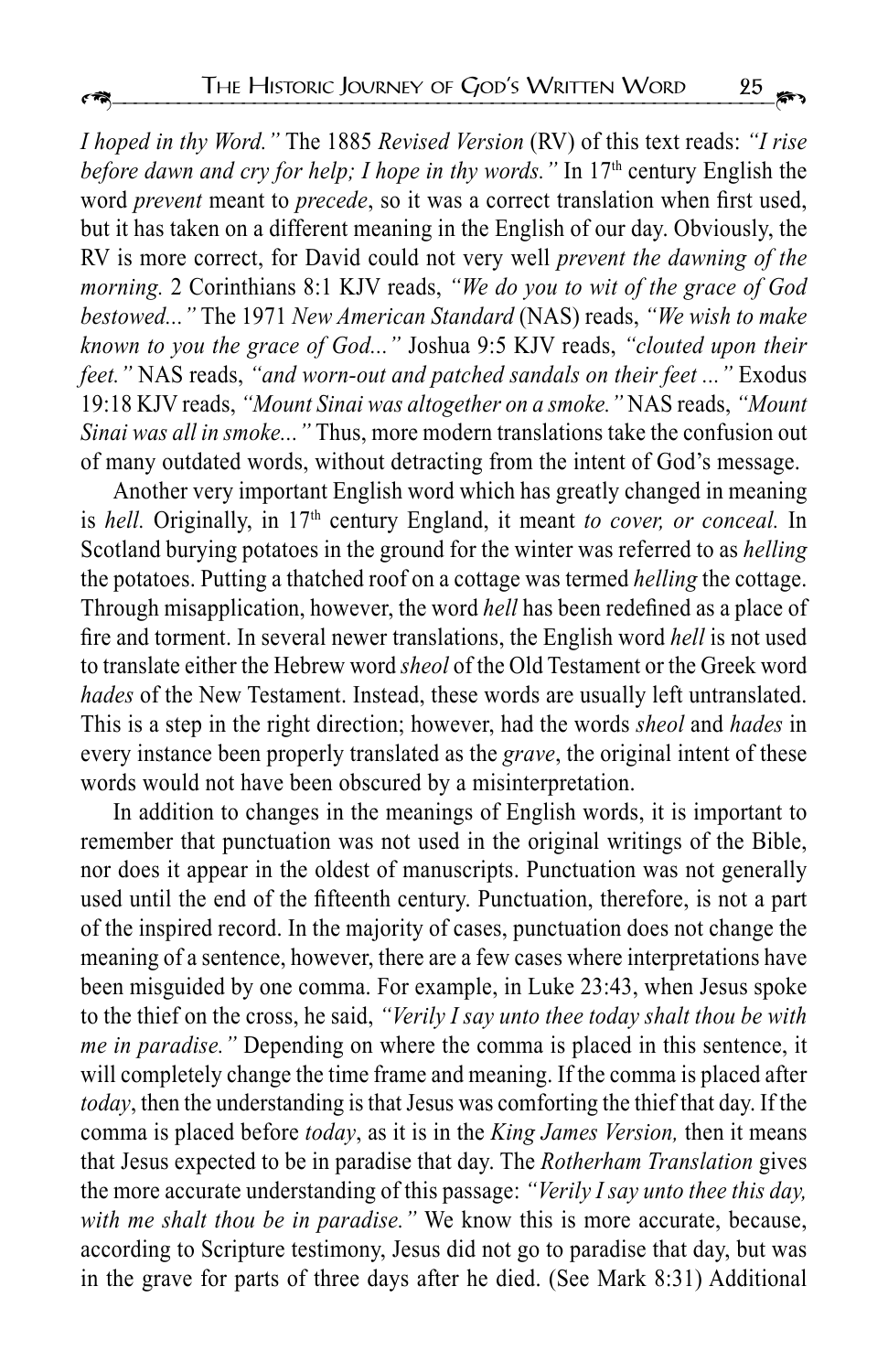support for this is stated by the Apostle Paul, declaring that no one other than Jesus would be resurrected until his second advent, nearly 2000 years later. 1 Corinthians 15:22-23 and 1 Thessalonians 4:16

#### Meat in Due Season

God promised *meat in due season* to the saints living at the end of the Gospel Age—what the Bible calls *the time of the end.* (Daniel 12:4; Matthew 24:45; Revelation 3:20) Today, with the aid of concordances and the discovery of older manuscripts, God's children are able to determine as nearly as possible the intent of His inspired Word.

By God's grace, the Bible has survived every attempt to destroy it and its sanctifying influence upon the true Church. It has been the accumulative effort of many faithful hands and hearts which has brought us the enlightenment of the Scriptures that we cherish today. We owe a great debt of gratitude to those whose lives were sacrificed in torture and death to bring us the Word of God that we now freely enjoy. That their lives should not have been taken in vain, we should handle the Scriptures with great care, reverence and appreciation. *"Sanctify them by Thy truth: Thy Word is truth."* John 17:17

–––––––––––––––='–––––––––––––––

*"My son, if thou wilt receive my words, and hide my commandments with thee; So that thou incline thine ear unto wisdom, and apply thine heart to understanding; Yea, if thou criest after knowledge, and liftest up thy voice for understanding; If thou seekest her as silver, and searchest for her as for hid treasures; Then shalt thou understand the fear of the LORD, and find the knowledge of God. For the LORD giveth wisdom: out of his mouth cometh knowledge and understanding. He layeth up sound wisdom for the righteous: he is a buckler to them that walk uprightly. He keepeth the paths of judgment, and preserveth the way of his saints. Then shalt thou understand righteousness, and judgment, and equity; yea, every good path. When wisdom entereth into thine heart, and knowledge is pleasant unto thy soul; Discretion shall preserve thee, understanding shall keep thee..."* **— Proverbs 2:1-11 —**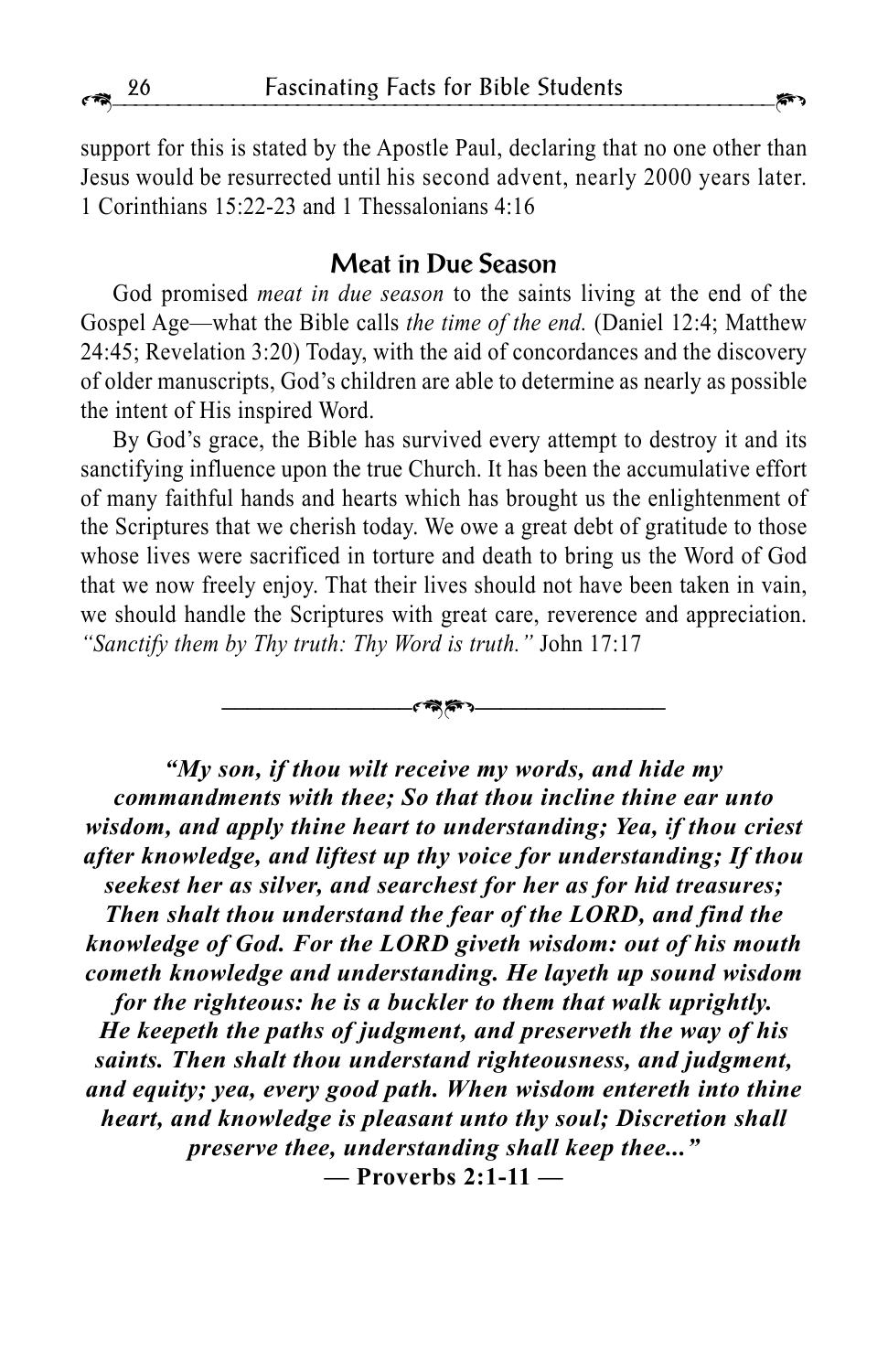

As to the relative values of ancient manuscripts, we quote the following comments from the pen of that eminent German scholar, Constantine Tischendorf, who spent many years of his life in diligently searching out and comparing the various ancient manuscripts and translations of the Scriptures in many languages, and who has furnished to the church the results of his investigation in a careful exhibit of the various departures of the English *Authorized* Version of the New Testament from the three oldest and most important manuscripts. Mr. Tischendorf states:

*As early as the reign of Elizabeth, the English nation possessed an authorized translation, executed by the Bishops under the guidance of Archbishop Parker; and this, half a century later, in the year 1611, was revised at the command of James the First by a body of learned divines, and became the present "Authorized Version"*  [or King James]*. Founded as it was on the Greek text at that time accepted by Protestant theologians, and translated with scholarship and conscientious care, this version of the New Testament has deservedly become an object of great reverence, and a truly national treasure to the English* [speaking] *Church. The German Church alone possesses in Luther's New Testament a treasure of similar value.*

*But the Greek text of the apostolic writings, since its origin in the first century, has suffered many a mischance at the hands of those who have used and studied it; the mere process of constant copying and recopying alone having given rise to many alterations. The Authorized Version, like Luther's, was made from a Greek text, which Erasmus in 1516, and Robert Stephens in 1550, had formed from manuscripts of later date than the tenth century. Whether those manuscripts were thoroughly trustworthy—in other words, whether they exhibited the apostolic original as perfectly as possible—has long been matter of diligent and learned investigation. Since the sixteenth century Greek manuscripts have been discovered of far greater antiquity than those of Erasmus and Stephens; as well as others in Latin, Syriac, Coptic, and Gothic, into which languages the sacred text was translated between the second and fourth centuries; while in the works of the [early Church] Fathers from the second century downward, many quotations from the New Testament have been found and compared... The question then arose, which reading in each case most correctly represented what the apostles had written? By no means an easy question, since the variations in the documents are very ancient. Jerome notices them, and many were in existence even as early as the fourth century. Scholars are much divided as to the readings, which most exactly convey the Word of God, but one*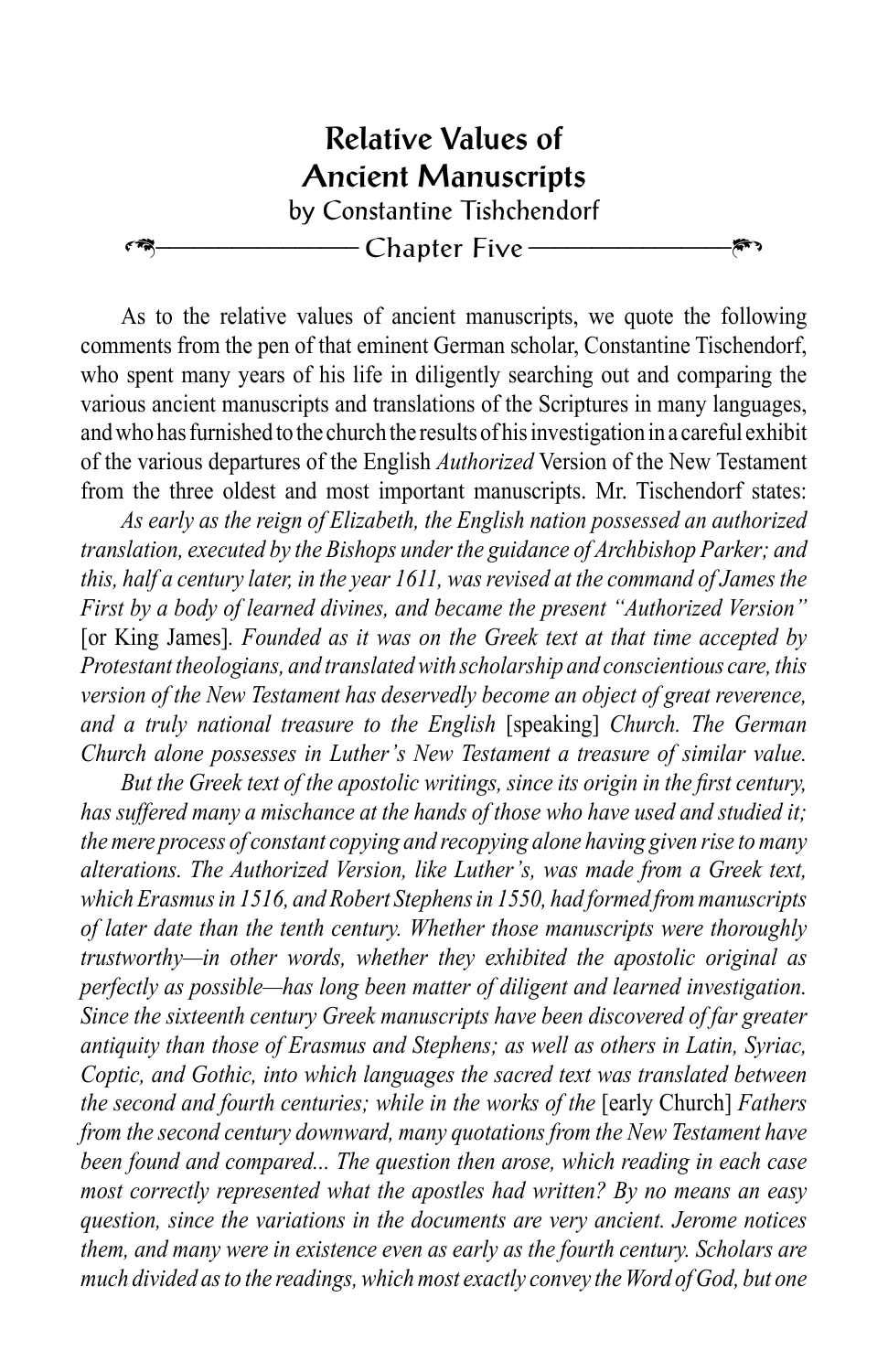*thing is agreed upon by the majority of those who understand the subject, namely, that the oldest copies approach the original text more nearly than the later ones.*

*Providence has ordained for the New Testament more sources of the greatest antiquity than are possessed by all the old Greek literature put together. And of these, two manuscripts have for long been especially esteemed by Christian scholars, since, in addition to their great antiquity, they contain very nearly the whole of both the Old and New Testaments. Of these two, one is deposited in the Vatican, and the other in the British Museum. Within the last ten years a third has been added to the number, which was found at Mount Sinai, and is now at St. Petersburg.*

*These three manuscripts undoubtedly stand at the head of all the ancient copies of the New Testament, and it is by their standard that both the early editions of the Greek text and the modern versions are to be compared and corrected. Indeed, it is not too much to hope that by their means a Greek text of the New Testament may sooner or later be settled, which shall serve as the basis of translation for all Christian communities. But before this can come about, it is of the greatest interest to all Christians who value the sacred Scriptures, to understand the relation which the ordinary Bibles of Europe and America bear to the very ancient documents of which we have been speaking.*

*The effect of thus comparing the common English text with the most ancient authorities will be as often to disclose agreement as disagreement. True, the three great Manuscripts alluded to differ from each other both in age and authority, and no one of them can be said to stand so high that its sole verdict is sufficient to silence all contradiction. But to treat such ancient authorities with neglect would be either unwarrantable arrogance or culpable negligence; and it would be indeed a misunderstanding of the dealings of Providence if, after these documents had been preserved through all the dangers of fourteen or fifteen centuries, and delivered safe into our hands, we were not to receive them with thankfulness as most valuable instruments for the elucidation of truth.*

*It may be urged that our undertaking is opposed to true reverence; and that by thus exposing the inaccuracies of the English Version, we shall bring discredit upon a work which has been for centuries the object of love and veneration both in public and private. But those who would stigmatize the process of scientific criticism and test, which we propose, as irreverent, are greatly mistaken. To us the most reverential course appears to be, to accept nothing as the word of God which is not proved to be so by the evidence of the oldest, and therefore the most certain, witnesses that He has put into our hands.*

*With this view, and with this intention, the writer of the present Introduction has occupied himself, for thirty years past, in searching not only the libraries of Europe, but the obscurest convents of the East, both in Africa and Asia, for the*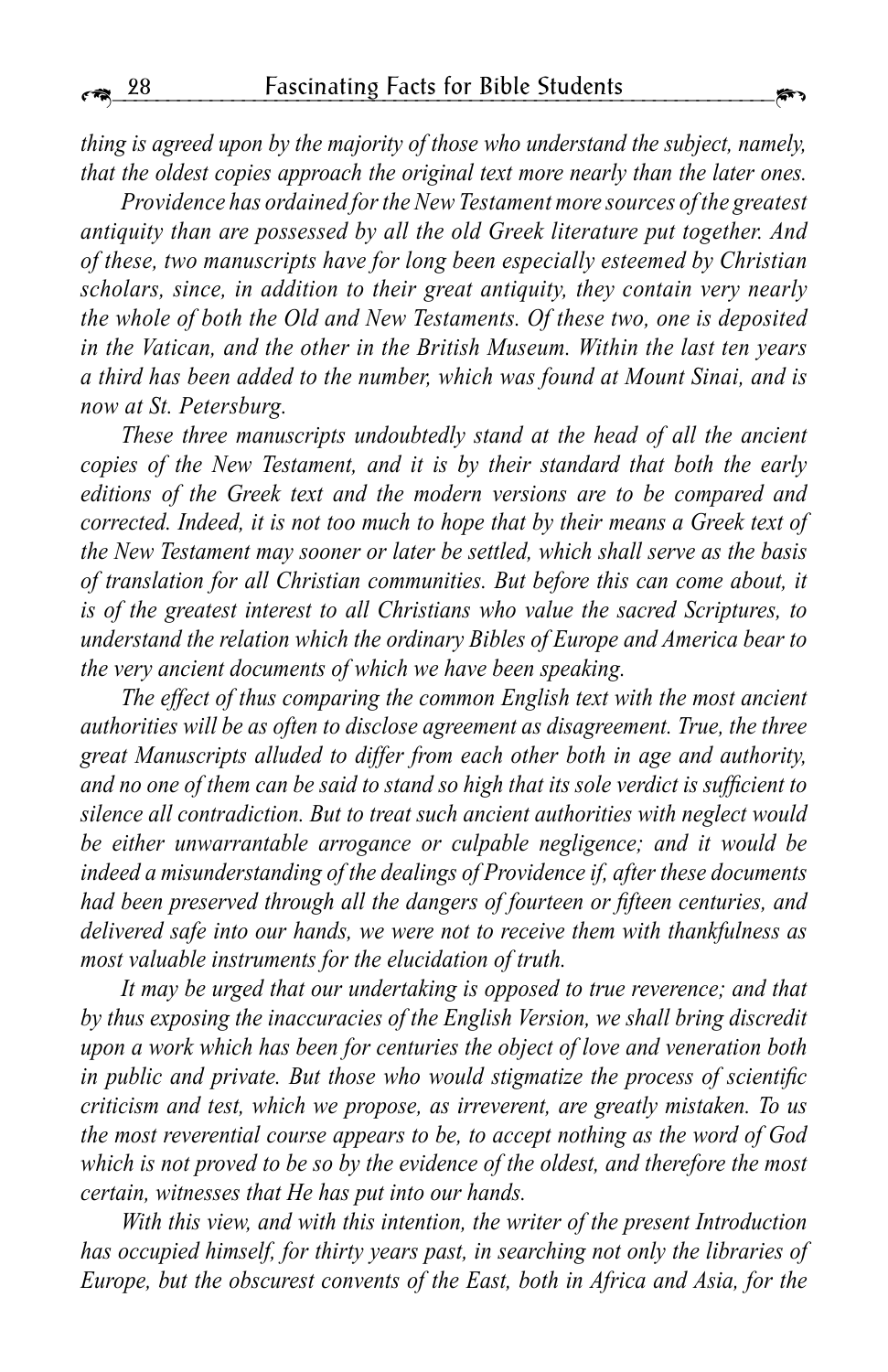*most ancient manuscripts of the Bible; and has done all in his power to collect the most important of such documents, to arrange them, and to publish them for the benefit both of the present age and of posterity, so as to settle the original text of the sacred writers on the basis of the most careful investigation....*

*Before proceeding to speak more particularly of the present edition it will be advisable to say something in detail about the three great manuscripts so often already referred to. The first which came into the possession of Europe was the*  Vatican Codex. *Whence it was acquired by the Vatican Library is not known; but it appears in the first catalogue of that collection, which dates from the year 1475.*

*The manuscript embraces both the Old and New Testaments. Of the latter, it contains the four Gospels, the Acts, the seven Catholic Epistles, nine of the Pauline Epistles, and the Epistle to the Hebrews as far as IX. 14, from which verse to the end of the New Testament it is deficient; so that not only the last chapters of the Hebrews, but the Epistles to Timothy, Titus, and Philemon, as well as the Revelation, are missing. It is in three columns to a page. The peculiarities of the writing, the arrangement of the manuscript, and the character of the text—especially certain very remarkable readings—all combine to place the execution of the Codex in the fourth century, possibly about the middle of it. Owing to the regulations of the Papal library it was for a long time very difficult to make use of the manuscript. But in the year 1828 an edition of it was undertaken by Angelo Mai, afterwards Cardinal, at the instance of Pope Leo XII. The work did not, however, appear until 1857, three years after Mai's death, and is extremely inaccurate. Many hundreds of its errors are corrected by the present writer in his Novum Testamentum Vaticanum, 1867; and further corrections were supplied by the facsimile edition of Vercellone and Cozza, 1868, which are included in the Appendix Novi Testamenti Vaticani, 1869.*

The Alexandrine Codex *was presented to King Charles the First in 1628 by Cyril Lucar, Patriarch of Constantinople, who had himself brought it from Alexandria, of which place he was formerly Patriarch, and whence it derives its name. It is written in pages of two columns, and contains both the Old and New Testaments. Of the New, the following passages are wanting: Matt. I. I to XXV. 6; John VI. 50 to VIII. 52; 2 Cor. IV. 13 to XII. 6. On palaeographic and other grounds, it would appear to have been written about the middle of the fifth century. The New Testament was published in quasi-facsimile in 1786 by C. G. Woide, and has been recently re-edited, with corrections, in a smaller shape, by B. Harris Cowper.*

The Sinaitic Codex *I was myself so happy to discover in 1844 and 1859, at the convent of St. Catherine, on Mount Sinai, in the latter of which years I brought it to Russia to the Emperor Alexander the Second, at whose instance my second journey to the East was undertaken. It is written in four columns to a page, and contains both Old and New Testaments—the latter perfect, without the loss of a*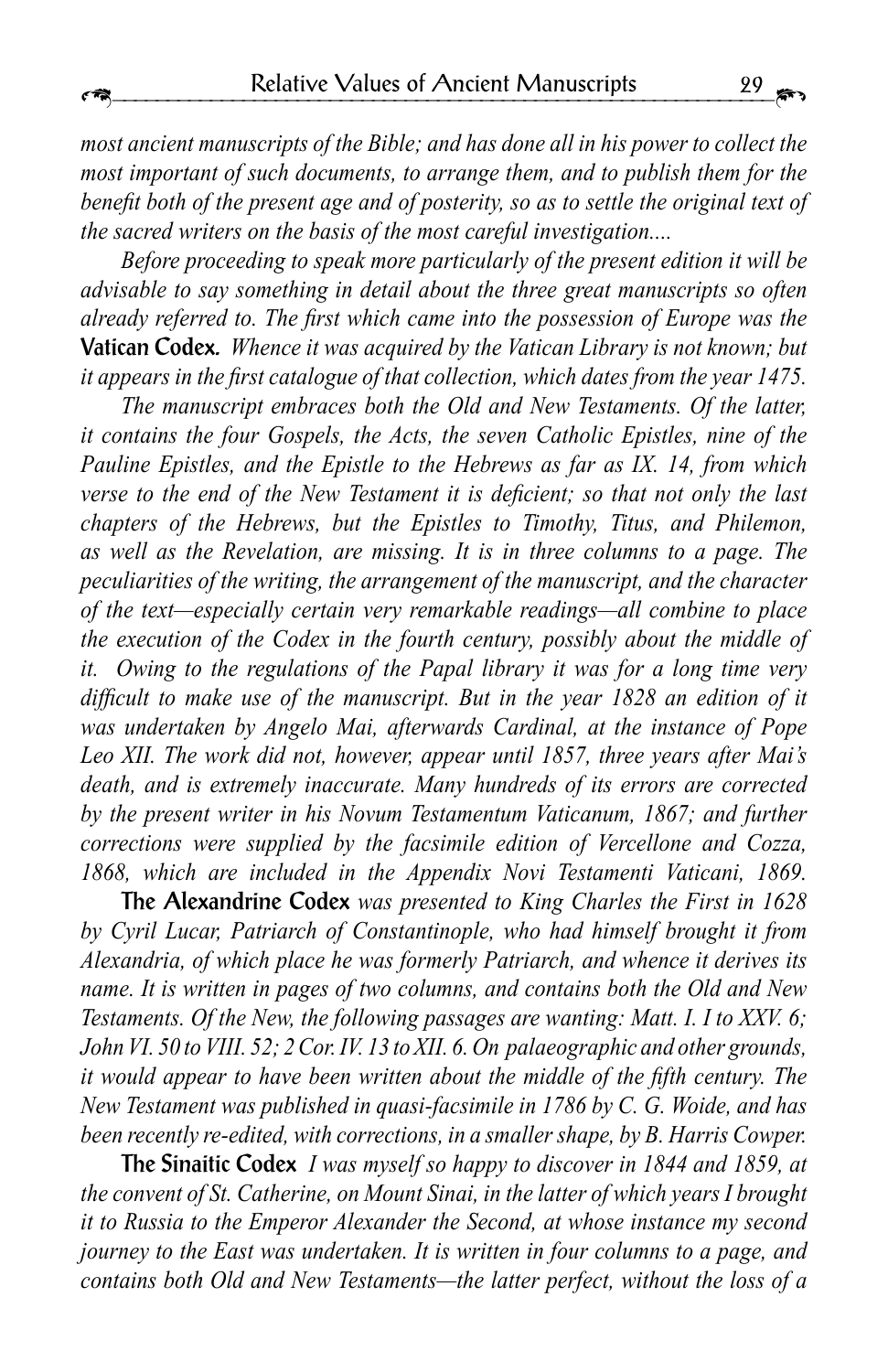*single leaf. All the considerations which tend to fix the date of manuscripts lead to the conclusion that the Sinaitic Codex belongs to the middle of the fourth century. Indeed, the evidence is clearer in this case than in that of the Vatican Codex; and it is not improbable (which cannot be the case with the Vatican MS.) that it is one of the fifty copies of the Scriptures which the Emperor Constantine in the year 331 directed to be made for Byzantium, under the care of Eusebius of Caesarea. In this case it is a natural inference that it was sent from Byzantium to the monks of St. Catherine by the Emperor Justinian, the founder of the convent. The entire Codex was published by its discoverer, under the orders of the Emperor of Russia,*  in 1862, with the most scrupulous exactness, and in a truly magnificent shape, *and the New testament portion was issued in a portable form in 1863 and 1865.*

*These considerations seem to show that the first place among the three great Manuscripts, both for age and extent, is held by the Sinaitic Codex, the second by the Vatican, and the third by the Alexandrine. And this order it completely confirmed by the text they exhibit, which is not merely that which was accepted in the East at the time they were copied; but, having been written by the Alexandrine copyists who knew but little of Greek, and therefore had no temptation to make alterations, they remain in a high degree faithful to the text which was accepted through a large part of Christendom in the third and second centuries. The proof of this is their agreement with the most ancient translations—namely, the so-called Italic, made in the second century in proconsular Africa; the Syriac Gospels of the same date, now transferred from the convents of the Nitrian desert to the same British Museum; and the Coptic version of the third century. It is confirmed also by their agreement with the oldest of the Fathers, such as Irenaeus, Tertullian, Clement, and Origen...*

*The ordinary conclusion to the Gospel of St. Mark, namely XVI. 9-20, is found in more than five hundred Greek manuscripts, in the whole of the Syriac and Coptic, and most of the Latin manuscripts, and even in the Gothic version. But by Eusebius and Jerome (the former of whom died in the year 340) it is stated expressly that in nearly all the trustworthy copies of their time the Gospel ended with the 8th verse; and with this, of all existing known Greek manuscripts, only the Vatican and the Sinaitic now agree.*

*No single work of ancient Greek classical literature can command three such original witnesses as the Sinaitic, Vatican, and Alexandrine Manuscripts, to the integrity and accuracy of its text. That they are available in the case of a book which is at once the most sacred and the most important in the world is surely matter for the deepest thankfulness to God.*

*Constantine Tischendorf Leipzig, Germany 1868*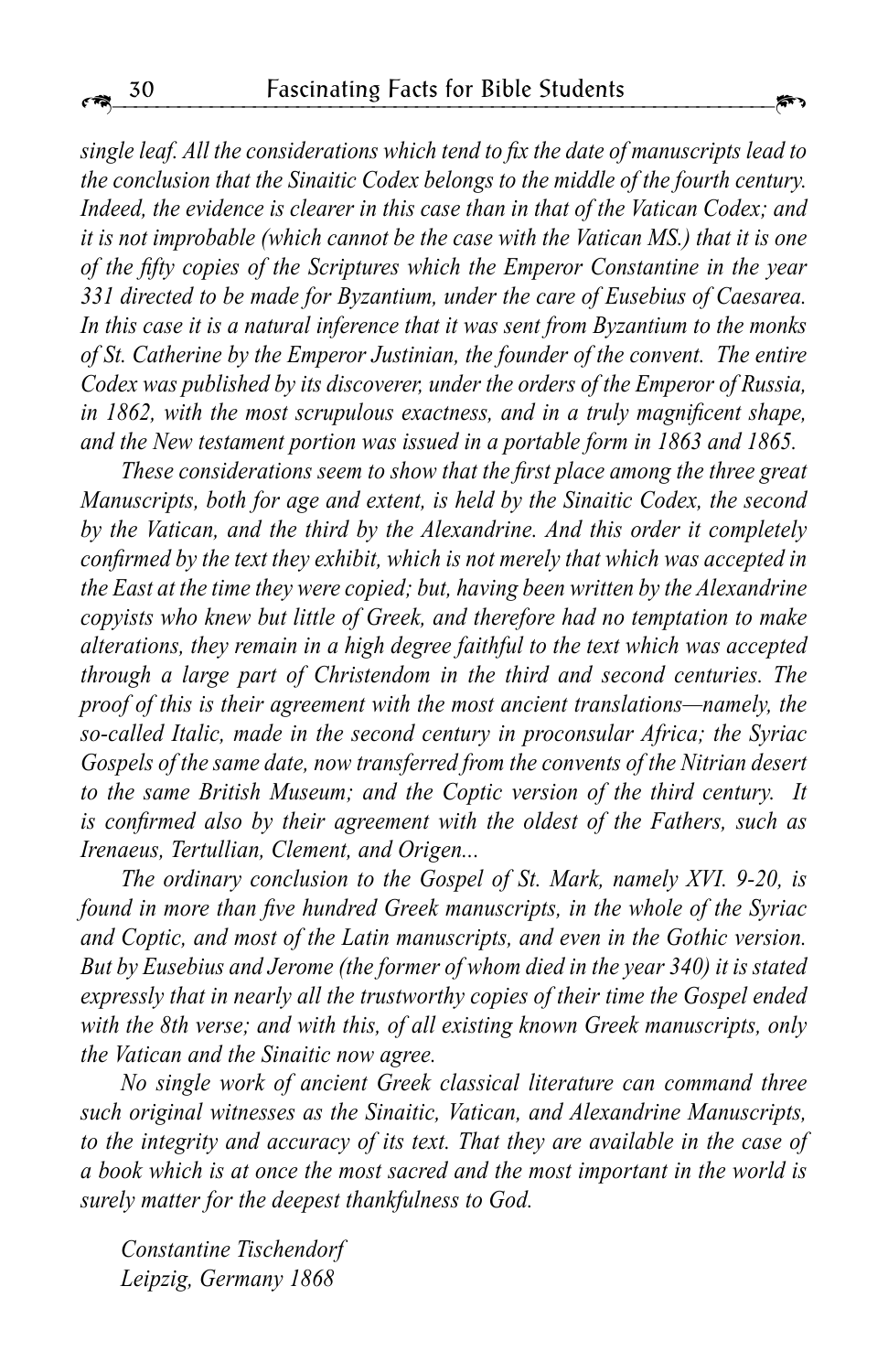## Professor Constantine Tischendorf's Spurious Passages

=–––––––––––––––– Chapter Six ––––––––––––––––'

On Authority of Prof. C. Tischendorf's Notes on *The Readings of the Two Oldest Greek MSS.* — *The Sinaitic and The Vatican #1209*. The following words found in our Common Version of the *King James Bible* are not found in the oldest MSS. and are evidently no part of the Divine Word. Let each student of Scripture go through his Bible and mark out these words: then read the passages affected and note the improvement. This list comprises all of the important *interpolations* (uninspired word additions) discovered to date.

The following is a condensed list, reviewed time and again, until what remains represents about all there is of value to us in the Tischendorf work. When the *interpolations* are eliminated from Mark 14:30,68,72, the account agrees exactly with that given by the other evangelists. Again, take John 4:9: it does not agree at all with Luke 9:52, which shows that even the Lord himself did have such dealings with the Samaritans. We have omitted from this list the dozens of *interpolations* made by early copyists with the aim of making all the narratives uniform, and the hundreds of non-essential words, the addition of which did not affect the purity of the message. From our point of view, there exist very good reasons why everything in the following condensed list of added words should be crossed out of our Bibles.

Mat 5:22 *without a cause*

- Mat 6:13 *For thine is the Kingdom, and the power, and the glory, for ever. Amen.*
- Mat 6:25 *or what ye shall drink*\*
- Mat 16:2 *When it is evening, ye say, it will be fair weather: for the sky is red.*
- Mat 16:3 *This entire verse*
- Mat 17:11 *first*
- Mat 17:21 *and fasting*
- Mat 18:11 entire verse
- Mat 18:12 *into the mountains*\*
- Mat 20:7 *and whatsoever is right, that shall ye receive*
- Mat 22:13 *and take him away*
- Mat 23:35 *son of Barachias*\*
- Mat 24:10 *and shall hate one another*\*
- Mat 24:31 *sound of a*\*
- Mat 24:41 *women shall be*
- Mat 25:6 *cometh*
- Mat 25:13 *wherein the son of man cometh*
- Mat 25:14 *the kingdom of heaven*
- Mat 26:28 *new*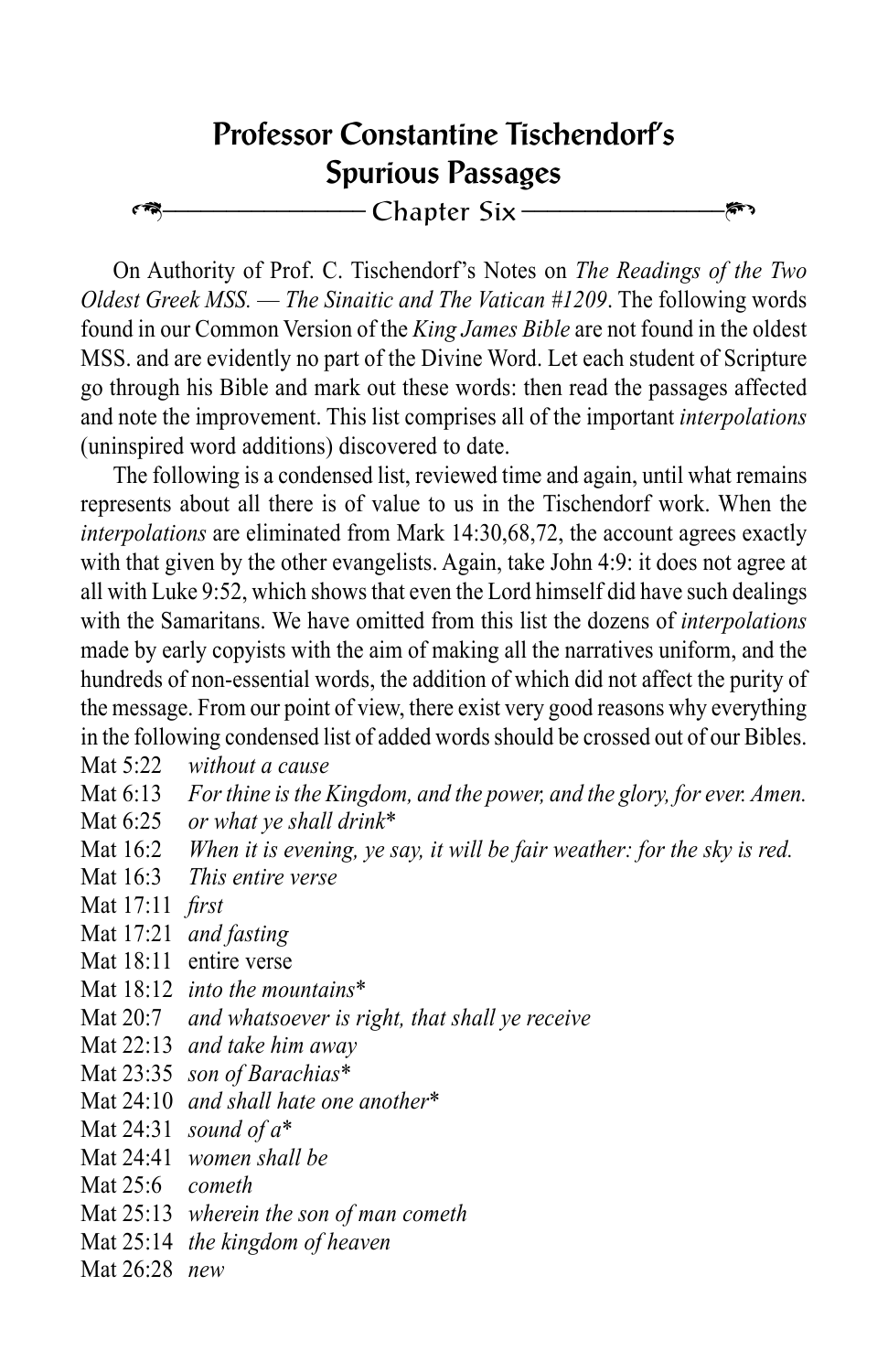- Mat 27:52 *And the graves were opened*\*
- Mat 27:53 *and went*\*
- Mat 28:19 *therefore*
- Mark 4:37 *so that it was now full*\*
- Mark 6:51 *beyond measure, and wondered*
- Mark 7:8 *For as the washing of pots and cups: and many other such like things as ye do*
- Mark 7:14 *unto me every one of you*\*
- Mark 9:11 *first*
- Mark 9:24 *with tears*
- Mark 9:29 *and fasting*
- Mark 9:44 *This entire verse*
- Mark 9:45 *into the fire that never shall be quenched*
- Mark 9:46 *This entire verse*
- Mark 9:47 *fire*
- Mark 9:49 *and every sacrifice shall be salted with salt*
- Mark 10:21*take up the cross*
- Mark 10:24*for them that, trust in riches*
- Mark 10:30*houses and brethren and sisters and mothers and children and lands with persecutions*\*
- Mark 14:30*twice*\*
- Mark 14:68*and the cock crew*
- Mark 14:72*the second time*\* *twice*\*
- Mark 16:9-20All these verses
- Luke 2:40 *in spirit*
- Luke 8:45 *and sayest thou, Who touched me?*
- Luke 11:4 *but deliver us from evil*
- Luke 16:16 *and every man presseth into it*\*
- Luke 17:12 *which stood afar off*\*
- Luke 17:35 *women*
- Luke 18:11 *with himself*\*
- Luke 22:43 *This entire verse*
- Luke 22:44 *This entire verse*
- Luke 22:68 *me, nor let me go*
- Luke 23:5 *teaching*\*
- Luke 23:34 *Then said Jesus, Father forgive them; for they know not what they do*
- Luke 24:42 *and of an honeycomb*
- John 1:25 *asked him, and*\*
- John 3:13 *which is in heaven*
- John 4:9 *for the Jews have no dealings with the Samaritans*
- John 5:3 *waiting for the moving of the water*
- John 5:4 This entire verse
- John 5:25 *and now is*\*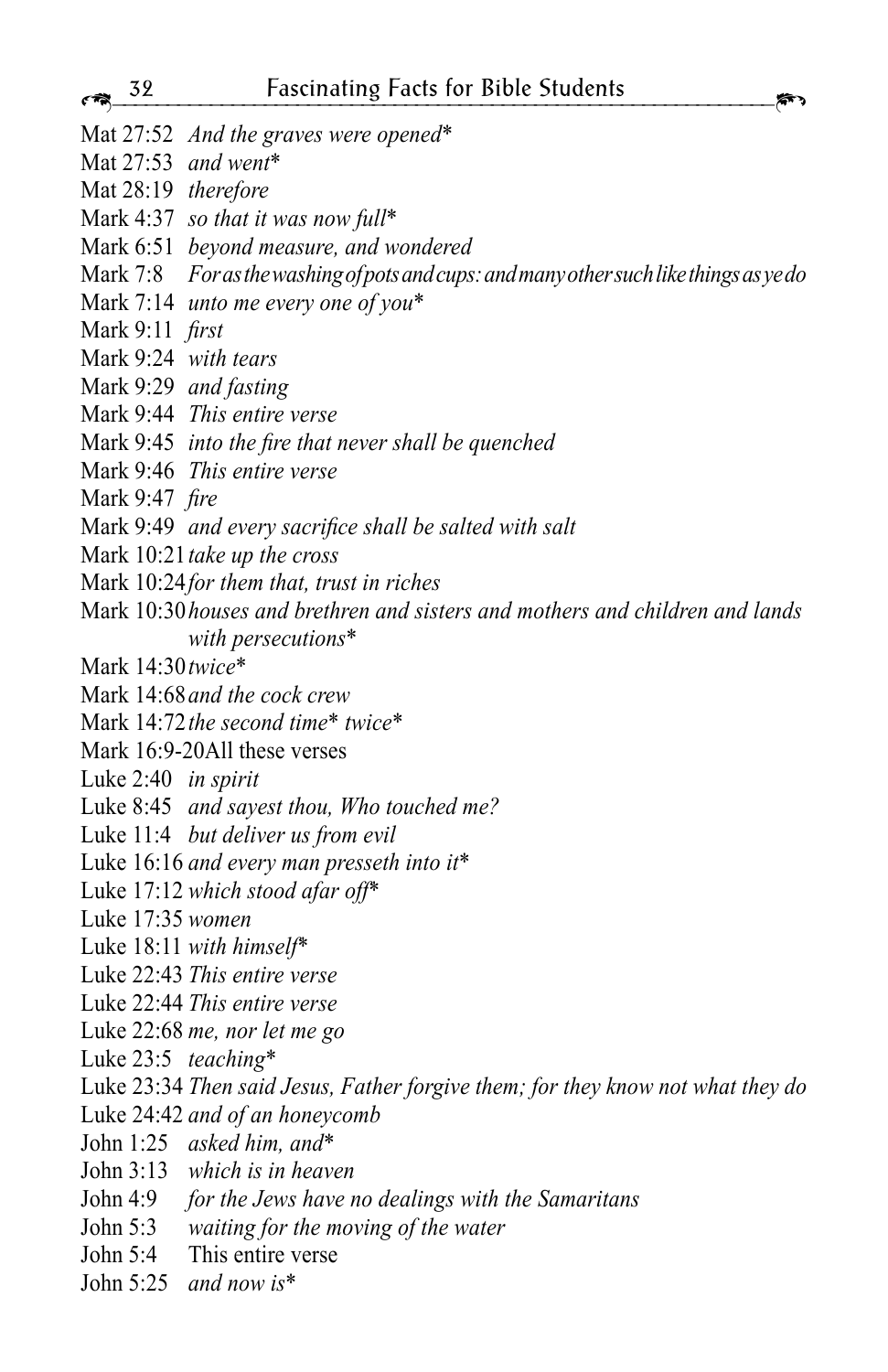John 8:1-11All these verses

- John 8:59 *going through the midst of them, and so passed by*
- John 16:16 *because I go to the Father*
- John 19:23 *and also his coat*\*
- John 21:25 This entire verse\*
- Acts 6:3 *Holy Ghost and* (should read—*spirit of*)\*
- Acts 6:8 *faith* (should read—*grace*)\*
- Acts 8:37 *This entire verse*
- Acts 9:5 *it is hard for thee to kick against the pricks*.
- Acts 9:6 *And he trembling and astonished said, Lord, what wilt thou have me to do?*
- Acts 9:31 *churches* (should read—*church*) were (should read—*was*)
- Acts 15:32 *and confirmed them*\*
- Acts 18:5 *pressed in the spirit* (should read—*earnestly occupied with the Word*)
- Act 18:21 *I must by all means keep this feast that cometh in Jerusalem: but*
- Rom 3:22 *and upon all*
- Rom 6:12 *it in*
- Rom 7:6 *that being dead* (should read—*being dead to that*)
- Rom 8:1 *who walk not after the flesh, but after the Spirit*.
- Rom 8:26 *for us*
- Rom 11:6 *But if it be of works, then it is no more grace: otherwise work is no more work*
- Rom 14:6 *and he that regardeth not the day, to the Lord he doth not regard it*
- 1Cor 2:1 *testimony* (should read—*mystery*)\*
- 1Cor 6:20 *and in your spirit, which are God's*
- 1Cor 7:5 *fasting and*
- 1Cor 10:28 *for the earth is the Lord's and the fulness thereof*
- 1Cor 13:5 *easily*

1Cor 15:24 *cometh*

- 2Co 4:14 *by* (should read—*with*)
- Gal r3:1 *that ye should not obey the truth*
- Gal 3:17 *in Christ*
- Gal 5:19 *adultery*
- Gal 5:21 *murders*
- Eph 5:9 *Spirit* (should read—*light*)
- Eph 5:30 *of his flesh, and of his bones*
- 2Thes 2:9 *Even him*
- 1Tim 3:16 *God* (should read—*who*)\*
- 1Tim 4:12 *in spirit*\*
- 1Tim 6:5 *from such withdraw thyself*\*
- 2Tim 3:3 *without natural affection*\*
- Heb 12:18 *mount that might be touched and that burned with fire* (should read—*fire that might be touched and burned*)\*
- Heb 12:20 *or thrust through with a dart*\*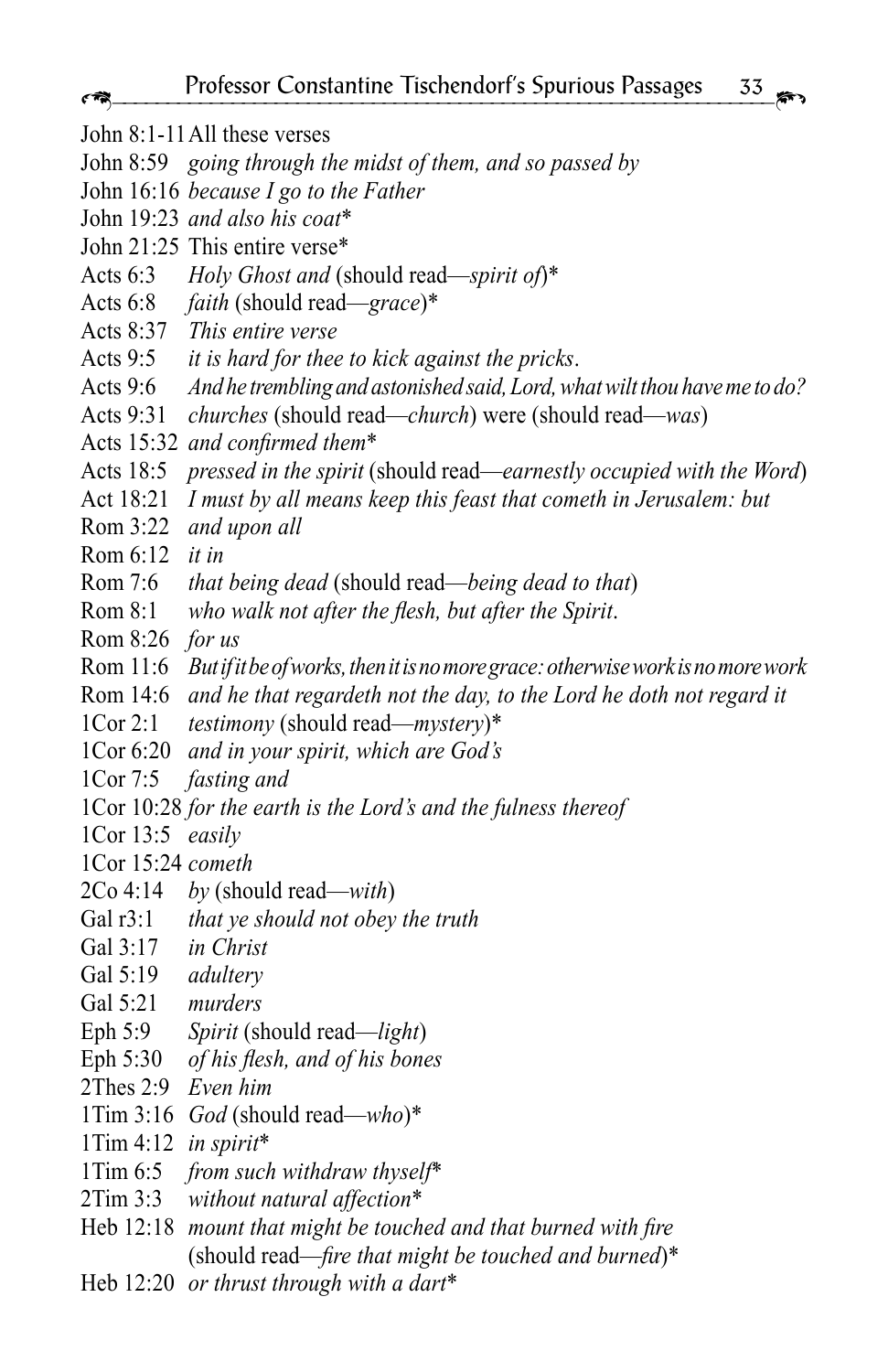| $\sqrt{34}$       | <b>Fascinating Facts for Bible Students</b><br>谷つ                                |
|-------------------|----------------------------------------------------------------------------------|
| Jam 5:16          | Confess your faults (should read-Therefore confess your sins)*                   |
| 1Pet 2:5          | spiritual (before the word sacrifices)*                                          |
| 1Pet 3:8          | courteous (should read—humble)                                                   |
| 2Pet 1:1          | God and our (should read—our Lord and)*                                          |
| 1John 3:16 of God |                                                                                  |
| 1John 5:7         | in heaven, the Father, the Word and the Holy Ghost: and these three are one      |
| $1$ John $5:8$    | And there are three that bear witness in earth                                   |
| 1John 5:13        | and that ye may believe on the name of the Son of God                            |
| Rev 1:11          | saying, I am Alpha and Omega, the first and the last                             |
| Rev 1:11          | Churches which are in Asia                                                       |
| Rev 1:17          | unto me, Fear not*                                                               |
| Rev 2:22          | their (should read-her)*                                                         |
| Rev 5:3           | neither under the earth*                                                         |
| Rev 5:9           | us (omitted by <i>Alexandrian MS.</i> , one of the three oldest MSS. known)      |
| Rev 5:10          | us (should read—them)* (we should read—they)*                                    |
| Rev 5:13          | and under the earth*                                                             |
| Rev 6:2           | to conquer (should read-he conquered)*                                           |
| Rev 9:4           | neither any green thing*                                                         |
| Rev 9:13          | the four horns of*                                                               |
| Rev 10:6          | and the sea, and the things which are therein*                                   |
| Rev 11:17         | and art to come*                                                                 |
| Rev 12:12         | inhabiters of* (of before the words the sea)*                                    |
| Rev 14:5          | before the throne of God*                                                        |
| Rev 14:12         | here are they*                                                                   |
| Rev 16:5          | and shalt be (should read—the holy)*                                             |
| Rev 16:7          | another out of*                                                                  |
| Rev 16:11         | and their sores* of their deeds*                                                 |
| Rev 16:17         | from the throne*                                                                 |
| Rev 17:16         | upon [should read—and]                                                           |
| Rev 18:22         | of whatsoever craft he be*                                                       |
| Rev 18:22         | and the sound of a millstone shall be heard no more at all in thee*              |
| Rev 20:5          | But the rest of the dead lived not again until the thousand years were finished* |
| Rev 21:24         | of them which are saved* and honor*                                              |
| Rev 21:26         | and honor*                                                                       |

Rev 22:3 *more*\*

\* Omitted by Sinaitic MS. Those not thus marked are omitted by both the Sinaitic and Vatican MSS. The Epistles to Timothy, the latter part of Hebrews, and all of Revelation, are missing from the Vatican MS. No. 1209, having been lost during the fifteen or more centuries since it was written. The Sinaitic MS. is perfect and complete and is the oldest known copy of the Scriptures, having been written (it is believed) in the year 331 A.D.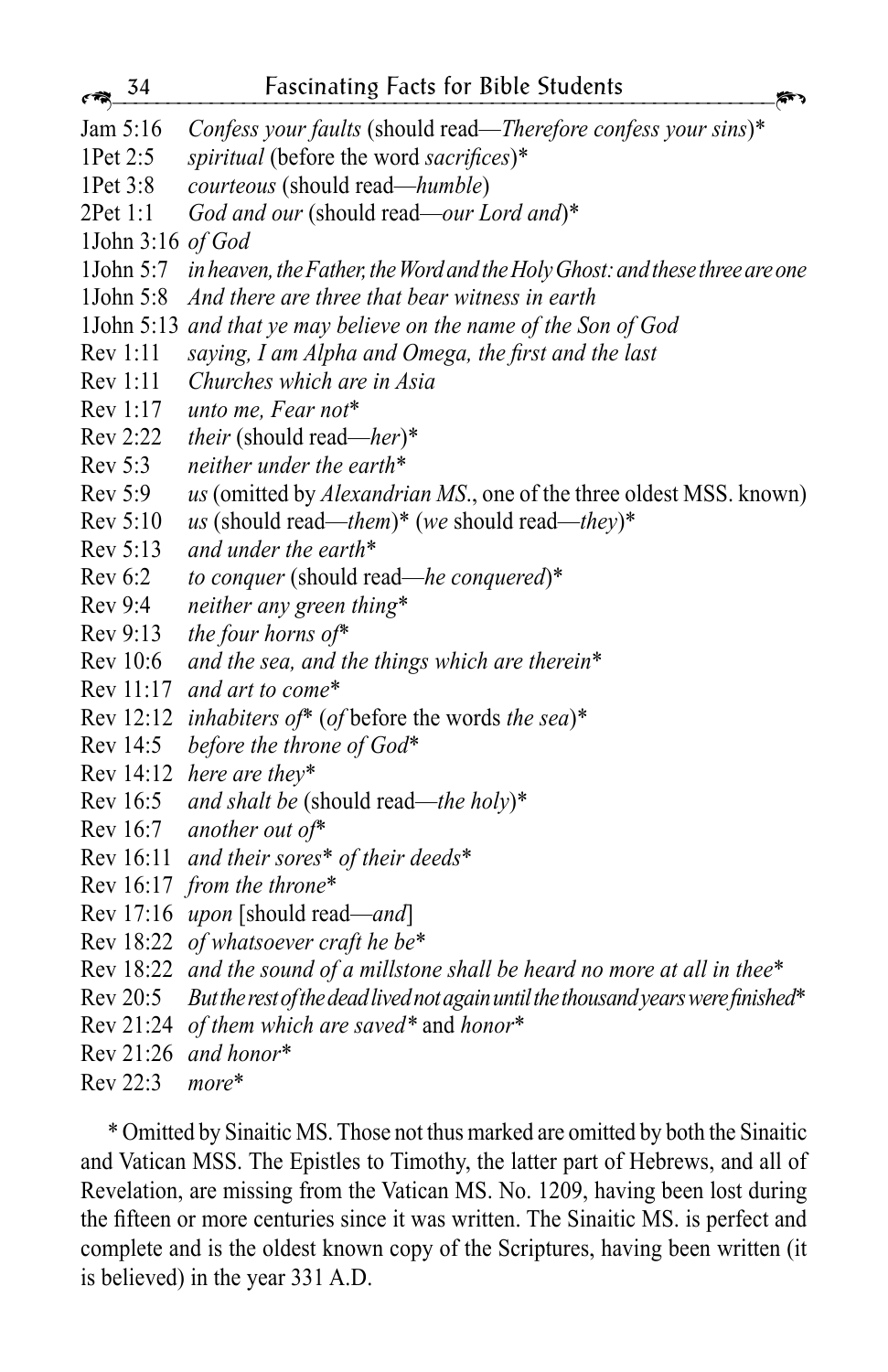## Importance of Careful Scrutiny Chapter Seven -

From the list of spurious passages, sentences, and words compiled by Dr. Tischendorf, based on his careful and analytical study of the Sinaitic manuscript, we have selected with comment what seem to be the most important from the standpoint of the effect they have upon the teachings of the Bible as a whole. In each case we have offered a brief suggestion as to how the interpolation changes the meaning of the text. In some cases we have suggested a possible reason why the copyist who made the addition may have thought it desirable.

These selections follow, and the spurious text, or portion of text, is shown in bold-face, italic type at the beginning of the paragraph, followed immediately by our own observations. To save space, we have not quoted the entire passage in which these interpolations appear. We strongly recommend, however, that the reader look up these passages in his own Bible, which will most likely be the *King James Version,* and study it in connection with the observations suggested.

Matthew 6:13 — *"For thine is the kingdom, and the power, and the glory, for ever. Amen."* These words which were added to our Lord's Prayer make it contradictory. It would be useless to pray for God's kingdom to come if the divine rule is already fully operative in the earth. At the time these uninspired words were added to the Lord's Prayer, it was the general belief that Christ's kingdom was ruling through the church-state systems of Europe, hence this effort to make the Bible support the claim.

Matthew 16:2 — *"When it is evening, ye say, it will be fair weather: for the sky is red."* This is merely a tradition, having no foundation in fact. The use of such a statement in the inspired Word tends to discount the authority of the whole Book in the minds of reasoning people.

Matthew 16:3 — *"And in the morning, It will be foul weather to day: for the sky is red and lowring. O ye hypocrites, ye can discern the face of the sky; but can ye not discern the signs of the times?"* This entire verse is spurious. Note suggestion immediately foregoing.

Matthew 17:21 — "*and fasting.*" That this is spurious is evident from the fact that Jesus cast out the devil to which reference is made without being prepared by a season of fasting.

Matthew 25:6 — "*cometh.*" To announce that the Bridegroom is coming is contrary to the prophecies which show that none would know in advance the time of his arrival. With the spurious word *cometh* out of the text, the statement reads,

*"Behold the Bridegroom,"* which indicates a recognition that Christ has already returned and is present.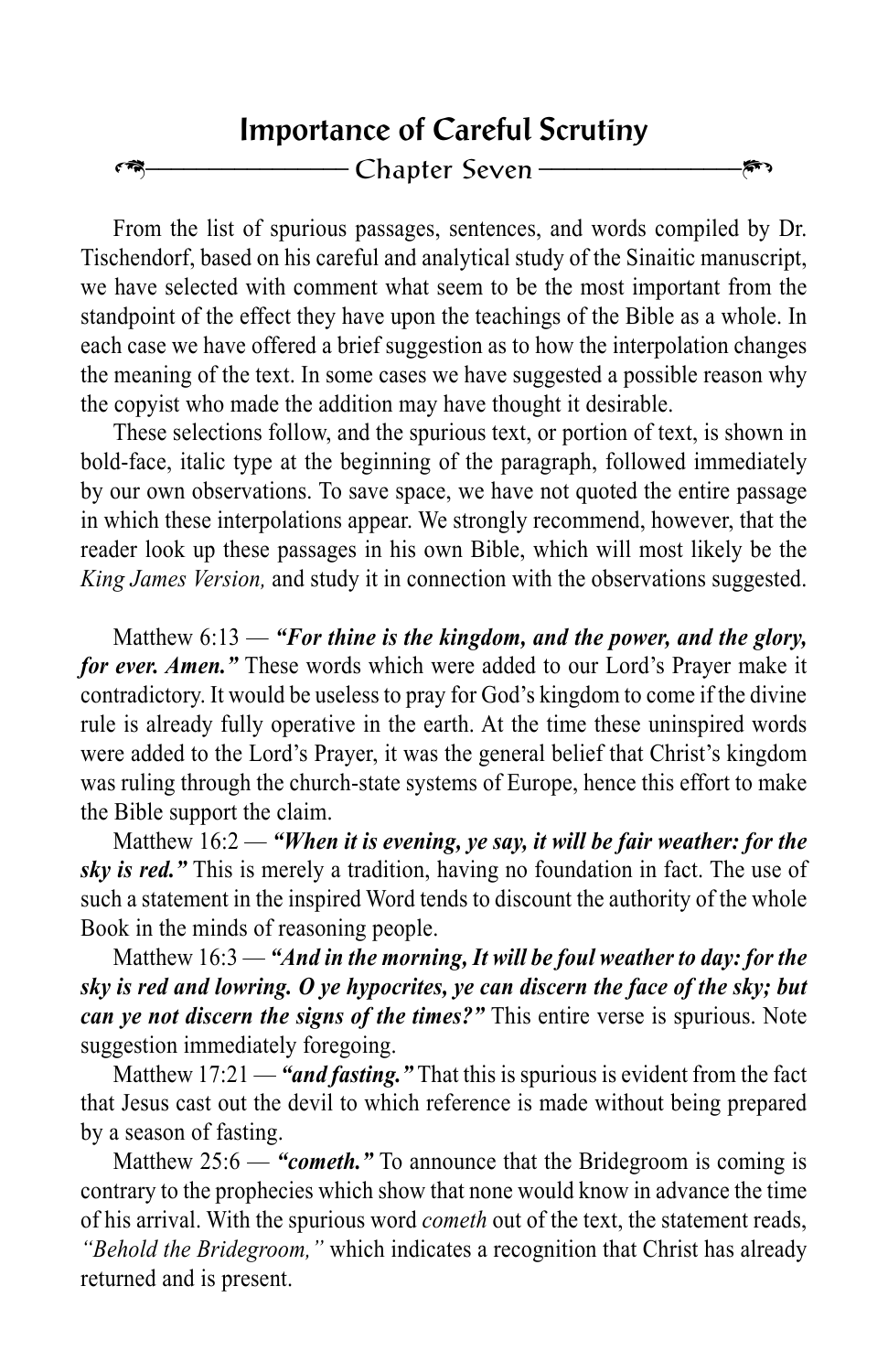Mark 4:37 — *"so that it [the ship] was now full."* This is obviously an enthusiastic exaggeration of a copyist, for no ship could be full of water without being awash, which evidently was not the case.

Mark 7:14 — "*unto me every one of you*," This was evidently added by a copyist who had the erroneous idea that Jesus did all he could to convert everyone, which is not in keeping with the Master's teachings. Jesus did not expect everyone to understand at that time. Indeed, he often spoke in parables so they could not understand. The time for the general enlightenment of the world is yet future.

Mark 10:30 — *"houses, and brethren, and sisters, and mothers, and children, and lands, with persecutions;"* Verses 29 and 30, without these added words, contain a wonderful promise to Christians, assuring them of abundant compensating blessings of a spiritual kind in this life for every sacrifice they make, and in the world to come, eternal life. But no Christian has ever received a hundred houses in return for a house he may have sacrificed in the LORD's service. Material blessings are not promised to the Christian, and such statements as this tend to discredit the reasonableness of the Bible.

Mark 16:9-20 — *All these verses are spurious.* Christians are not promised protection from harm resulting from snake bites and drinking poison, as in the 18th verse that says: *"They shall take up serpents; and if they drink any deadly thing, it shall not hurt them."* This, like many other interpolations, tends to make the Bible seem unreasonable.

Luke 16:16 — *"and every man presseth into it."* It is not true that every man presseth into the kingdom. On the contrary, the privileges of the kingdom are available only to a *little flock* (Luke 12:32) during this Gospel Age. The addition to the inspired text was evidently made by a copyist who held the view that the divine plan for this age is the conversion of the entire world.

Luke 22:68 — *"me, nor let me go."* These added words give the thought that Jesus was attempting to put up a defense that would result in acquittal, but this was not the case. Jesus knew that he was to die as man's Redeemer, and that his hour for the supreme sacrifice had come, so he was not asking to be set free.

Luke 23:34 — *"Then said Jesus, Father, forgive them; for they know not*  what they do." Some copyist added these words with the evident thought of revealing the Master's benevolence toward his enemies, but actually they are not in harmony with the known facts. Whatever Jesus requested of the Heavenly Father would be granted. But those who crucified him were not forgiven. It was a national sin for which they have suffered severely.

John 3:13 — *"which is in heaven."* Jesus, the Son of Man, was not in heaven at the time of his dialogue with Nicodemus. Whoever added these spurious words may have believed that Jesus was God himself, and in some mysterious way could be on earth and in heaven at the same time.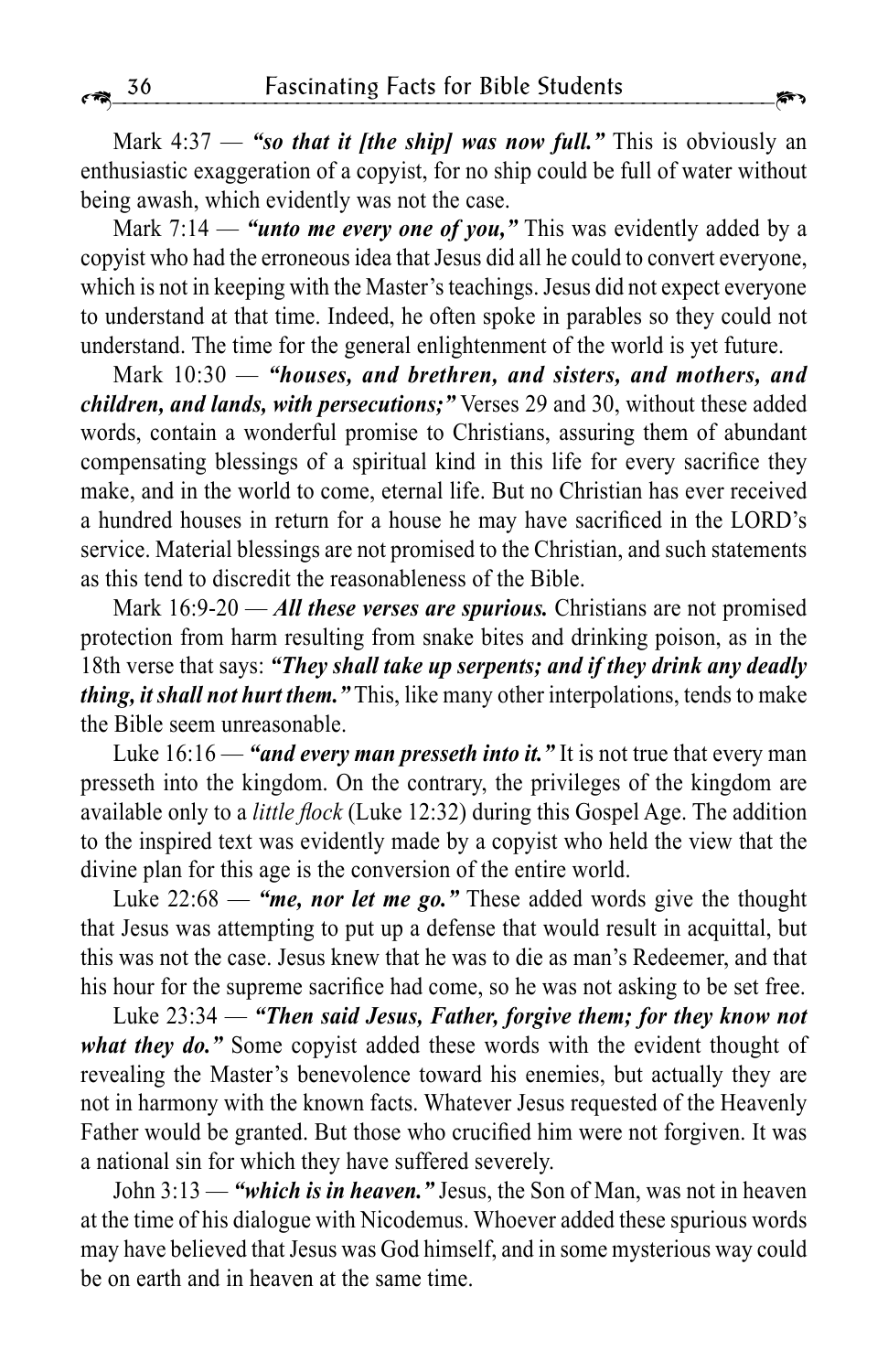John 4:9 — *"for the Jews have no dealings with the Samaritans."* These words are historically incorrect, as is indicated by Luke 9:52.

John 5:3,4 — From the word *"waiting"* in the third verse, through verse four. These words reflect superstitions which played such an important role in the religious lives of professed Christians during the Dark Ages.

John 5:25 — *"and now is,"* Soon after the apostles fell asleep in death the church began to lose sight of the real hope of the resurrection. The heathen doctrine of immediate survival after death — which, in professed Christian circles became the doctrine of inherent immortality — made void the necessity of a resurrection of the dead. The addition of the words *"and now is"* to this text is intended to convey the thought that Jesus' promise of the resurrection is fulfilled in some mysterious way when one hears the call of truth and becomes a Christian. Thus not only is the real meaning of this promise voided, but the text is made to contradict itself, because the resurrection could not be coming and now is at the same time.

John 8:1-11 — *All these verses are spurious*. A very interesting story, but evidently merely legendary.

John 21:25 — *This entire verse is also spurious.* Obviously no one could say enough in three and one-half years — the length of Jesus' ministry — to fill so many books that the world would not hold them. Passages like this help to discredit the Bible, regardless of what its friends had in mind when adding them.

Acts 15:32 — *"and confirmed them."* These words, descriptive of a traditional ordinance, may have been added in an attempt to justify a practice not otherwise authorized in the Bible.

Romans 8:26 — *"for us"* These two little words may seem like a harmless addition to this text, but when we analyze the passage we find that by their use the Holy Spirit, or power of God, is made to appear as a person who intercedes at the throne of grace on behalf of Christians, with groanings which cannot be uttered. By omitting these added words, we get the real meaning of the text. It is the Christian's own spirit, which oftentimes, for the lack of adequate words to express himself, approaches God in the attitude of prayer.

I Corinthians 6:20 — *"and in your spirit, which are God's."* An evident attempt to bolster the erroneous theory which was introduced into the church during the Dark Ages that the spirit is an entity separate and distinct from the body.

Ephesians 5:30 — *"of his flesh, and of his bones."* The body of Christ glorified, of which Christians are prospective members, is not a fleshly body, as these words tend to indicate.

I Timothy 3:16 — *"God"* The addition of the word God in this text represents another effort to prove that Jesus and God are one and the same person. The personality discussed in this text is Christ Jesus, who is introduced in verse 13. According to the Greek text, the word *who* should be used instead of *God*.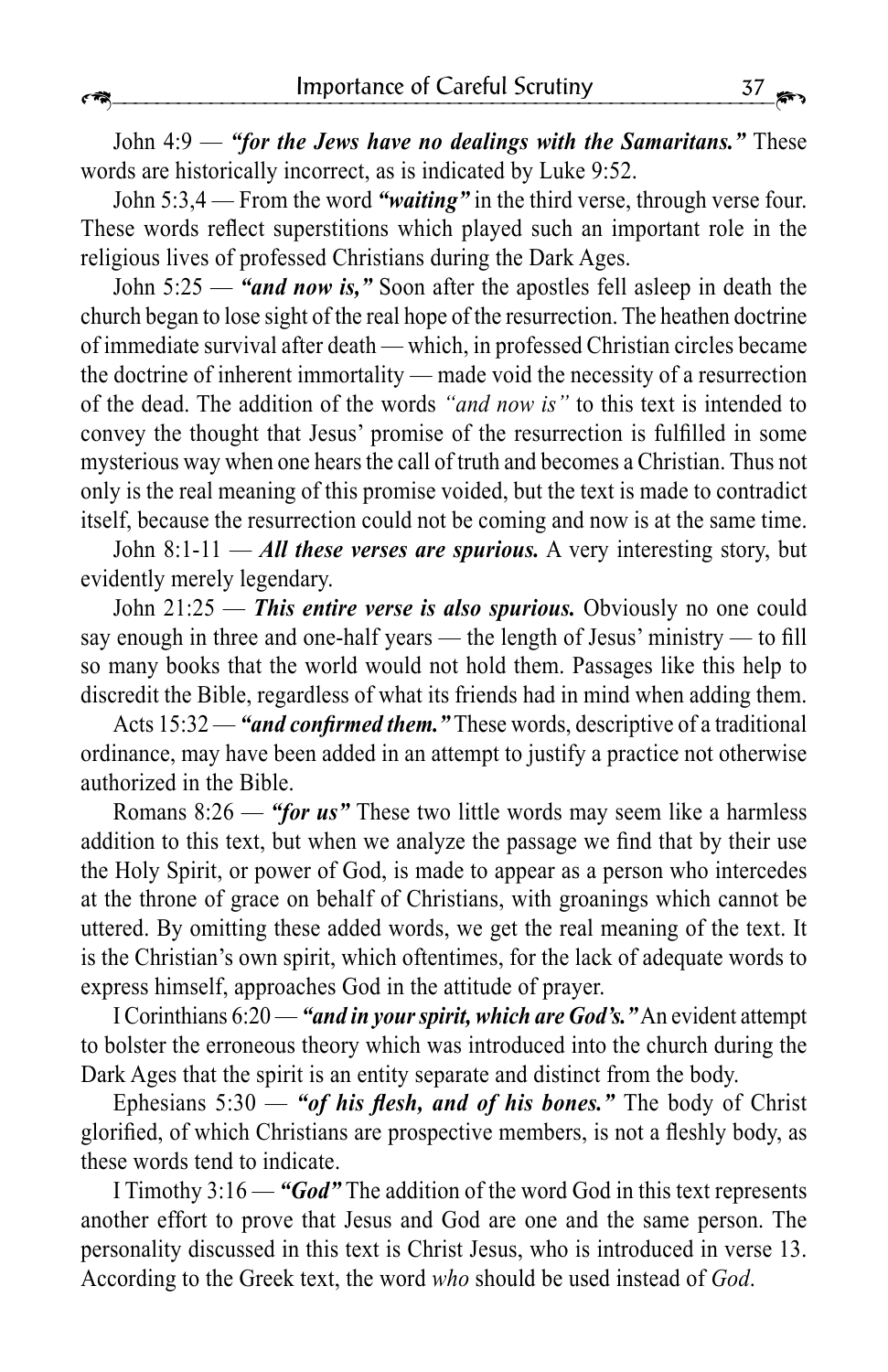I Peter 2:5 — the second usage of the word *"spiritual."* The sacrifices offered by Christians are their earthly rights and privileges. They are promised a spiritual reward, but are not asked to sacrifice spiritual things.

I John 3:16 — *"of God"* These words were supplied by the translators and are not in any Greek text. This is another effort to have the Bible prove that God and Jesus are the same. God did not lay down his life for us, but the Son of God did.

I John 5:7 — *"in heaven, the Father, the Word, and the Holy Ghost: and these three are one."* These words were added in an effort to prove the Trinitarian doctrine. It is the only expression in the King James Version of the Bible that in any way suggests a triune God, but it is spurious, so should not be accepted as part of the inspired Word.

I John 5:8 — *"And there are three that bear witness in earth."* Having added the above noted words in verse 7, the copyist evidently felt it necessary to add these words to verse 8 to make the entire passage seem more complete and reasonable.

Revelation 20:5 — *"But the rest of the dead lived not again until the thousand years were finished."* These words were added at a time when the church claimed to be fulfilling scriptural promises concerning the thousand-year reign of Christ. The dead were not being raised during this pseudo-millennium, so it was convenient to make the inspired record teach that the resurrection should not be expected until the close of the thousand years.

Revelation 21:24 — *"of them which are saved."* The copyist who added these words had evidently lost sight of the divine promises to bless all the nations of the earth. While the Scriptures do not teach the universal salvation of all individuals, yet all the families of the earth are to have an opportunity to be blessed during the kingdom reign of Christ, which fact these added words tend to annul.

–––––––––––––––='–––––––––––––––

*"Every word of God is pure: He is a shield unto them that put their trust in Him. Add thou not unto His words, lest He reprove thee, and thou be found a liar. "*

**— Proverbs 30:5, 6 —**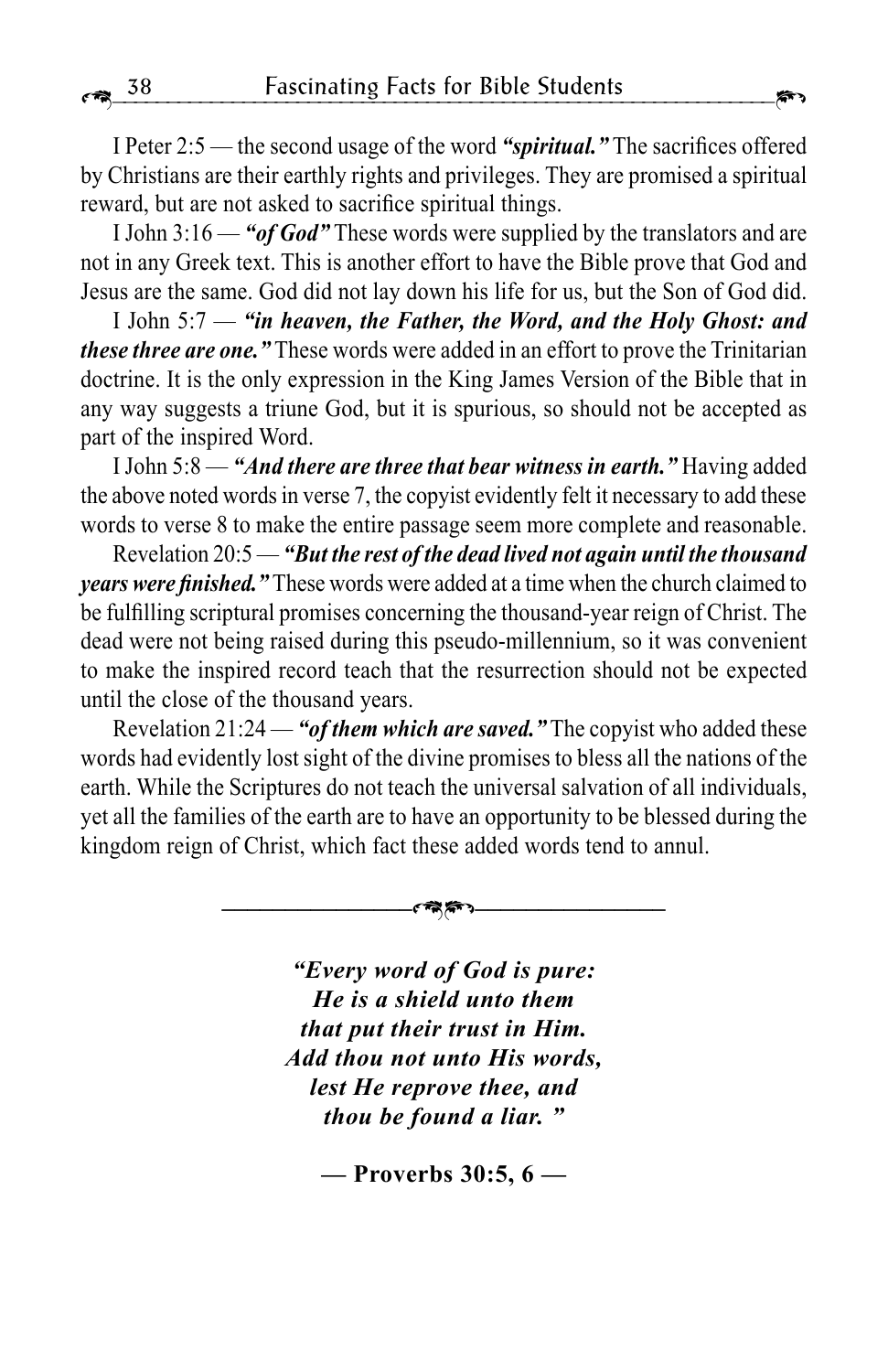## The English Bible Translated: A Chronology of Principal Translations

=–––––––––––––––– Chapter Eight ––––––––––––––––'

The Bible in Hand Written Manuscript

1384 *Wycliffe's Translation* (from Latin) 1396 *Purvey's Revision*

#### The Bible in Printed Form

1525 *Tyndale's New Testament*

1530 *Tyndale's Old Testament*

1534 *Tyndale's New Testament* (revised by Tyndale)

1535 *Coverdale's Bible* (from the Latin, Luther's German and Zwingli's Swiss Bibles)

1537 *Matthew* (based on *The Tyndale Bible*)

1539 *Taverner's Revision* (based on *Matthew Bible*)

1539 *The Great Bible* (based on *Matthew Bible*)

1557 *Whittingham's New Testament*

1560 *Geneva Bible*

1568 *Bishops' Bible*

1582 *Rheims New Testament* (based on Latin)

1610 *Douai Bible* (Old Testament based on Latin)

1611 *King James Authorized Version*

1881 *Revised Standard New Testament*

1885 *Revised Standard Old Testament*

1901 *American Standard* (of the *Revised Standard Version*)

#### Other Interesting Translation Facts:

• Before Wycliffe, there were about forty translations of only portions of the Bible from Latin into English.

• Between the time of Wycliffe and Tyndale, there were another twenty-six translations, including *The Wycliffe Translation* and its several revisions.

• From 1525 to the *King James Version* in 1611, there were some 212 editions both complete and in part.

• Between the completion of the *King James Version* and the *American Standard Version,* there have been no less than 522 translations.

• Between 1901 and 1985, there have been approximately 440 recorded efforts to translation the Bible.

• Therefore, between 1384 and 1985, there have been at least 1,240 translations and/or revised editions of the Bible in whole or part.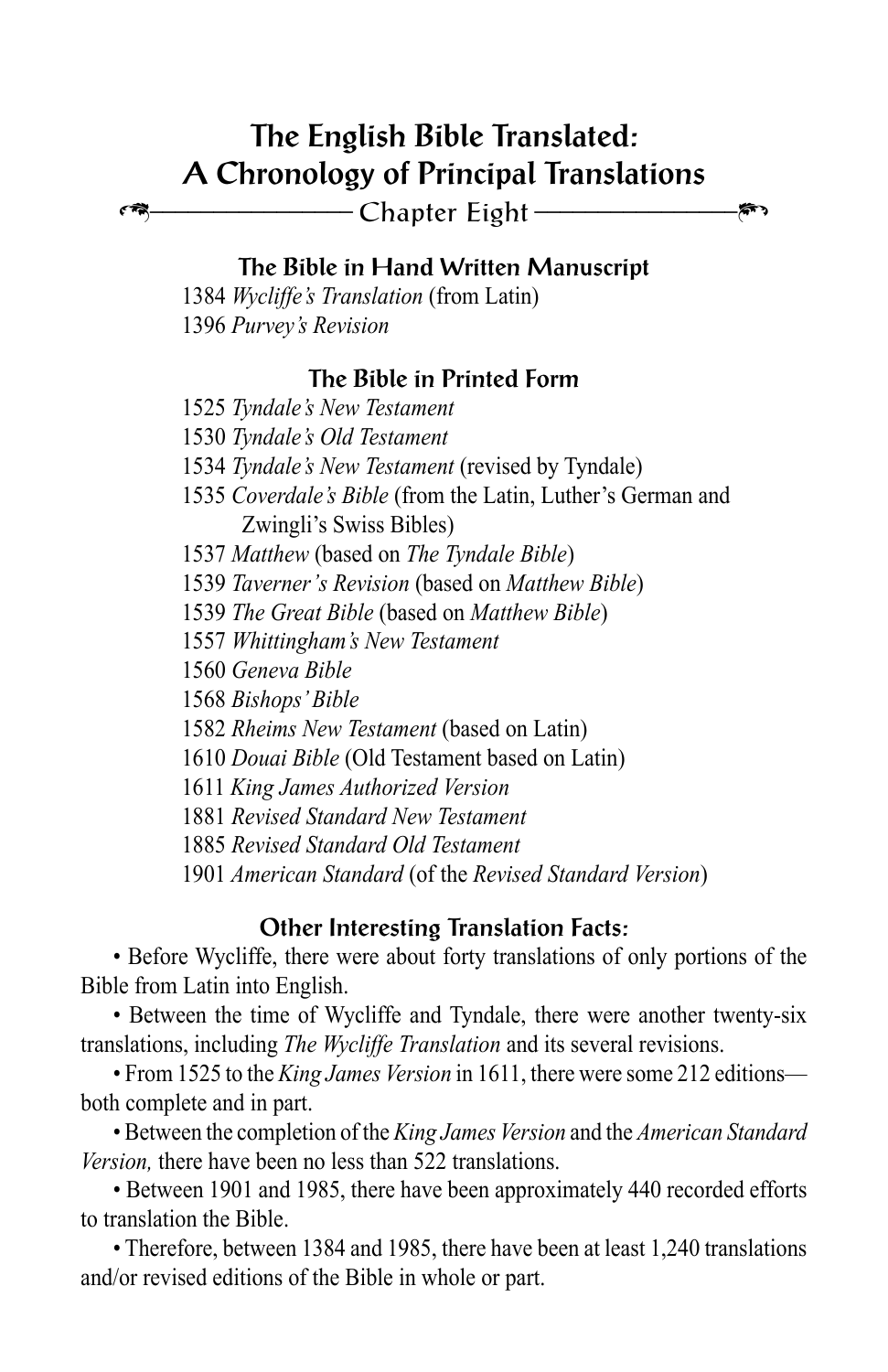Ever since the *Revised Version*, published in 1884, appeared with corrected errors of the *Authorized King James Version,* which is so widely used in the Christian world, many new versions came upon the scene. About the same time, (1872—1st edition; 1902—3rd edition) Rotherham's *Emphasized Bible* was published. Ferrar Fenton's, *The Holy Bible in Modern English*, issued in 1903, was republished with slight modifications several times into the 1940's.

In 1939, *The Complete Bible,* an American translation by Goodspeed and Smith also known as *The Goodspeed Bible* became available. The original *Revised Version* was revised in 1901, and became known as the *American Standard Version.*  The copyright to this 1901 ASV Bible was procured by the National Council of Churches of Christ in the 1920's, and they began a revision to the ASV in 1946, publishing the *Revised Standard Version* in 1952. This work, conducted by a committee of many scholars, received wide publicity because it was sponsored by the Federal Council of Churches of the USA.

New translations of the Bible did not end there:

- *New Testament in Modern English,* (1958), J.B. Phillips

- *Berkley Version,* (1959)

- *Amplified Bible,* (1965), by the Lockman Foundation

- *Jerusalem Bible,* (1966), Roman Catholic translation in French at the Ecole Biblique et Archeologique in Jerusalem

- *New Testament: A New Translation,* (1968), William Barclay

- *New English Bible,* (1970). Scholars from England, Scotland, Wales, and Ireland, in cooperation with Cambridge and Oxford Universities

- *New American Bible,* (1970), by Catholic scholars and the first departure from the *Latin Vulgate*

- *New American Standard,* (1971), by the Lockman Foundation

- *Living Bible,* (1974), K.N. Taylor, paraphrase of *American Standard Version*

- *Today's English Version,* (1976), also known as *The Good News Bible,*  sponsored by the American Bible Society

- *New International Version,* (1978), sponsored by the New York Bible Society using worldwide scholars, each book of the Bible assigned to a team of scholars

- *New King James Version,* (1982), sponsored by *The International Trust for Bible Studies* and Thomas Nelson Bible Publishers using 119 scholars

- *Revised English Bible,* (1989). Updating and revising of *New English Bible*

- *New Revised Standard Version,* (1994), a *Revision of the Revised Standard Version*

Every translation is a testimony to the great care God has provided for His written message to His faithful children. The blood of faithful martyrs who have died to bring forward to each new generation speaks volumes as to their love for God and His sacred truth. Let us be faithful to it.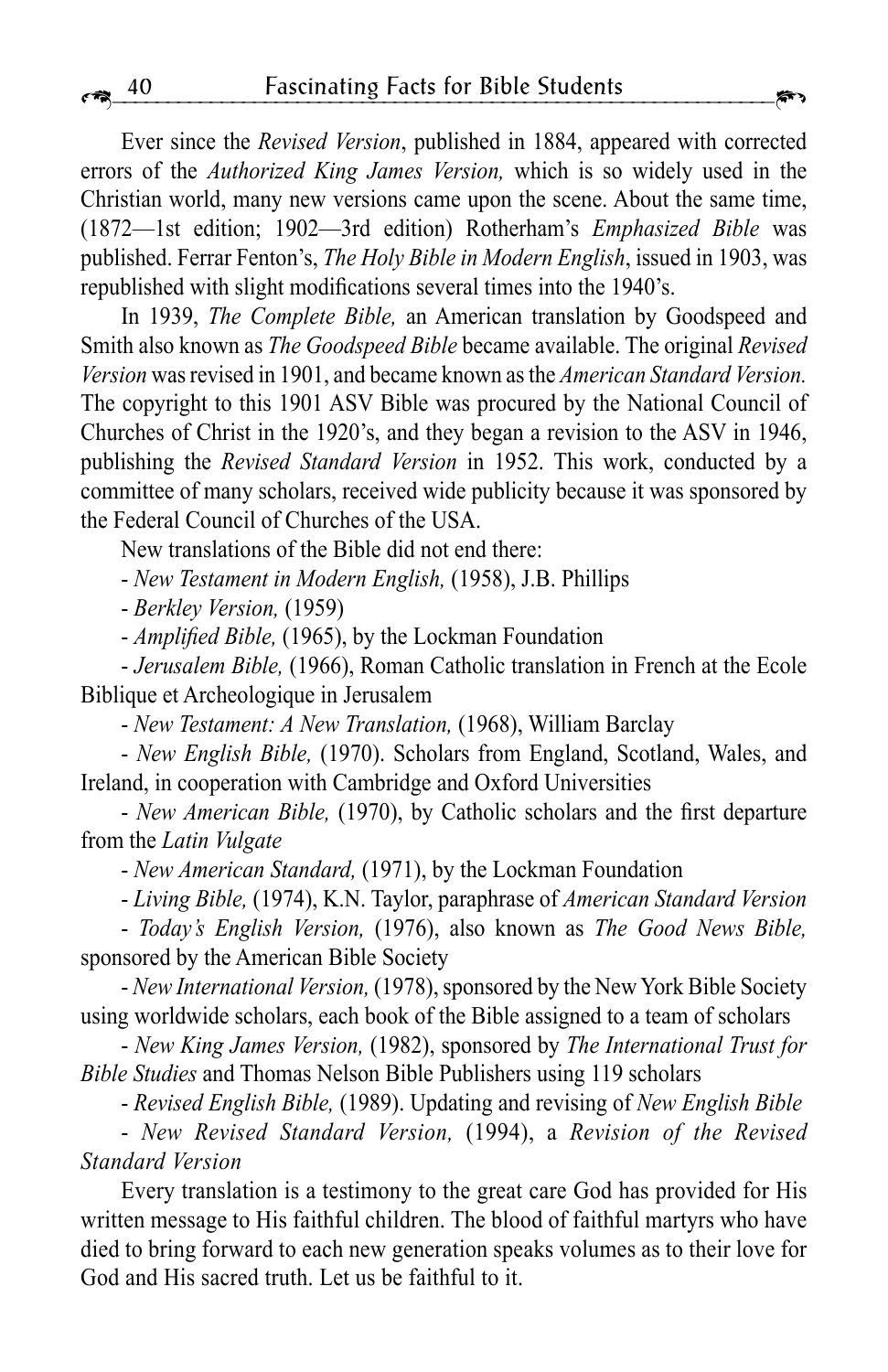## Other Fascinating Facts About the Bible =–––––––––––––––– Chapter Nine ––––––––––––––––'

• The word *bible* comes from a Greek word *biblia* which means, *books*. The Holy Bible is made up of 66 books.

• In 1456, in Mainz, Germany, Johann Gutenberg printed the first Bible using movable type. It was a beautiful, artistic folio-size of the *Latin Vulgate*.

• The Bible is actually made up of 773,692 words and would take the average person 70 hours to read.

• The Bible Society of the United Kingdom calculates that the number of Bibles printed between 1816 and 1975 was 2,458,000,000. By 1992 the estimated number rose to nearly six billion. By 2012, there had been over eight billion Bibles distributed throughout world—with the vast majority still available for use. And these figures do not include the various digital versions of the Bible being used today by millions on computers, Blackberries and iPhones.

• The Bible still tops the best seller lists every year. World sales of the Bible are more than 100 million every year, far out-pacing any other book in history. Without a doubt, the Bible is the best selling book of all time.

• The Old Testament was originally written in Hebrew and the New Testament was originally written in Greek. Currently, the complete Bible has been published in over 450 languages. The New Testament alone has been published in nearly 1,400 languages, with the Gospel of Mark in over 2,370 languages. Although these figures represent less than half of the languages and dialects presently in use in the world, they nonetheless include the primary vehicles of communication of well over 90% of the world's population. (*United Bible Societies World Report,* March 2002)

• *The Harper San Francisco Book Catalog* estimates that the annual expenditure for Bibles in America is currently \$425 million and that the average American household contains four Bibles.

• A conservative estimate is that in 2005 Americans purchased some twentyfive million Bibles—twice as many as the most recent *Harry Potter* book. (*The New Yorker,* April 18, 2006)

• *The Dead Sea Scrolls* were discovered in eleven caves along the northwest shore of the Dead Sea between the years 1947 and 1956. The area is 13 miles east of Jerusalem and is 1300 feet below sea level. The mostly fragmented texts are numbered according to the cave from which they came. They have been called the greatest manuscript discovery of modern times.

• *The Dark Ages* are so named because knowledge was frowned upon by Christendom, which forbid the reading and possession of the Bible. The Church admits this in her own Laws : *"Canon 14. We prohibit also that the laity should*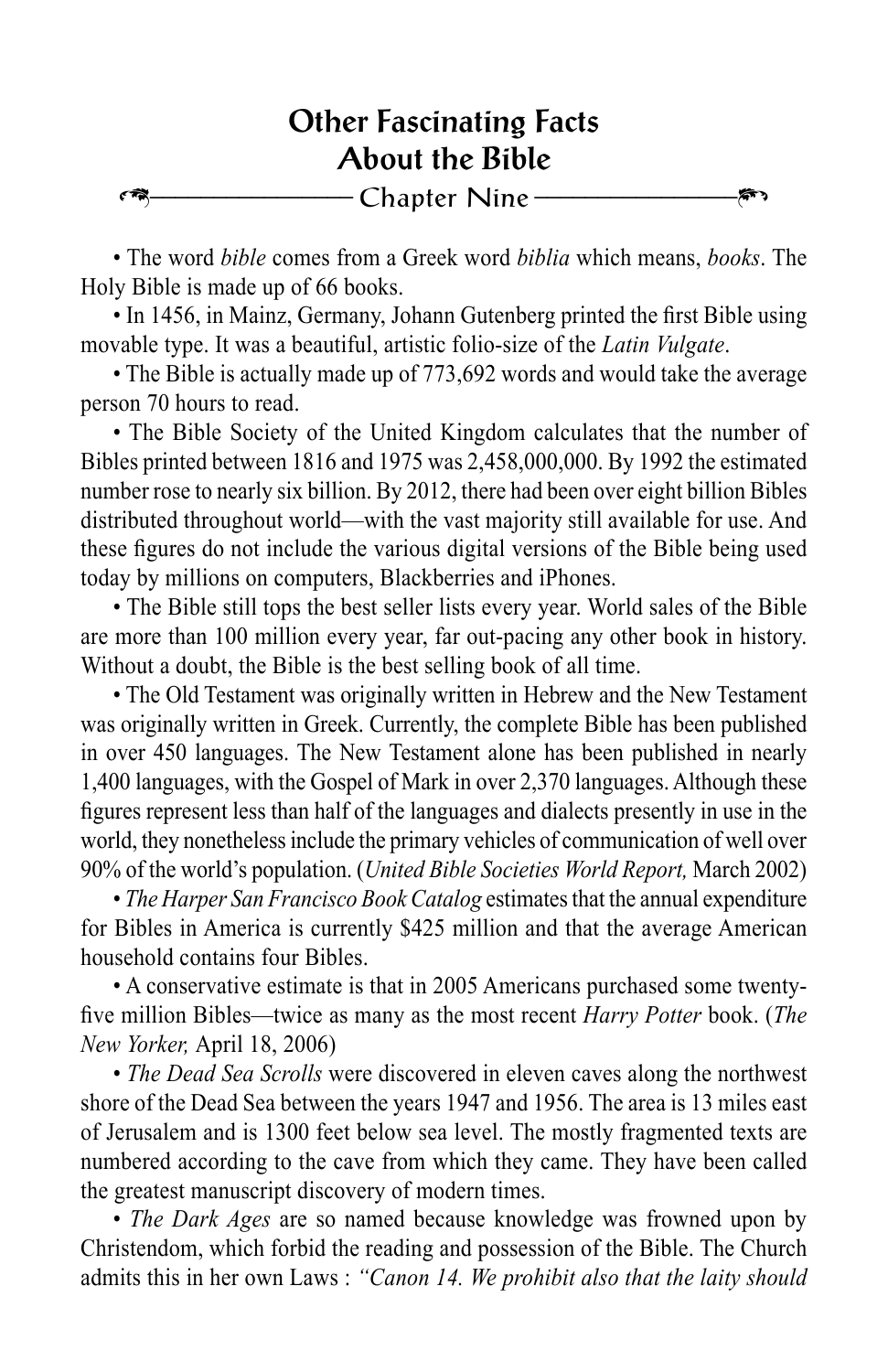*not be permitted to have the books of the Old or New Testament; we most strictly forbid their having any translation of these books."* (*The Church Council of Toulouse* 1229 AD) Hundreds of thousands have been tortured in the name of Christ, to prevent his own words from reaching the hearts and minds of the people.

• Examination of every Scripture on a single subject was once an impossibility. Now it is relatively easily accomplished by use of two large books: *Strong's Exhaustive Concordance* and *Young's Analytical Concordance.* Each of these books lists every word in the *King James Bible.* Also listed are the Hebrew and Greek words from which they come with definitions.

• *"Binding and loosing"* was a common form of expression in Bible times to indicate forbidding and permitting. Matthew 16:19 states: *"And I will give unto thee the keys of the kingdom of heaven: and whatsoever thou shalt bind on earth shall be bound in heaven: and whatsoever thou shalt loose on earth shall be loosed in heaven."* Respecting the apostles alone, God controlled their utterances so that their decisions and writings might properly be considered authoritative.

• Jews call their Bible *The Tanakh*. The word is based upon the three divisions of the Hebrew Bible: *the Law, the Prophets,* and *the Writings.* The Hebrew words for these are *Torah, Nebi'im,* and *Kethubim.* The first letters of these three words are T-N-K, which come together in the word *Tanakh*.

• When Jesus said, *"one jot or one tittle shall in no way pass from the Law, till all be fulfilled"* (Matthew 5:18), he affirmed the importance of the Old Testament and the Law of Moses. The *jot* was the *yodh*, the smallest letter of the Hebrew alphabet, while the *tittle* was only part of a letter: a small pen stroke. Jesus also said: *"Think not that I am come to destroy the law, or the prophets: I am not come to destroy, but to fulfill."* (Matthew 5:17) And Galatians 3:24, 25 states: *"Wherefore the law was our schoolmaster to bring us unto Christ..."*

• The Great Pyramid in Egypt is referenced in the Bible. (See Isaiah 19:19-20) The pyramid is the only shape that has four corners stones and one top stone—a *chief corner stone.* The top stone of the Great Pyramid was rejected by the builders, just as Jesus was rejected. *"Jesus saith unto them, Did ye never read in the Scriptures, The stone which the builders rejected, the same is become the head of the corner..."* Matthew 21:42; Ephesians 2:20

• The Bible is the oldest history book ever written which has survived its history.

• Parables are not meant to be easily understandable, but were meant to hide truths from those who were just curious readers of the Bible. *"And the disciples came, and said unto him, Why speakest thou unto them in parables? He answered and said unto them, Because it is given unto you to know the mysteries of the kingdom of heaven, but to them it is not given... Therefore speak I to them in parables: because they seeing see not; and hearing they hear not, neither do they understand... But blessed are your eyes, for they see: and your ears, for they hear."*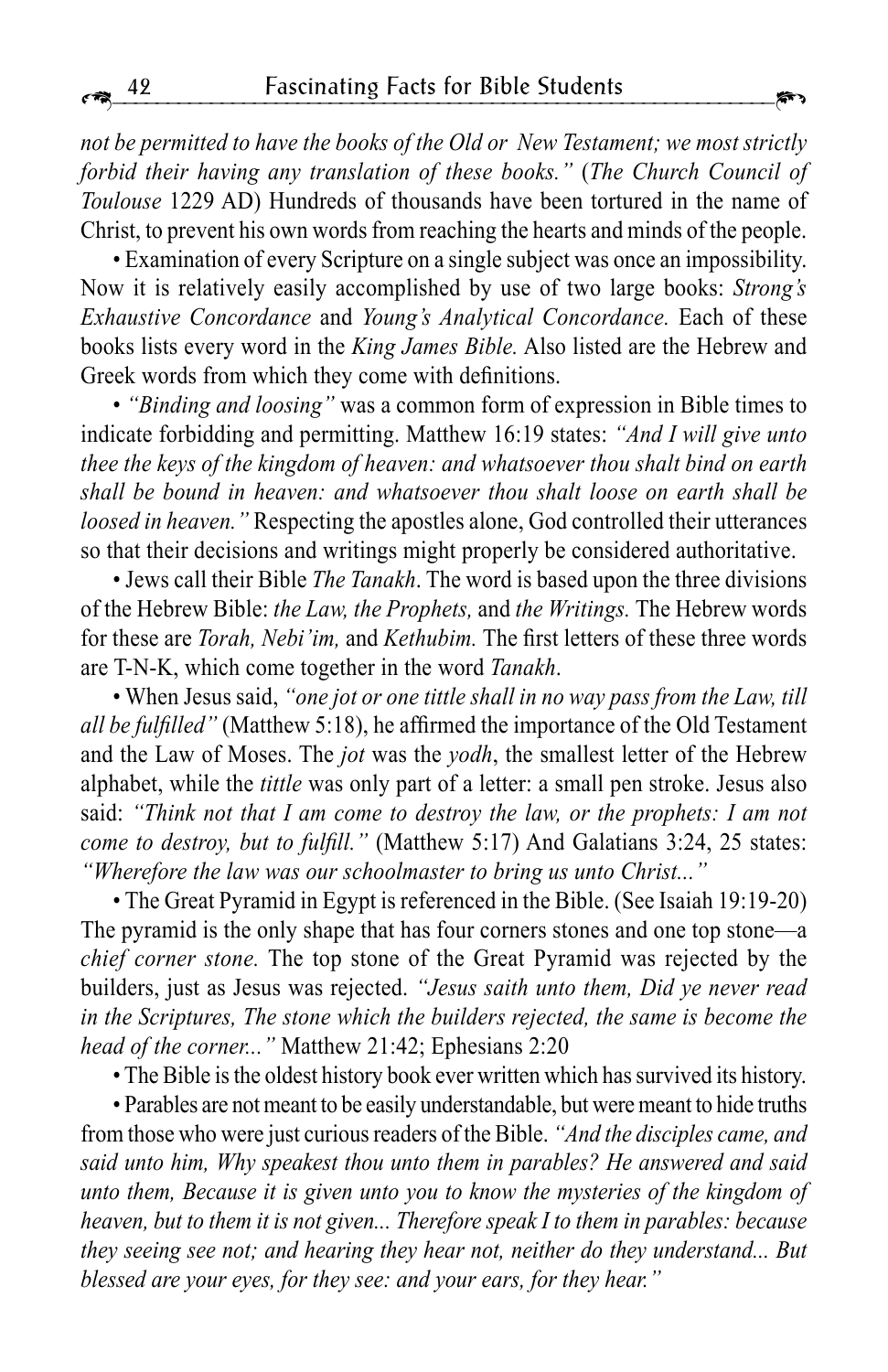

The Most Comprehensive Bible Study Series Available Today!



**It is one thing to know** *about* **the Bible, but it is more important to really** *know what its pages teach.* The *Studies in the Scriptures* series is the Bible student's companion. These books examine the Scriptures from five interlocking study methods: *• topical examination • symbolic and literal language • analysis by time-frame • examination of context • uncovering types and antitypes* Described as the 20th century's single most important Bible expository, it illuminates hundreds of long misunderstood Scriptures, detailing the plan and purpose of a loving and wise Creator—past, present and future. *Price including shipping for six cloth bound books:* Within the U.S. \$19.95 • to Canada \$39.95 • to International \$57.20 These outstanding Bible study books are also available to purchase, read

and/or download Online *free* of charge at: **www.biblestudents.com** To order, send check or money order in U.S. funds to:

*Associated Bible Students*

PO Box 813, Westerville, Ohio 43086-0813 Call 1-888-77BIBLE for more information.